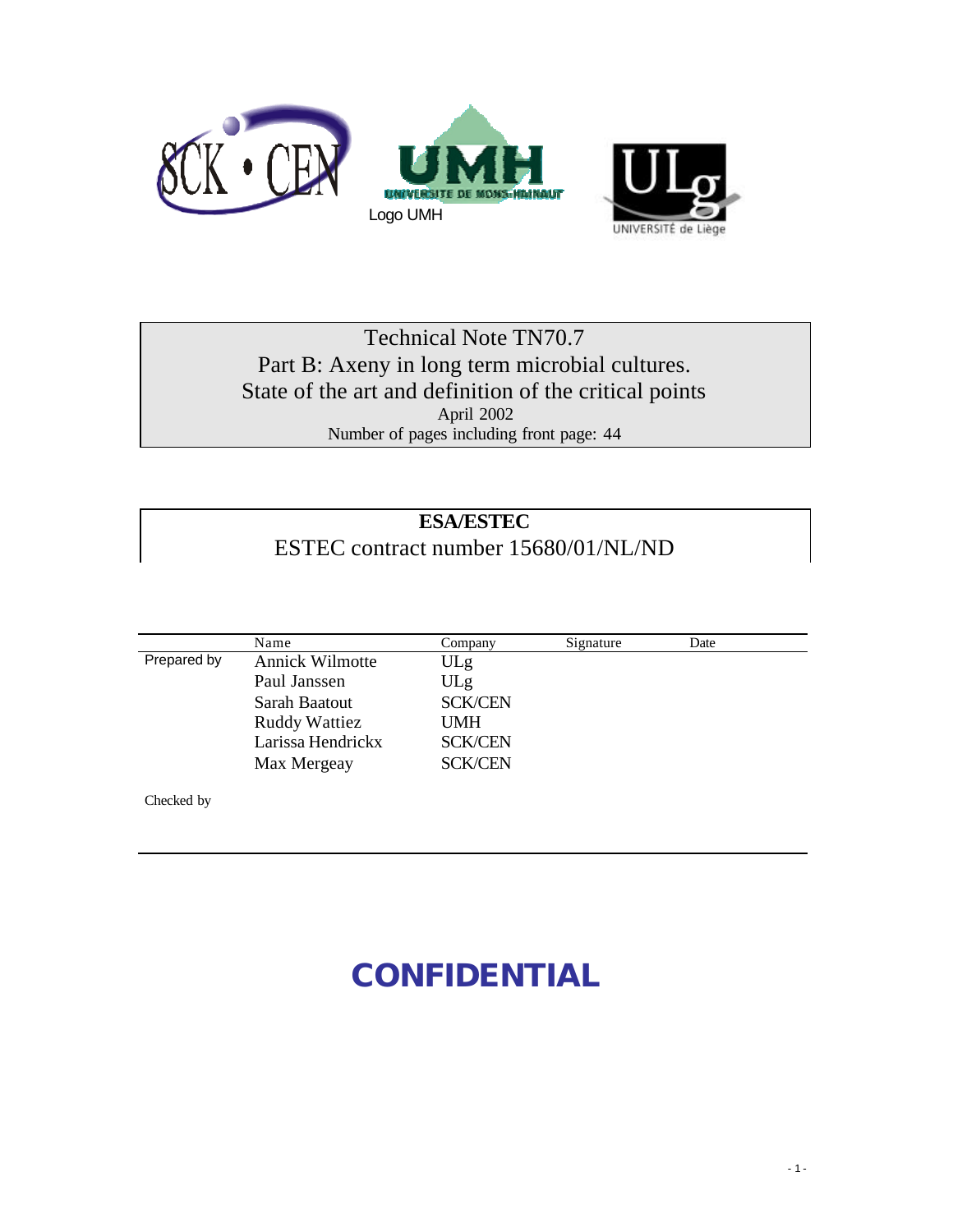## **Distribution list**

| Quantity | Company/Department | Name         |
|----------|--------------------|--------------|
| 2        | <b>ESA</b>         | C Paillé     |
|          |                    | N. Dorval    |
| 2        | <b>UMH</b>         | R. Wattiez   |
| 3        | ULg                | A. Wilmotte  |
|          |                    | P. Janssen   |
| 6        | <b>SCK/CEN</b>     | M. Mergeay   |
|          |                    | S. Baatout   |
|          |                    | L. Hendrickx |
| 10       | <b>SCK/CEN</b>     | Stock        |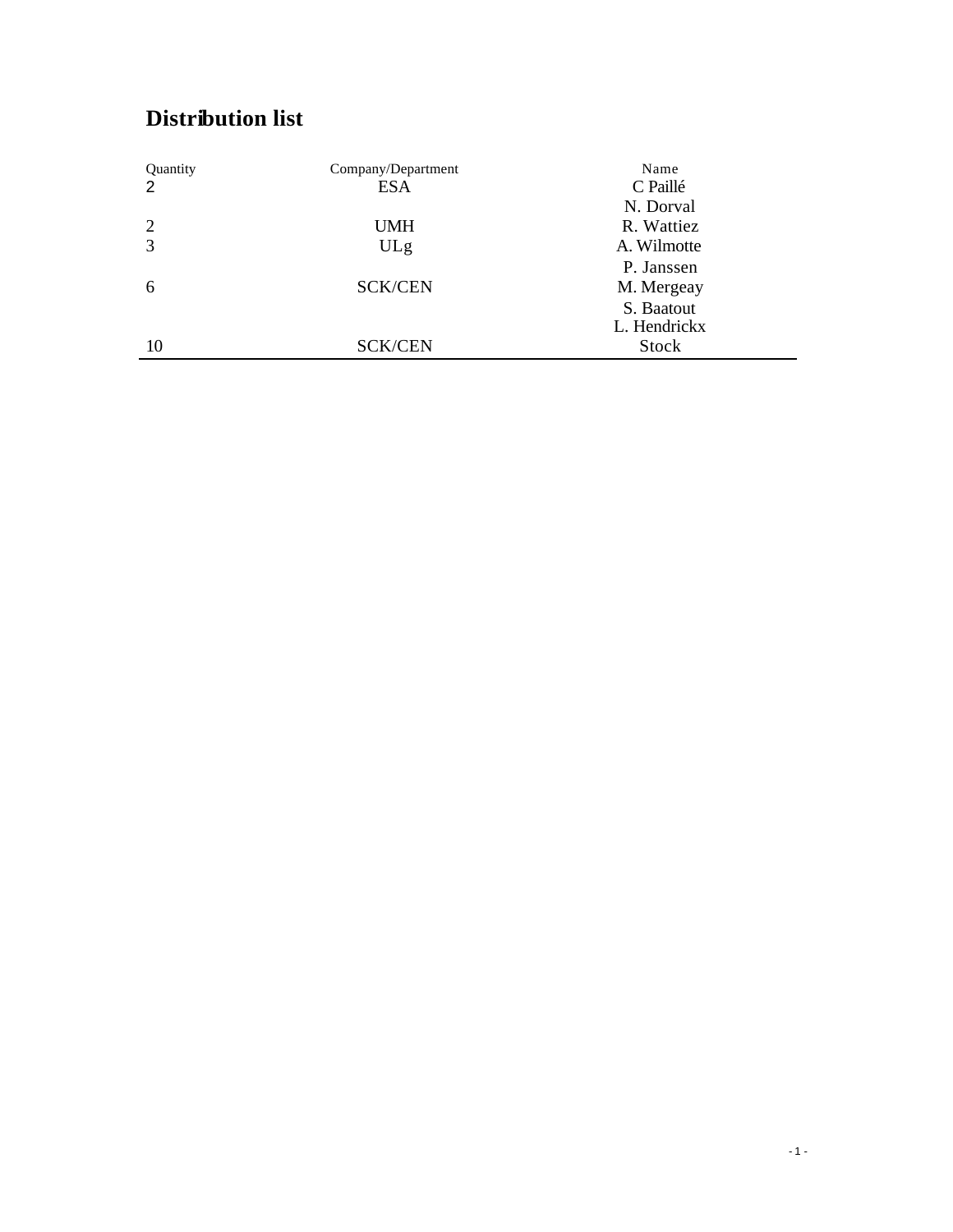## **Document change log**

| <b>Version</b> | Issue | Date       | <b>Observation</b> |
|----------------|-------|------------|--------------------|
|                |       | 27/03/2002 | Draft 1            |
|                |       | 7/05/2002  | Final version      |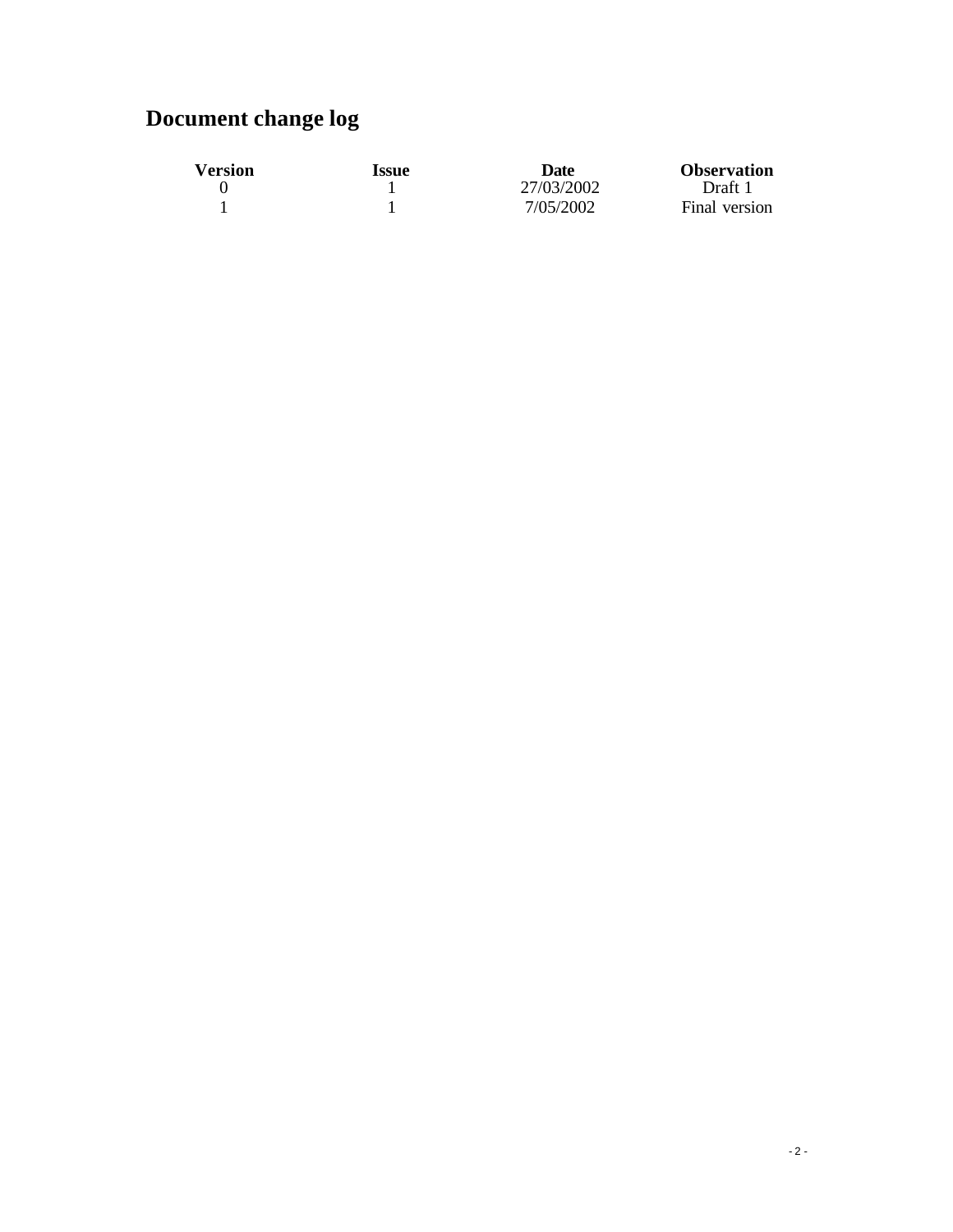## **Abbreviations**

| <b>MELISSA</b> | Microbial Ecological LIfe Support System Alternative        |
|----------------|-------------------------------------------------------------|
| <b>BHR</b>     | Broad Host Range (plasmids)                                 |
| <b>FISH</b>    | Fluorescent In Situ Hybridization                           |
| <b>ISS</b>     | <b>International Space Station</b>                          |
| <b>MALDI-</b>  | Matrix Assisted Laser Desorption Ionization -Time of Flight |
| <b>TOF</b>     |                                                             |
| <b>PAR</b>     | Photosynthetic Active Radiation                             |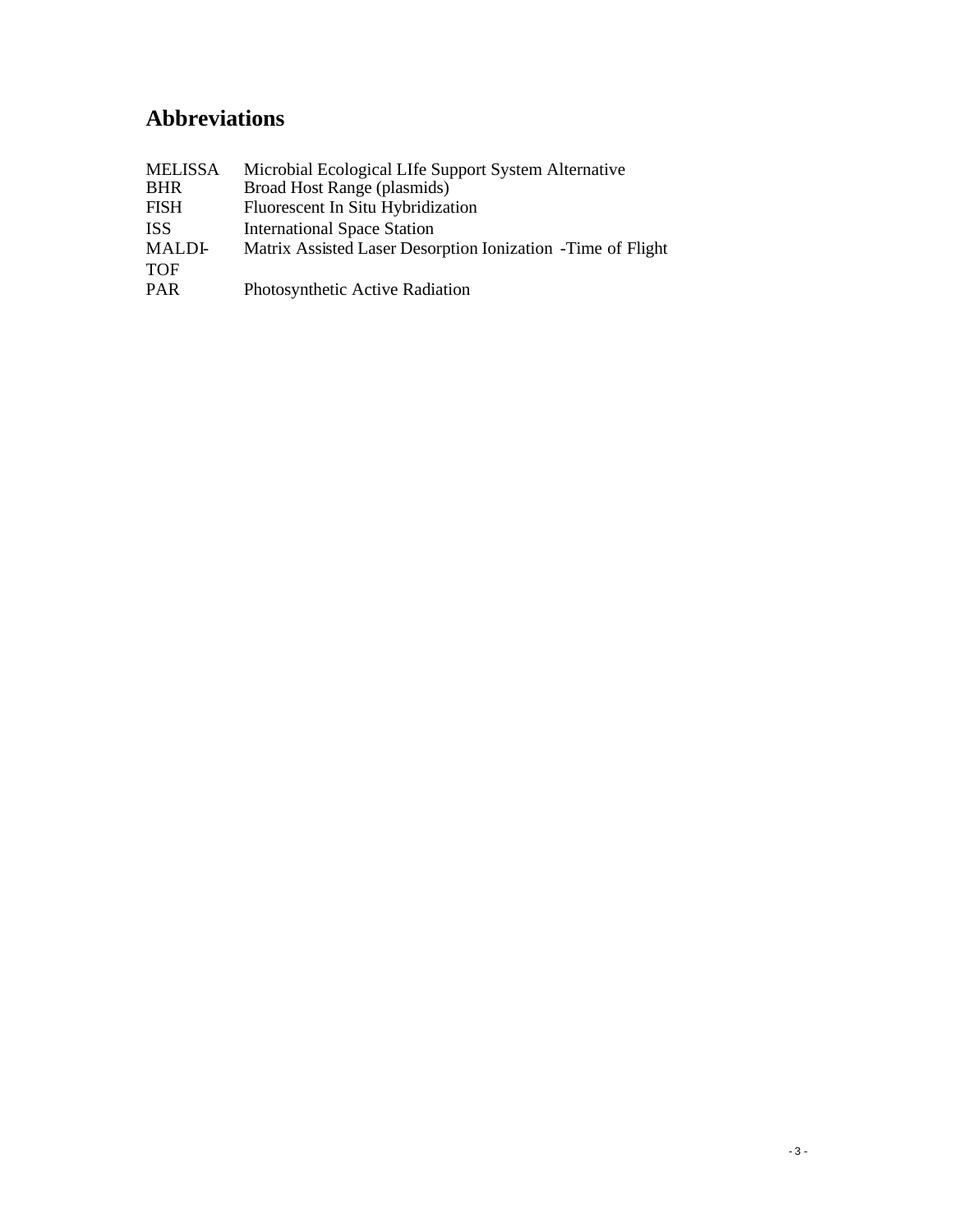## **Table of contents**

| 1. |     |                                                                                                                     | 7  |
|----|-----|---------------------------------------------------------------------------------------------------------------------|----|
| 2. |     |                                                                                                                     | 8  |
|    | 2.1 |                                                                                                                     | 8  |
|    |     |                                                                                                                     | 8  |
|    |     |                                                                                                                     | 8  |
|    |     |                                                                                                                     | 9  |
|    |     | 3. The problem of uncultured and unculturable microbes                                                              | 12 |
|    |     | 4. Problems that may arise by mechanisms of gene transfer                                                           | 15 |
|    |     |                                                                                                                     | 18 |
|    |     | 5.1. Cultivation                                                                                                    | 18 |
|    |     |                                                                                                                     | 18 |
|    |     | 5.3. Flow cytometry techniques 1                                                                                    | 18 |
|    |     | 5.3.1. Definition.                                                                                                  | 18 |
|    |     | 5.3.2. Applications of flow cytometry to determine contaminants                                                     | 18 |
|    |     | 5.3.3. Use of fluorescent probes and dyes to label rare contaminants<br>and to the sensitivity of molecular probes. | 19 |
|    |     | 5.4. Molecular methods                                                                                              | 23 |
|    |     | 5.5. Antibody-based methods                                                                                         | 26 |
|    |     | 5.6. Detection of contaminants' activity                                                                            | 26 |
|    |     | 5.7. Detection of contaminants by proteomics                                                                        | 26 |
|    |     | 5.8. Detection of contaminants by bioelectrochemical methods                                                        | 27 |
|    |     | 5.9. Knowledge of the ecology of the contaminants                                                                   | 27 |
|    |     | 6. Detection of critical points                                                                                     | 28 |
|    |     | 6.1. Detection of specific metabolite production in response to process culture<br>condition changes                | 28 |
|    |     | 6.2. Production of toxins                                                                                           | 28 |
|    |     | 6.3. Microbial biomass quality (proteins, lipids, carbohydrates)                                                    | 28 |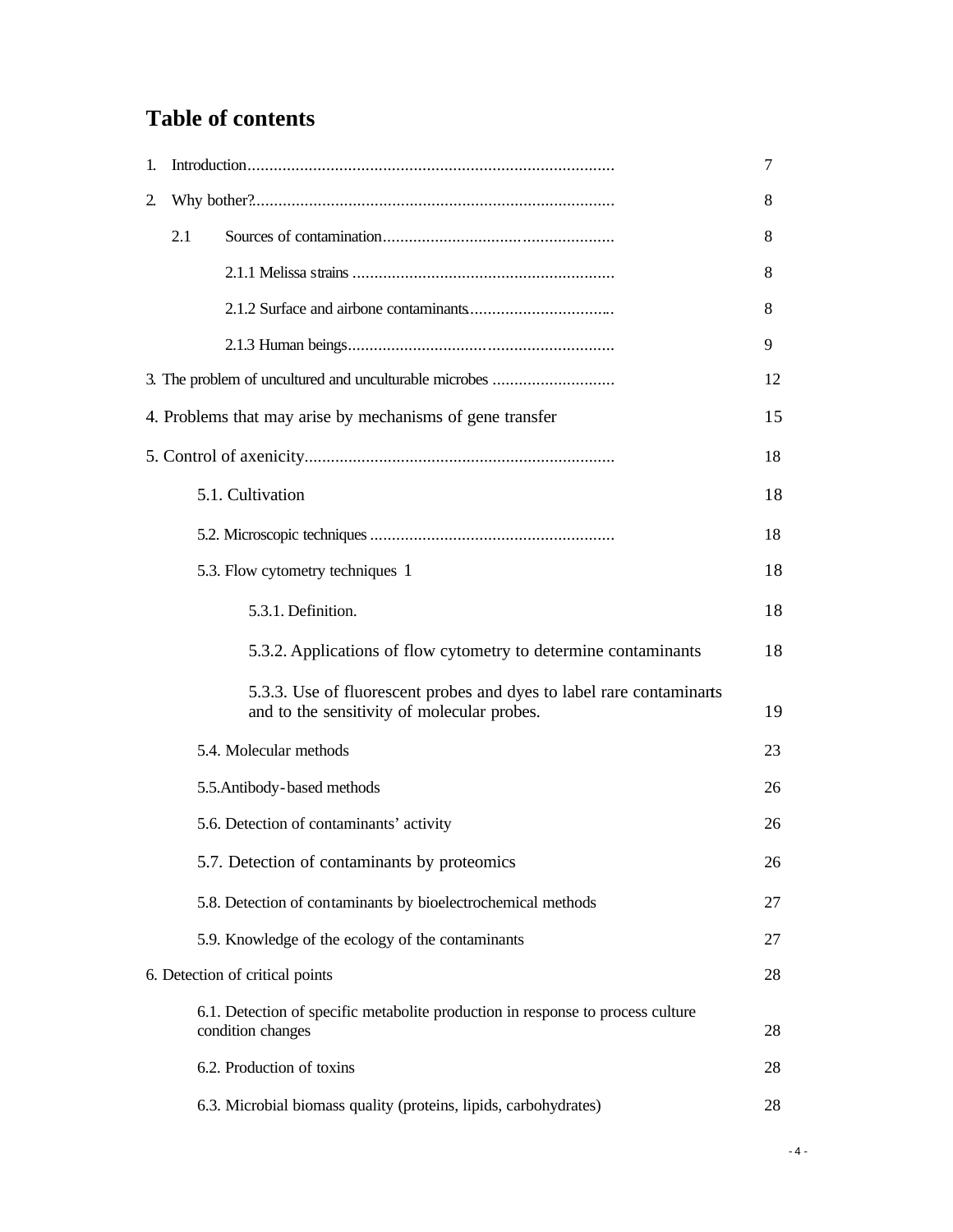| 6.4. Virus development possibilities                                     | 28 |
|--------------------------------------------------------------------------|----|
| 6.5. Plasmid exchanges                                                   | 29 |
| 6.6. Transmissions of prions and the like                                | 29 |
| 6.7. Genetic elements of eukaryotic origin or first found in eukaryotes: | 29 |
| 7. Axenicity indicators                                                  | 30 |
| 8. References                                                            | 31 |
| Annex 1: Interesting articles about flow cytometry and its applications  | 38 |
| Annex 2 Interesting papers on mass spectrometry                          | 41 |
| Annex 3 Interesting papers on methods to detect contaminants             | 43 |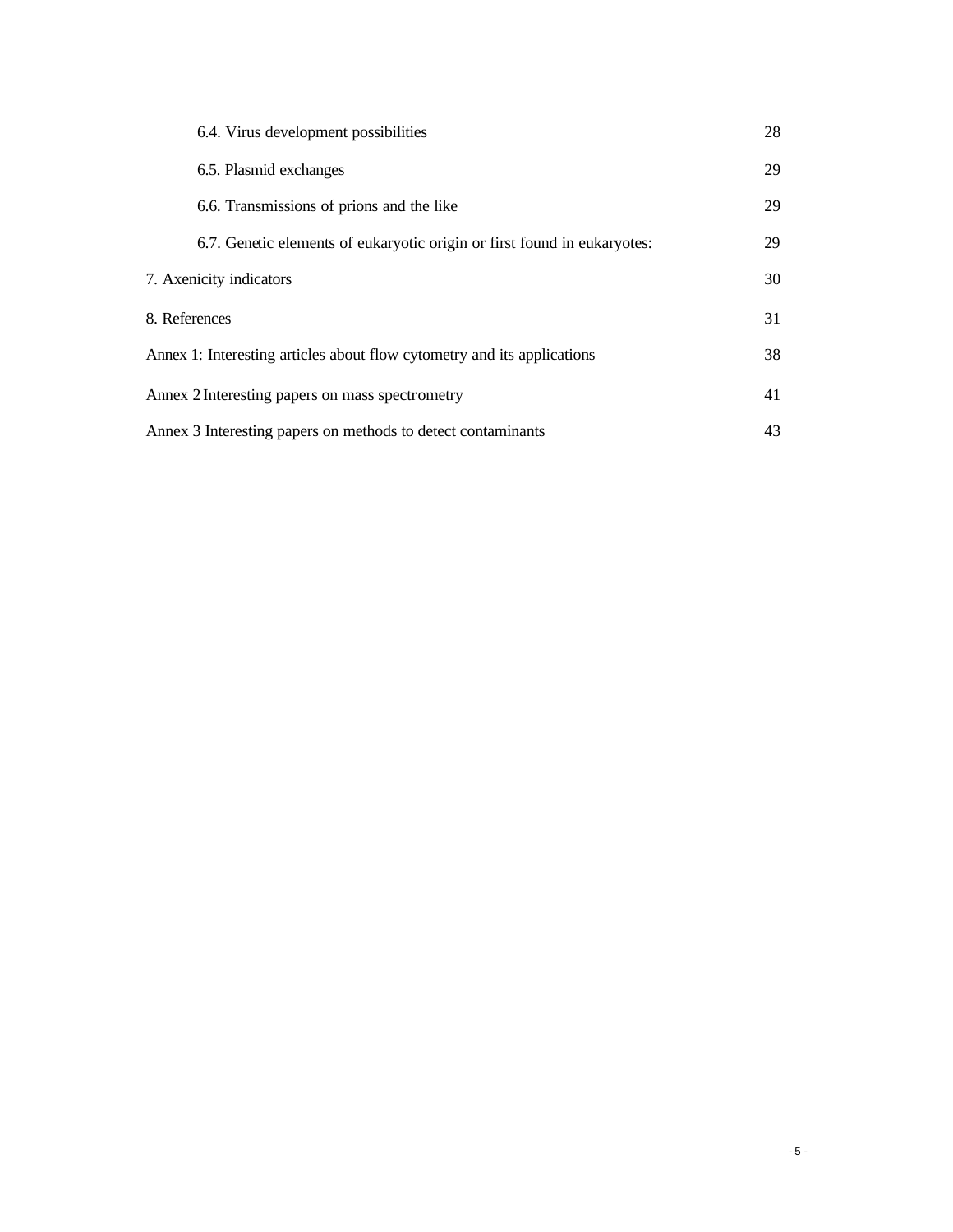## **List of figures**

Figure 1 Different cellular target sites for physiological and taxonomic fluorescent dyes 20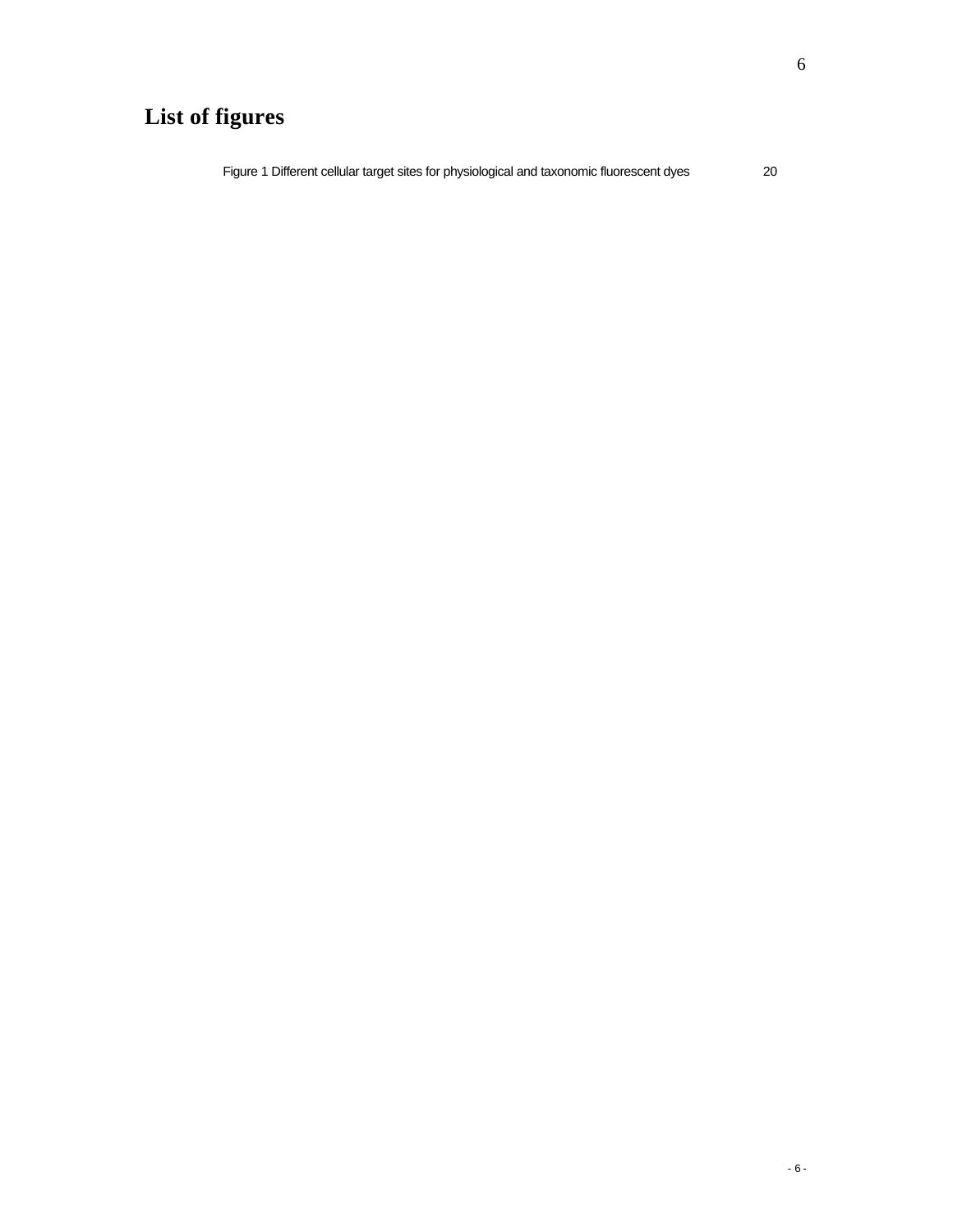## **1. Introduction**

For a lunar base or mission to Mars, it is essential to rely on a safe life support system including food and water supply, gas management and waste management. Such life support systems are based on several regenerative techniques and processes that can consist of biological, physico-chemical or hybrid systems.

For this purpose the MELISSA concept was conceived by ESA to be the European model for ecological life support system applications. The compartmentalised structure of MELISSA makes possible the use of an engineering approach and the use of deterministic control laws. However, bio-processes are usually subject to genetic evolution and consequently the use of classical control theories is contingent on the assumption of behavioural stability during long-term operation. In terms of efficiency and safety, the risks undergone in case of a genetic evolution in the compartments are critical for the far accomplishment of this human-life-sustaining system. This must take into account also the high doses of radiations that are experienced in the space, outside the Earth's atmosphere. Therefore, in recognition of the well-advanced results of the project on-ground, it seems that time is now appropriate to investigate microbial robustness and more specifically microorganism performance and evolution from generation to generation. Moreover, the potential genetic transfer from one compartment to another has to be investigated, as well as the control of axenic conditions during long-term operation.

Thus, the main objectives of this activity are to establish and validate a method and its associated hardware, and to detect genetic instability and microbial contaminants in the MELISSA compartments.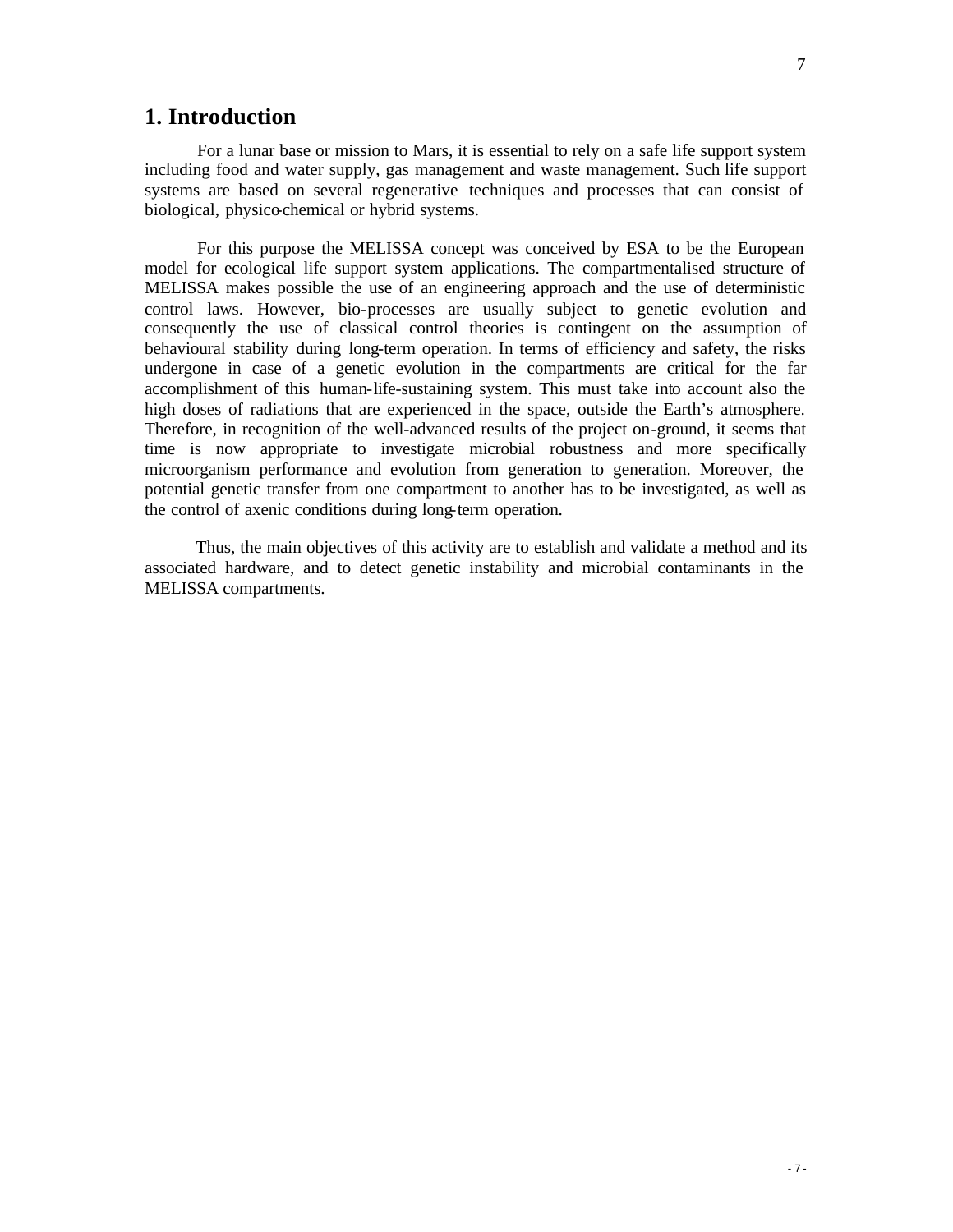### **2. Why bother?**

It is important to control the axenicity of the MELISSA compartments because contaminants constitute a major concern in the proper functioning and maintenance of a closed artificial ecosystem. Contamination by biomolecules, normally not produced in a given compartment, may result into instabilities or even the collapse of the system, rendering the biomasses of *Arthrospira* and *Rhodospirillum* unsuitable for human consumption. In addition, contamination of C4 by pathogenic organisms almost certainly will pose serious risks to human health. One should also keep in mind that the liquid medium is recycled, causing an enrichment in organics and metabolites. This may favour the development of contaminants or may give rise to unstable reactor conditions.

Biological contaminants can be of bacterial, fungal, protistic, or viral origin. Metazoan contamination (e.g. molluscs, nematodes, rotifera, etc.) of the MELISSA cycle is rather unlikely. However, the risks mediated by emerging pathogens and other infectious agents (e.g. prions) should be assessed (Rose& Grimes, 2001).

### **2.1. Sources of contamination**

#### **2.1.1. MELISSA bacteria**

MELiSSA bacteria may escape from their intended compartment, causing severe problems in other parts of the cycle (e.g. by affecting the growth of indigenous strains). In this context it is absolutely necessary to characterise the organisms of the mineralization compartment (C1), so that the nature and extent of contamination by these organisms to other compartments can be adequately established. In addition, it is equally important to regard the C1 consortium as a likely source of human pathogens. Especially in prolonged occupation of the space craft or station, where human waste is recycled into food and food recycled (by the humans) to waste, one should be aware of he fact that some candidate pathogens may become actually highly virulent after repeated passage through a human host. Ideally, all organisms in C1 should be identified, and all other compartments, especially C3 and C4, should be checked for the absence of every single one of these organisms.

#### **2.1.2. Surface and airborne contaminants**

Surface and airborne contaminants, like those that can be found in space craft and space stations (Guarnieri *et al.*, 1997, Klintworth *et al.*, 1999, Pierson *et al.*, 2001), may have been introduced by previous visits of humans or the use of test animals. They may have escaped detection and removal due to inadequate diagnostica and insufficient filtration (or other means of sanitation). In this respect, studies at the Institute for BioMedical Problems (IBMP, Moscow) have shown the presence of Gram-positive bacteria (i.e. bacilli and cocci) and fungi (i.e. aspergillic conidia) in air and surface samples of the MIR station. Samples were taken in 12 locations of the station during a 10-period ('87-'96) and analysed on microbial content using the VITEK60 system (BioMerieux, France). In total, 40 bacterial and 25 fungal different genera could be recognized, with 108 and 126 species detected, respectively. Some of these species have clear pathogenic potential (e.g. *Staphylococcus aureus*, *Klebsiella pneumoniae*, *Aspergillus fumigatus,* etc.). The most abundant bacterial genus found in both surface and air samples was *Staphylococcus*, followed by *Corynebacterium* and *Bacillus*, while the fungus *Penicillinium* could be found in nearly 80%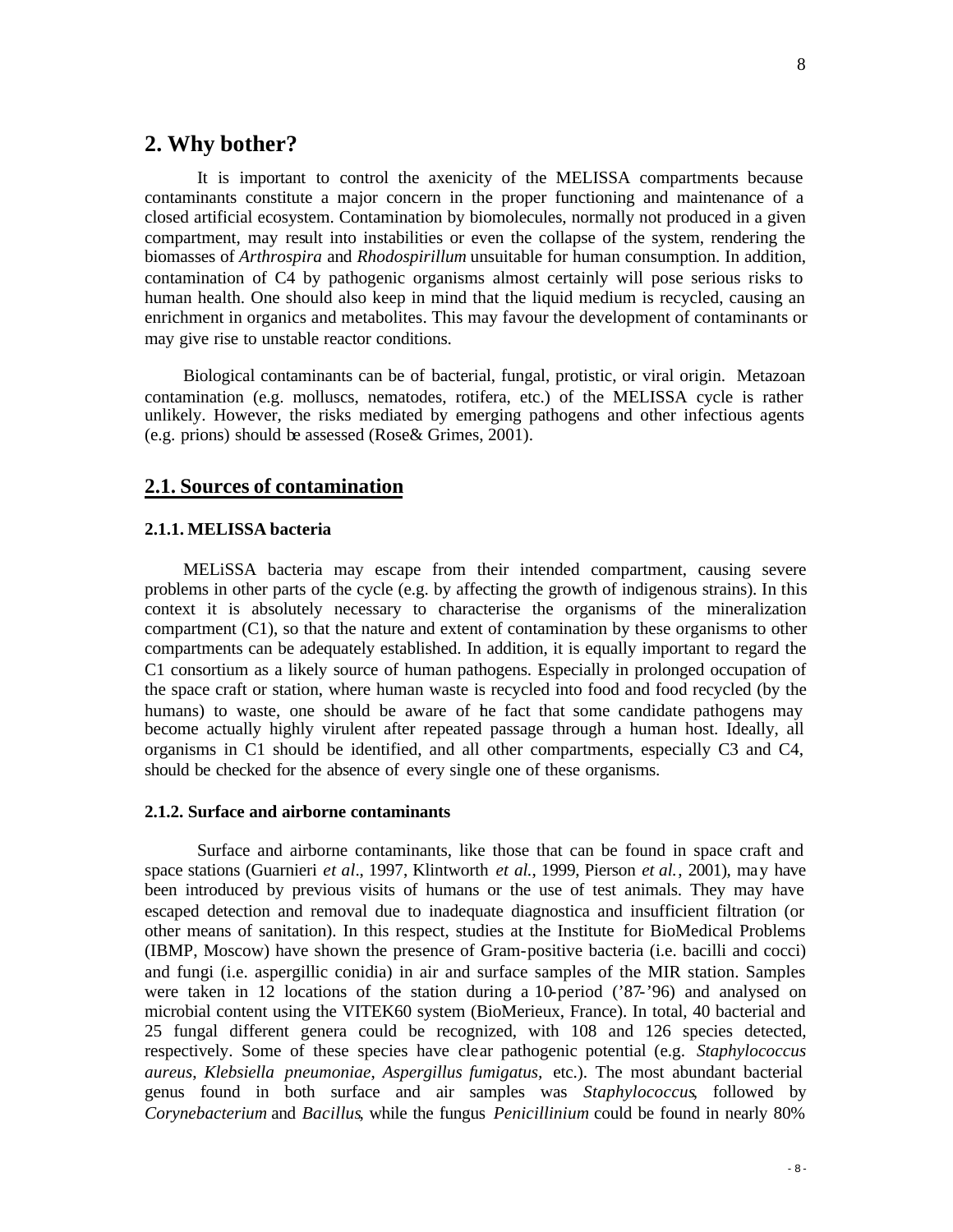of all samples. Air contamination levels for both bacteria and fungi fluctuated in time between 100 and  $10,000$  colony forming units per cubic meter (cfu/m<sup>3</sup>). Surface samples reached contamination levels that were usually between  $10^2$  and  $10^6$  cfu/m<sup>2</sup> but surface probed contaminations of  $10^7$  cfu/m<sup>2</sup> or higher were occasionally reported.

#### **2.1.3. Human beings**

It is well known that the human body harbours hundreds of different microbial species, but very little is known about their occurrence, abundance, and spread, in particular under space conditions. The presence of a bioreactor in which some of these organisms may actually flourish (due to the abundance of nutrients), is of considerable concern, taking into account the possible propagation of dangerous pathogens in a long-term self-contained environment. Recently, a call has been made to consider a 'second human genome project' (Relman & Falkow, 2001), i.e. to undertake a large-scale genomic sequence survey of the major microbial niches within the human body (i.e. mouth, intestinal tract, skin, etc.). In the words of Relman & Falkow : «The human biome is as much an unexplored frontier as the collection of life found at deep-sea thermal vents, if not more so ». MELISSA, and manned space exploration on a whole, would certainly benefit by such an inventory.

The tables 1 to 4 give several lists of human viruses, pathogenic bacteria, pathogenic fungi and protozoans found in wastes that may enter water on Earth (Rose & Grimes, 2001). Though the conditions in spacecrafts and space habitats will be designed to minimize the carry-over from Earth of these problematic contaminants, it seems interesting to consider their diversity.

| <b>VIRUSES</b>      | <b>NUCLEIC</b><br><b>ACID</b> | DISEASE(S)                                                    | WASTE(S)        |
|---------------------|-------------------------------|---------------------------------------------------------------|-----------------|
| Adenoviruses        | <b>DNA</b>                    |                                                               |                 |
| Human adenovirus    |                               | acute respiratory, pharyngitis, acute<br>hemorrhagic cystitis | wastewater      |
| Enteric adenovirus  |                               | gastroenteritis                                               | wastewater      |
| Caliciviruses       | <b>DNA</b>                    |                                                               |                 |
| Calcivirus          |                               | gastroenteritis                                               | wastewater      |
| Norwalk virus       |                               | gastroenteritis                                               | wastewater      |
| Coronaviruses       | <b>RNA</b>                    |                                                               |                 |
| Enteric coronavirus |                               | intestinal disorders                                          |                 |
| Orthomyxoviruses    | <b>RNA</b>                    |                                                               | human, swine,   |
| Influenza virus     |                               | influenza                                                     | and fowl wastes |
| Picornaviruses      | <b>RNA</b>                    |                                                               |                 |
| Coxsackievirus A    |                               | meningitis, herpangia, common cold                            | wastewater      |
| Coxsackievirus B    |                               | mycarditis, pleurodynia, rash,                                | wastewater      |
|                     |                               | meningitis, paralysis                                         | wastewater      |
| <b>ECHO</b> virus   |                               | paralysis, diarrhea, meningitis                               | wastewater      |
| Hepatitis A virus   |                               | infectious hepatitis                                          | wastewater      |
| Poliovirus          |                               | Poliomyelitis                                                 |                 |
| <b>Reoviruses</b>   | <b>RNA</b>                    | respiratory, gastroenteritis                                  |                 |
| <b>Reovirus</b>     |                               | infantile diarrhea                                            | wastewater      |
| Rotavirus           |                               |                                                               | wastewater      |

**Table 1** -. Human viruses found in waste materials that enter water. (Rose & Grimes, 2001)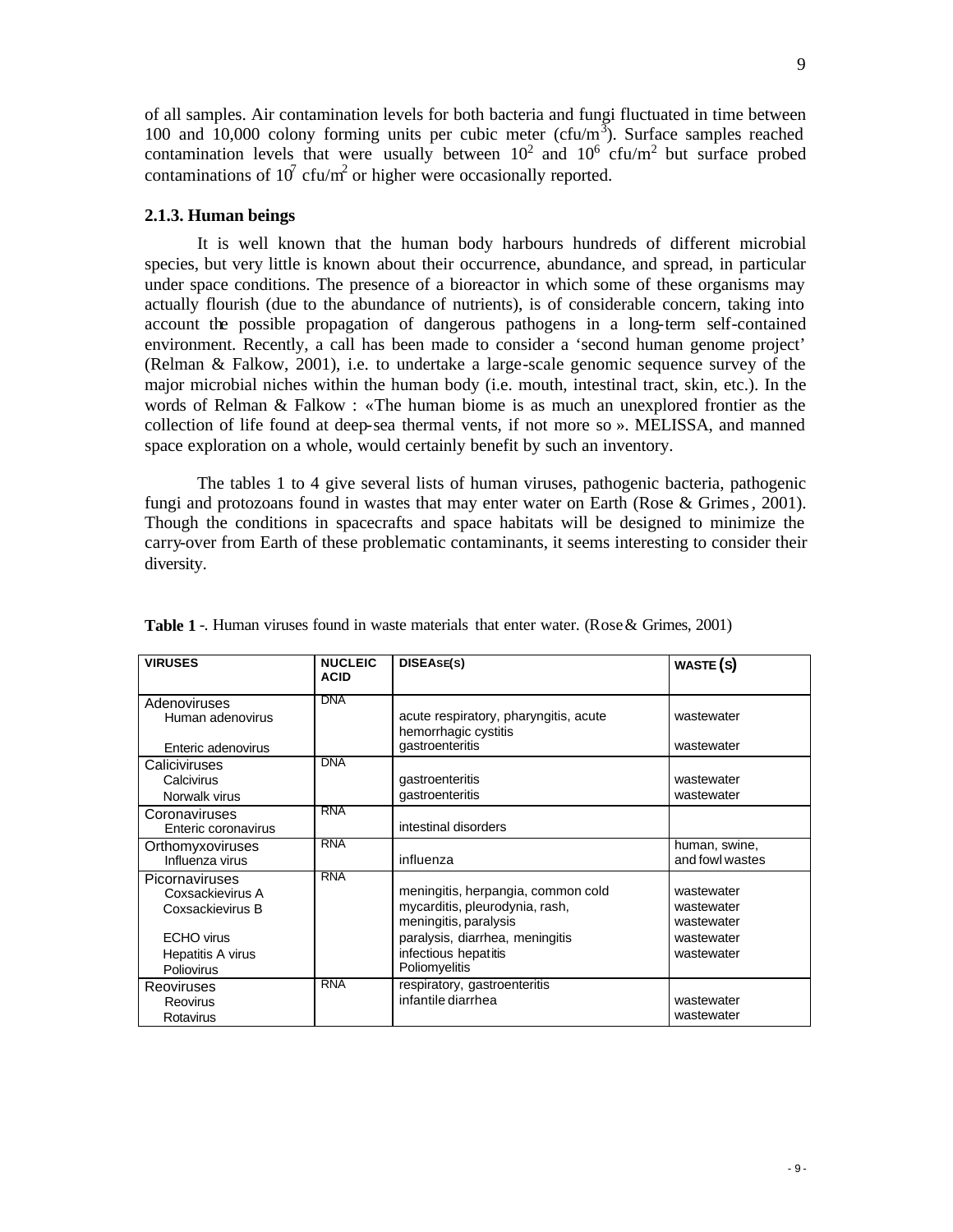| <b>SPECIES</b>                          | DISEASE(S)                                             | <b>WASTE(S)</b>                                         |
|-----------------------------------------|--------------------------------------------------------|---------------------------------------------------------|
| Acinetobacter calcoaceticus             | nosocomial                                             | water, human skin and mouth                             |
| Aeromonas hydrophila                    | septicemia, wound infections,<br>diarrhea              | water (fresh and estuarine)                             |
| Aeromonas sobria                        | septicemia, wound infections,<br>diarrhea              | water (fresh and estuarine)                             |
| Aeromonas caviae                        | septicemia, wound infections,<br>diarrhea              | water (fresh and estuarine)                             |
| Bacteroides fragilis                    | Intra abdominal abscesses                              | animal feces                                            |
| Bacteroides melaninogenicus             | orofacial                                              | human mouth and feces                                   |
| Brucella spp.                           | brucellosis                                            | animal feces, urine, and milk                           |
| Campylobacter fetus                     | septicemia                                             | animal feces                                            |
| Campylobacter jejuni                    | enteritis                                              | animal feces                                            |
| Chromobacterium violaceum               | septicemia and diarrhea                                | soil and water                                          |
| Citrobacter spp.                        | nosocomial                                             | water                                                   |
| Clostridium botulinum                   | botulism                                               | soil, sediment, and fish                                |
| Clostridium difficile                   | pseudomembranous colitis                               | vagina and gastrointestinal<br>tract                    |
| Clostridium perfringens                 | gangrene, wound abscesses,<br>and food poisoning       | animal feces                                            |
| Clostridium sporogenes                  | gangrene                                               | soil and animal feces                                   |
| Clostridium tetani                      | tetanus                                                | soil and animal feces                                   |
| Coxiella burnetii                       | Q fever                                                | milk and animal wastes                                  |
| Enterobacter spp.                       | nosocomial                                             | wastewater                                              |
| Erysipelothrix rhusiopathiae            | erysipeloid                                            | animal feces and fish slime                             |
| Escherichia coli                        | gastroenteritis                                        | wastewater                                              |
| Flavobacterium                          | nosocomial, meningitis                                 | freshwater                                              |
| meningosepticum                         |                                                        |                                                         |
| Francisella tularensis                  | tularemia                                              | rodents and freshwater                                  |
| $\overline{Fusobacterium\ necrophorum}$ | liver and soft tissue abscesses                        | wastewater and animal feces                             |
| Klebsiella pneumoniae                   | pneumonia, bacteremia, and<br>nosocomial               | water, feces, soil, and plants                          |
| Legionella pneumophila                  | Legionnaires' disease                                  | freshwater, cooling tower<br>water, and hot water tanks |
| Leptospira interrogans                  | leptospirosis                                          | urine                                                   |
| Listeria monocytogenes                  | listeriosis                                            | soil and feces                                          |
| Morganella morganii                     | urinary tract and nosocomial                           | water, feces, and decaying<br>animals                   |
| Mycobacterium tuberculosis              | tuberculosis                                           | wastewater                                              |
| Mycobacterium marinum                   | swimming pool granuloma                                | water and fish                                          |
| Plesiomonas shigelloides                | gastroenteritis                                        | water, fish, and aquatic<br>animals                     |
| Proteus spp.                            | urinary tract and nosocomial                           | water, feces, and decaying<br>animals                   |
| Pseudomonas aeruginosa                  | burn, wound, corneal, ear,<br>urinary, lung, skin, and | water, wastewater, plants,<br>sediment, and fish        |

**Table 2**.- Pathogenic bacteria found in waste materials that enter water. (Rose & Grimes, 2001)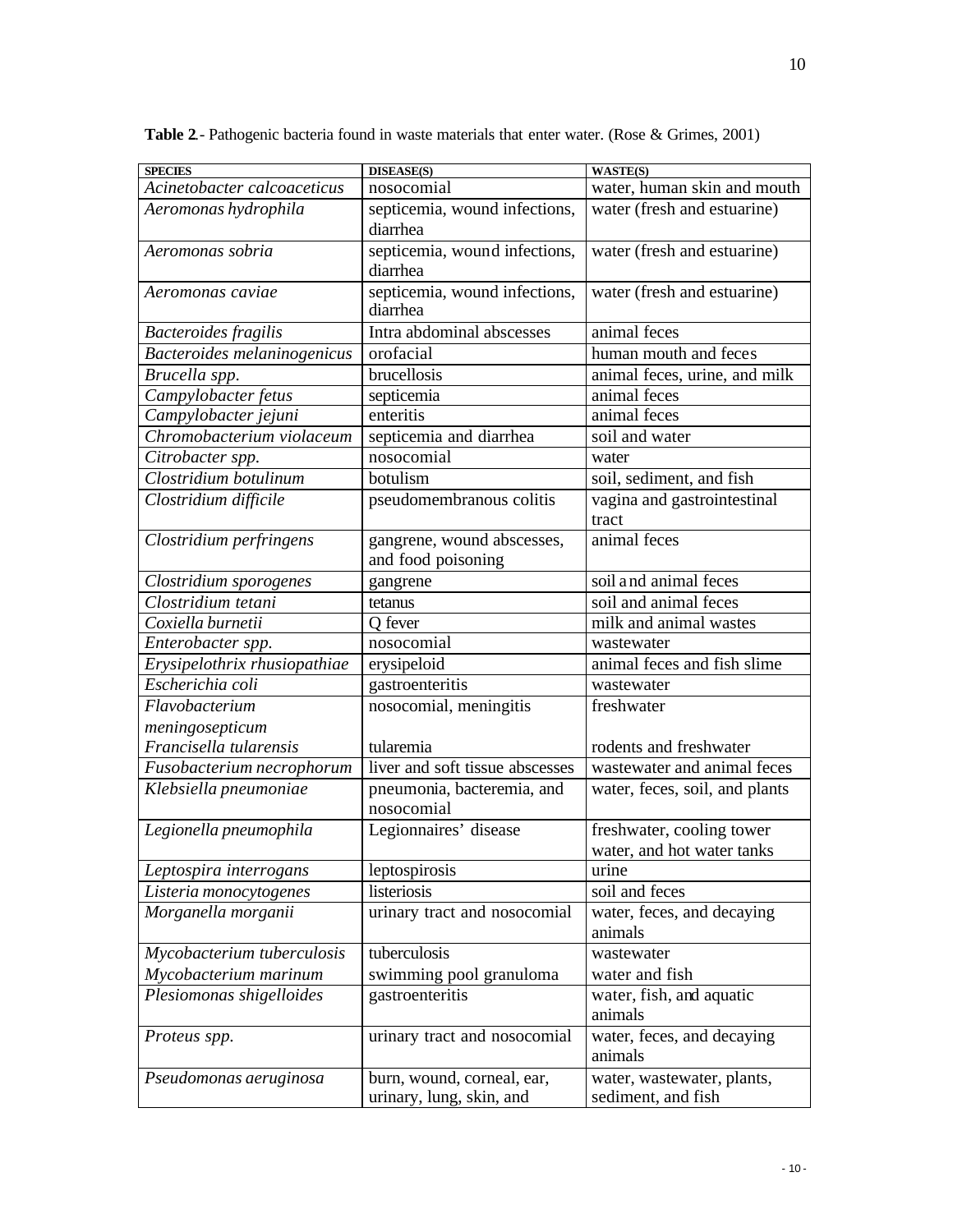|                          | gastrointestinal tract                               |                                                    |
|--------------------------|------------------------------------------------------|----------------------------------------------------|
| Pseudomonas pseudomallei | meliodosis                                           | water and soil                                     |
| Salmonella typhi         | typhoid fever                                        | wastewater                                         |
| Salmonella enteritidis   | gastroenteritis and septicemia                       | wastewater, animal wastes<br>and feed, and compost |
| Serratia marcescens      | nosocomial                                           | water, plants, insects, and<br>feces               |
| Shigella boydii          | bacillary dysentery                                  | primate feces and wastewater                       |
| Shigella dysenteriae     | bacillary dysentery                                  | primate feces and wastewater                       |
| Shigella flexneri        | bacillary dysentery                                  | primate feces and wastewater                       |
| Shigella sonnei          | bacillary dysentery                                  | primate feces and wastewater                       |
| Staphylococcus aureus    | abscesses and food poisoning                         | mammalian skin and ocean<br>water                  |
| Streptococcus faecalis   | endocarditis                                         | animal feces                                       |
| Vibrio alginolyticus     | wound infection                                      | ocean water and aquatic<br>animals                 |
| Vibrio cholerae          | Asiatic cholera                                      | wastewater, shellfish, and<br>saltwater            |
| Yersina enterocolitica   | Gastrointestinal, acute<br>mesenteric lymphandenitis | water, milk, mammalian<br>alimentary canal         |

**Table 3.** - Pathogenic fungi associated with waste materials that enter water. (Rose & Grimes, 2001)

| <b>FUNGUS</b>           | DISEASE(S)     | <b>WASTE(S)</b>                           |
|-------------------------|----------------|-------------------------------------------|
| Aspergillus fumigatus   | aspergillosis  | decaying vegetation, especially<br>grains |
| Candida albicans        | candidiasis    | animal feces                              |
| Cryptococcus neoformans | cryptococcosis | pigeon and bird feces, cellar dirt        |
| Geotrichum candidum     | geotrichosis   | tomatoes, fruits, dairy products          |

**Table 4**. - Waste associated protozoa pathogenic for humans (Rose & Grimes, 2001)

| <b>SPECIES</b>             | DISEASE(S)                 | <b>WASTE(S)</b>                |
|----------------------------|----------------------------|--------------------------------|
|                            |                            |                                |
| Mastigophora (flagellates) |                            |                                |
| Chilomastix mesnili        | diarrhea?                  | primate feces                  |
| Giardia lamblia            | giardiasis                 | human feces                    |
| Sarcodina (amebas)         |                            |                                |
| Entamoeba histolytica      | amebic dysentery           | human and other animal         |
|                            |                            | feces, wastewater              |
| Dientamoeba fragilis       | mild diarrhea              | human feces                    |
| Naegleria fowleri          | primary amebic             | human feces, wastewater        |
|                            | meningoencephalitis        |                                |
| Acanthamoeba spp.          | amebic meningoencephalitis | human feces, wastewater,       |
|                            |                            | and heated water               |
| Sporozoa                   |                            |                                |
| Cryptosporidium spp.       | cryptosporidiosis          | animal feces                   |
| Sarcocystis spp.           | sarcocystosis              | animal feces                   |
| Toxoplasma gondii          | toxoplasmosis              | animal feces, especially cats  |
| Ciliata                    |                            |                                |
| Balantidium coli           | balantidiasis              | animal feces, especially swine |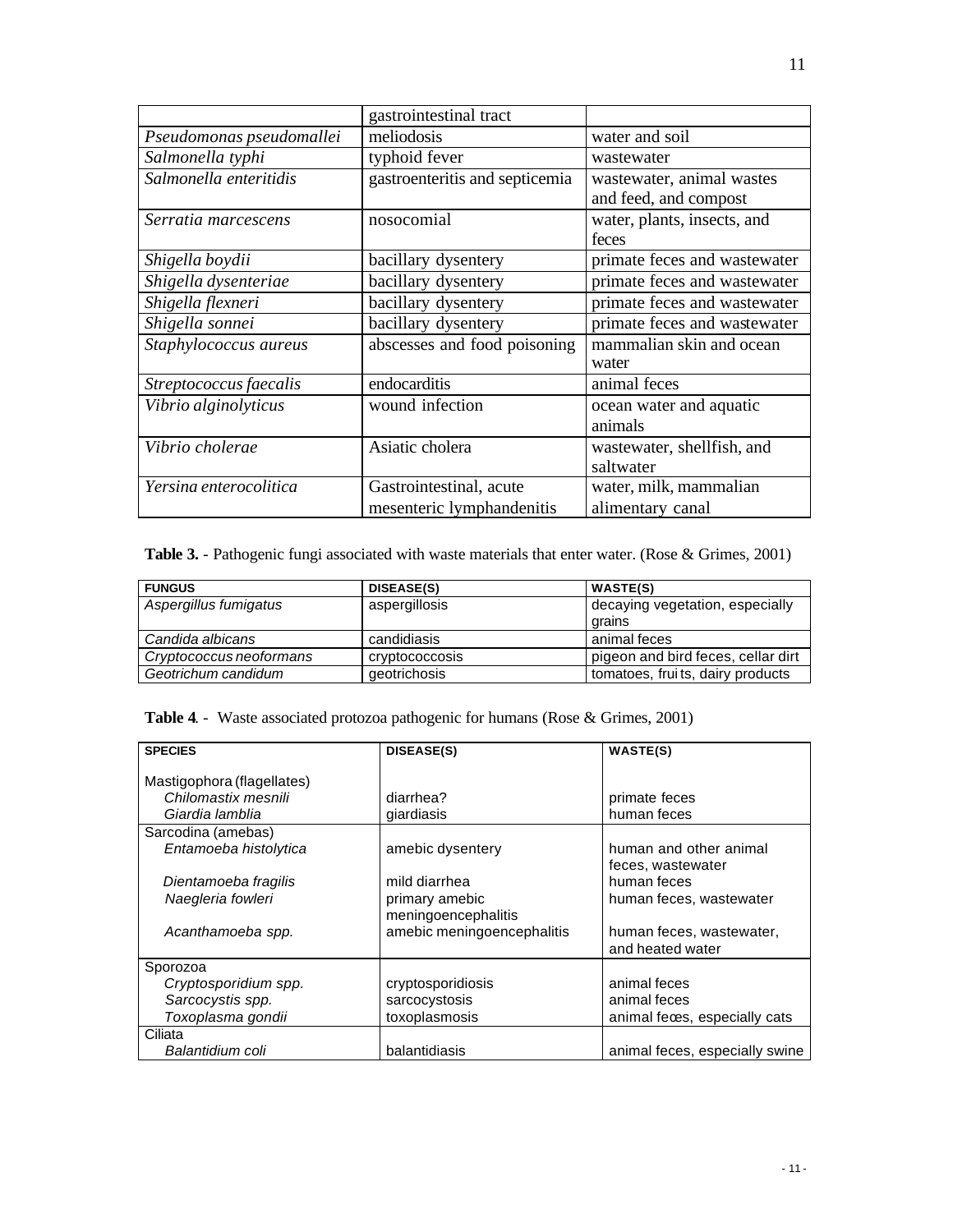## **3. The problem of uncultured and unculturable microbes**

In 1990 about 10 divisions of the domain *Bacteria* were known. Now nearly 50 have been described and this remarkable expansion in our knowledge of bacterial biodiversity has occurred entirely due to the recent explosive growth of molecular approaches (Amann *et al.*, 1995; Hugenholtz & Pace, 1996; Pace, 1997) (Table 1). At least 15 of these divisions are currently known only from sequences - most commonly, from their 16S rRNA - and have no cultured representatives (Hugenholtz *et al.*, 1998; Dojka *et al.*, 2000; Suzuki *et al.*, 2001).

| Group                     | Estimated total            | Known species <sup>b</sup> | Proportion known of total (%) |
|---------------------------|----------------------------|----------------------------|-------------------------------|
| <b>Viruses</b><br>Archaea | $130,000^{\text{a}}$<br>っd | 5,000<br>< 500             | $[4]$ <sup>c</sup>            |
| Bacteria                  | 40,000 $^{\circ}$          | 4,800                      | $[12]$                        |
| Fungi                     | 1,500,000                  | 69,000                     |                               |
| Algae                     | 60,000                     | 40,000                     | 67                            |

**Table 5:** Microbial diversity – known and estimated species. From Cowan *et al.* (2000).

<sup>a</sup>These values are substantially underestimated, possibly by 1 to 2 orders of magnitude bThese values date from the mid-1990s and will have increases by 10-50% cBlocked parentheses indicate that these values are probably gross underestimates

<sup>d</sup>16S rRNA sequence analysis of differe nt biotopes suggests that archaeal species represent a much higher proportion of in situ diversity than is indicated by microbial culture studies

Plate counts of bacteria from natural habitats, such as soil, freshwater and the sea are much lower than direct total counts and it is accepted that less than 1% of these bacteria are actually culturable with the current enumeration methods (if similar effort was put into culturing these bacteria as has been expended on culturing bacteria of medical importance over the last century, then most could probably be cultured) (Table 2).

| Biotope                     | Proportion of culturability (%) |  |
|-----------------------------|---------------------------------|--|
| Seawater                    | $0.001 - 01$                    |  |
| Freshwater                  | 0.25                            |  |
| Mesotrophic lake            | $0.1 - 1.0$                     |  |
| Unpolluted estuarine waters | $0.1 - 3.0$                     |  |
| Activated sludge            | $1 - 15$                        |  |
| Sediments                   | 0.25                            |  |
| Soil                        | 0.3                             |  |

**Table 6:** Estimates of the proportion of 'unculturable' micro organisms in various terrestrial and aquatic biotopes. From Cowan *et al.* (2000).

**Molecular approaches** have also been used to detect and identify uncultured bacteria in men (Tanner *et al.*, 1999; Rolph *et al.*, 2001). These developments are particular important in the early detection of emerging pathogens (Relman, 1997, 1998, 1999) and for systematic surveys of human endogenous bacterial flora (Kroes *et al.*, 1999).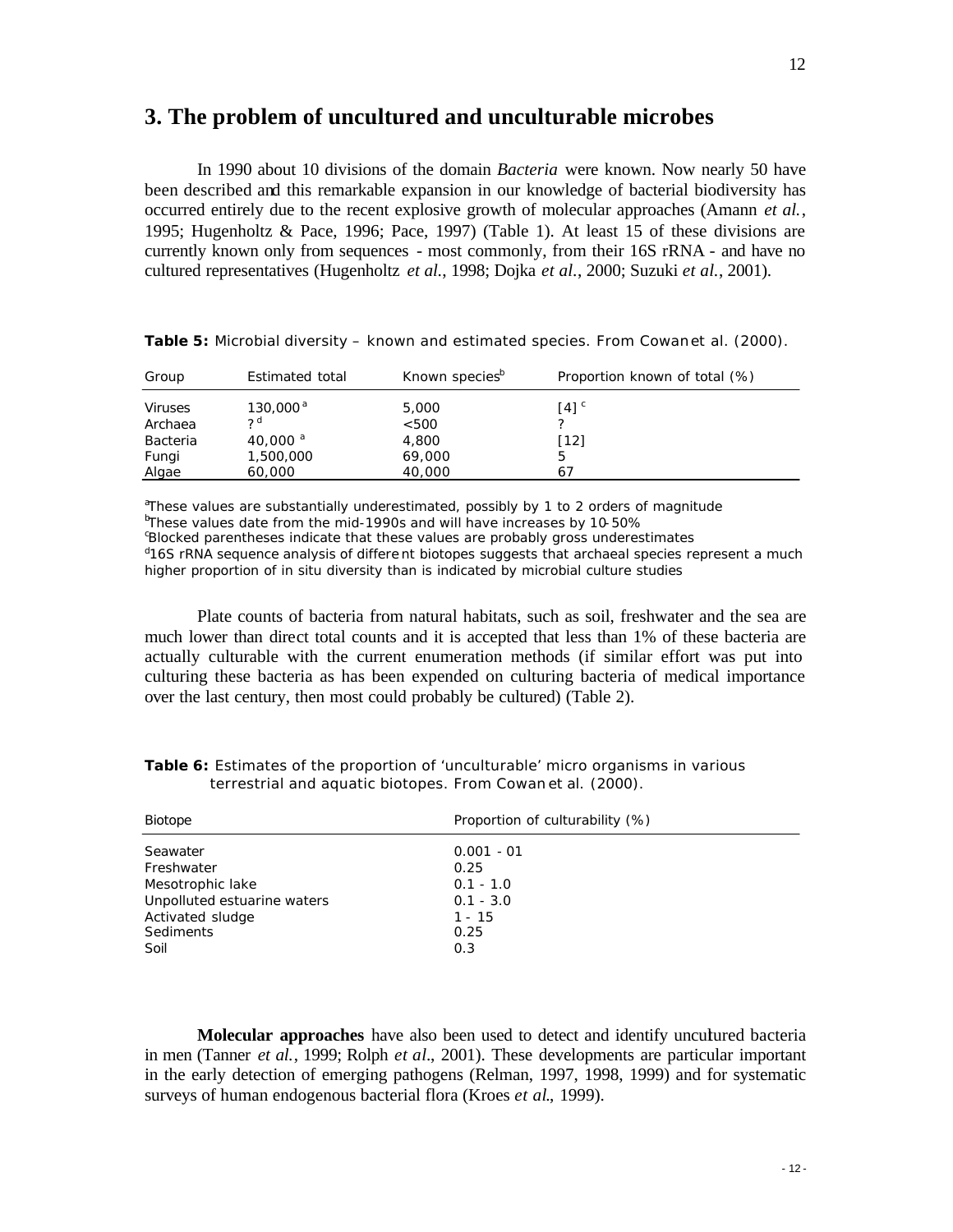Recently, many new species of *Archaea* (the 'third domain of life') have been characterised by sequence analysis only (Barnes *et al.*, 1996; DeLong, 1997). *Archaea* are evolutionary unique prokaryotes, as genetically distant from *Bacteria* as they are from *Eucarya* ("eukaryotes"). Cultivated and well-characterised archaeal groups include the extreme thermophiles, extreme halophiles, and the methanogens. Lately, less 'extremophilic' archaea have also been found in aerobic marine habitats, and some of these archaea are widely distributed and abundant components of marine plankton (DeLong, 1998). Uncultivated psychrophilic marine *Archaea* even have been found to thrive in Antarctic waters at 1.5 C. Although it is unlikely that *Archaea* , by the standards of w hat we know today, are present in spacecrafts, let alone in MELISSA, we can not entirely exclude the possibility of contamination by a hitherto unknown archaeal species, in particular in respect to their natural resilience to environmental factors. We should also keep in mind that space craft (and the people involved in their operation and maintenance) may have been in contact with archaeal species in the context of scientific experiments, past and future.

The term **"viable but nonculturable"** (VBNC) has been coined to describe a state from which bacterial cells can not be recovered, but in which they maintain certain features of viable cells, such as cellular integrity and activity. It appears to be a common observation that bacteria enter such a "VBNC" state under environmental or laboratory conditions (reviewed by Colwell & Grimes, 2000). This "non-recoverable" state has often been interpreted to be a consequence of dormancy. Is it however equally possible that "VBNC" cells dwell in a genetically determined "refractory" state other than dormancy in which cell division may be blocked? Or "VBNC" cells are perhaps merely injured or debilitated cells by the exposure to stressful conditions. Non-recoverable cells that have lost their viability may still play significant roles in ecology and epidemiology. Some toxins, for example, may be maintained or even produced in cells long after the ability for proliferation has been lost. Furthermore it is plausible that maintenance of cellular stability could allow for persistence of genetic material in the environment even if the organism itself has definitely lost its capability for propagation. This "surviving DNA" might serve as a pool of genetic traits that can be passed on to other organisms by transformation (see further).

One of the controversies that have plagued modern microbiology in recent years has been the reports on so-called **nanobacteria** (Olson, 2000). The term 'nanobacteria' was first introduced by geologists to describe coccoid-shaped particles, with diameters of approximately 0.1 μm, in scanning electron micrographs of rock and minerals (Folk, 1993). Although similar structures were found on the surface of a freshly fractured Martian meteorite, leading to the belief that nanobacteria may be relics of primitive live (Sears and Kral, 1998), no hard evidence was put forward that such particles indeed represent free-living cells. Adding to the feud was the possible biological evidence for the existence of a group of small micro organisms, collectively referred to by biologists as 'nanobacteria'. These bacteria were reportedly isolated from human serum and kidney stones (Kajander and Çiftçioglu, 1998) and were thought to be responsible for biomineralisation and extraskeletal calcification. According to Kajander and co-workers, nanobacteria are present in up to 80% of commercial lots of FBS (Fetal Bovine Serum), most kidney stones and dental pulp stones, tooth surfaces, and saliva. Based on results of 16S rDNA sequencing, bovine and human isolates of nanobacteria have been tentatively assigned to the  $\alpha$ -2 subgroup of proteobacteria (which also includes the intracellular pathogens *Brucella* and *Bartonella*) (Kajander and Çiftçioglu, 1998). Nonetheless, a recent paper by Cisar *et al.* (2000) showed that the putative nanobacterial 16S rDNA sequences were indistinguishable from those of an environmental micro organism, *Phyllobacterium mysinacearum*, previously detected as a contaminant in PCR. In addition, molecular examination of decalcified biofilms failed to detect nucleic acid or protein that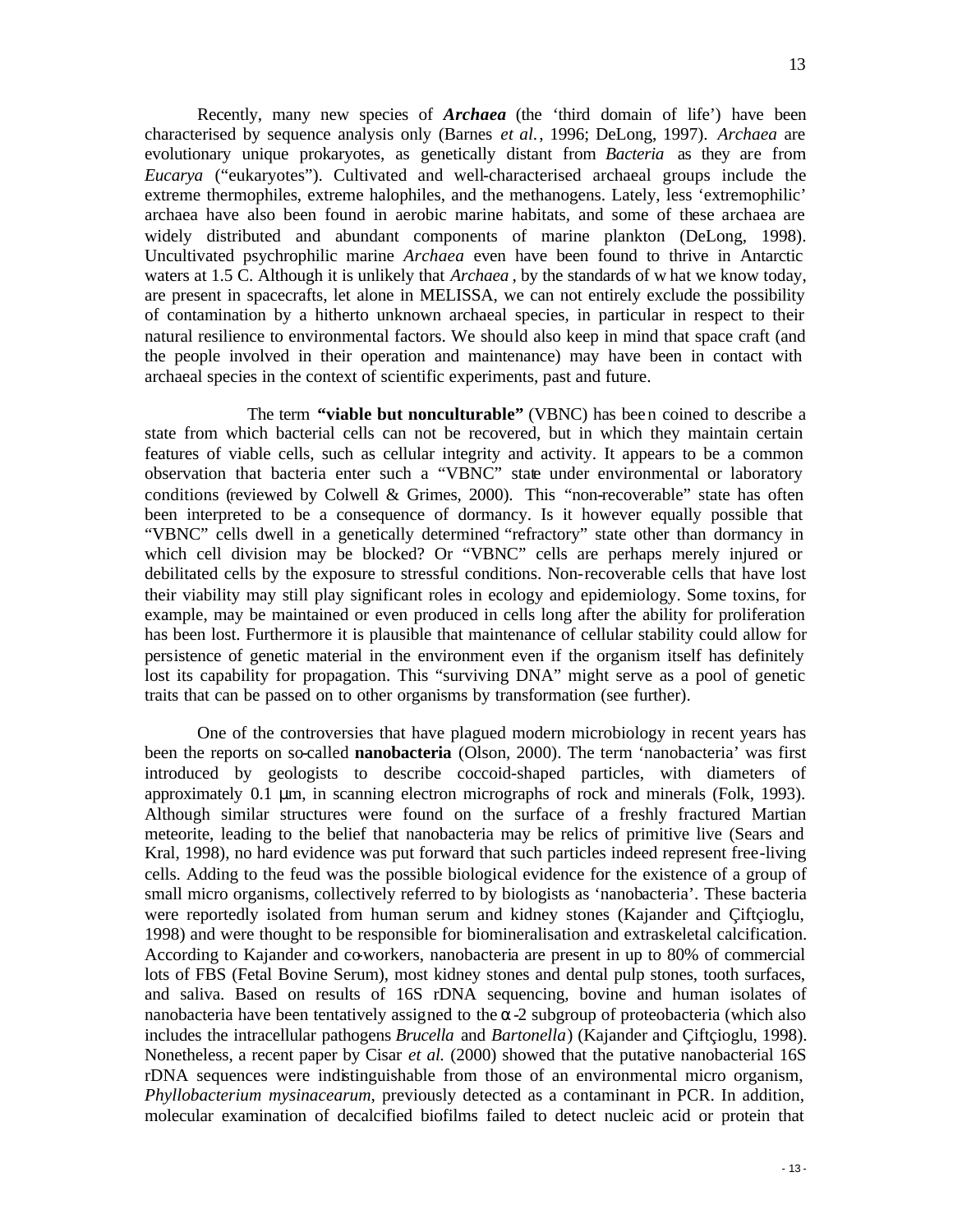would be expected from a living entity and there was no shred of bacteriological evidence for culturability. Cisar *et al.* (2000) however leave open the backdoor by their concluding remark: "…continued studies to identify and characterize the primary nucleators of these important clinical conditions are needed, regardless whether the molecules in question are of host and/or microbial origin". The important lesson to take home here is that the potential existence of unusual microorganisms (such as nanobacteria) should not be formally excluded based on negative evidence; rather, their (suggested) existence must be established by a defining set of unambiguous criteria. In the context of the Melissa project, in particular in respect to the unknown composition of C1, the lack of information on possible environmental and intracompartemental contamination, and the possible problems surrounding axenicity, a similar cautious approach is recommended.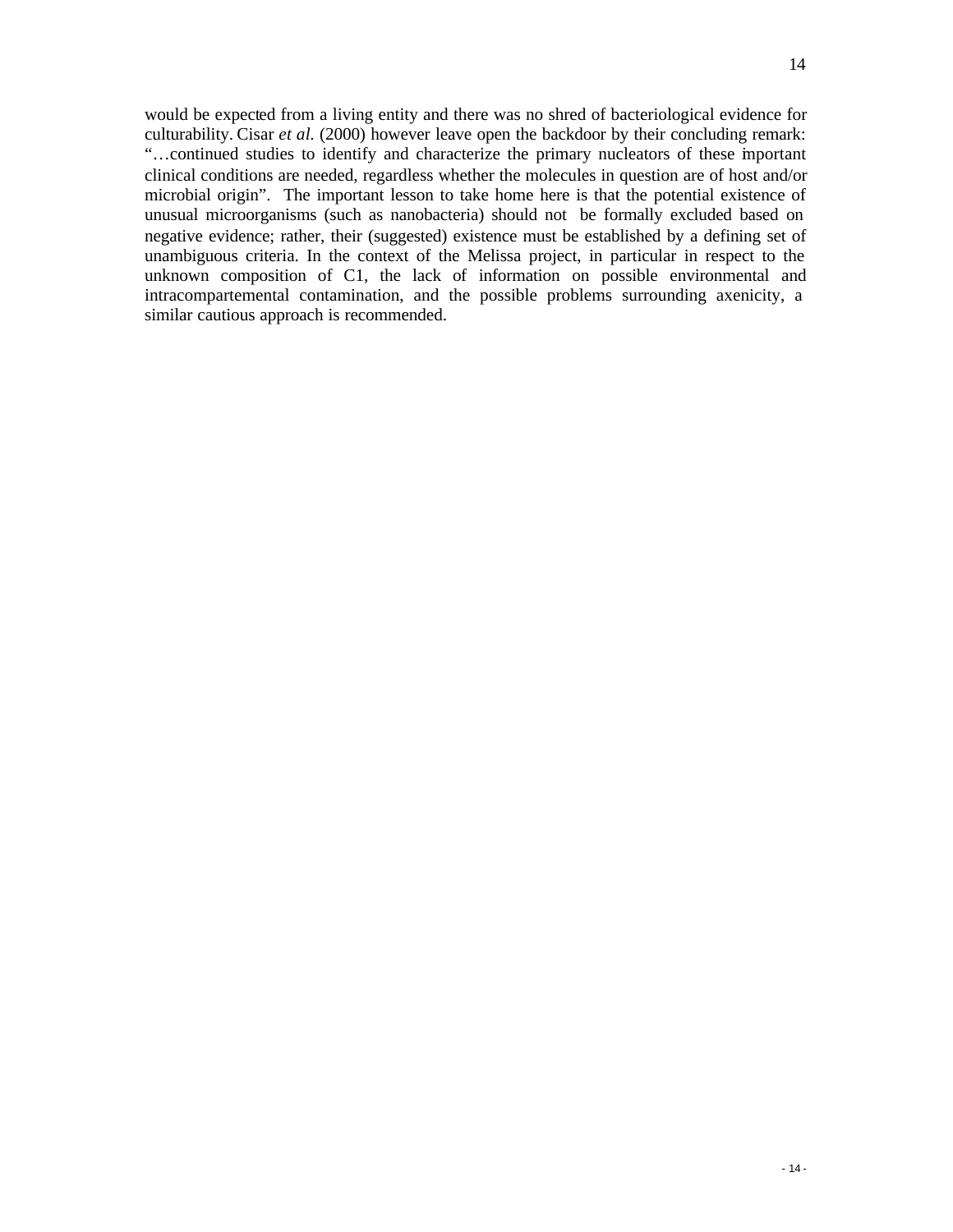## **4. Problems that may arise by mechanisms of gene transfer**

Transfer of genetic material from one microbial cell to another may involve one of the following three mechanisms: transformation, conjugation and transduction. **Transformation** is a process by which certain bacterial cells import soluble DNA from their surroundings. Bacteria known to be capable of natural transformation (i.e. that are naturally competent) include *Helicobacter pylori* and *Streptococcus pneumoniae*. **Conjugation** (which, unlike the other two forms of transfer, requires cell-to-cell contact) is often mediated by plasmids (selfreplicating, double stranded extrachromosomal DNA elements). In **transduction**, a small chromosomal fragment of the host is incorporated into a maturing phage particle, which upon release may infect a new host, injecting the genetic material from the former host into the new host.

From the three forms of gene transfer, **transformation** is by far the unlikeliest to occur in any environment (but the test tube). In transformation, DNA molecules need to encounter the recipient microbial cell, and the recipient cell needs to be competent. Natural competency of the four principle Melissa strains (thus excluding the unknowns of C1) is not well documented. In addition, the presence of extracellular endonculeases (i.e., from lysed cells) would dramatically lower the concentration of free 'naked' DNA in the medium or culture. Although very little is known about the existence of restriction-modification systems in *Rhodobacter*, *Rhodospirilum*, and *Nitrosomonas*, cyanobacteria generally produce large amounts of potent endonucleases.

**Transduced DNA** is better protected by the phage coat proteins, and phage particles are more abundant, both in open as well as in closed environments, so the chance for an encounter between the phage and its cellular host-to-be is much larger (there is a multiplication factor involved because one phage infected cell may release tens to hundreds of new phage particles). Phages play an important role in the transfer of pathogenic determinants (Dobrindt and Hacker, 2001). Recent work in the past few years has shown that cholera toxins, shiga toxins, diphteria toxins, and the botulinum toxins all reside on phages, and the recent completion of the genome sequence of two pathogenic *E. coli* O157 strains revealed the presence of > 20 prophages in their chromosome (Ohnishi *et al.*, 2001), encoding a variety of virulence-related proteins such as Shiga toxins (Stx), zinc/copper-type superoxide dismutases (SOD), and Bor proteins and many Lom homologs (implicated in host serum resistance and cell adhesion, respectively). Double-stranded DNA (dsDNA)-containing bacteriophages are very likely the most numerically abundant group of similar organisms in the biosphere, and nearly 4,500 different dsDNA phages - capable of infecting a large diversity of bacterial hosts – are known. The vast majority of these phages have common ancestry and they undergo profuse exchange of functional genetic elements drawn from a large shared pool (Hendrix *et al.*, 1998). Clearly, they play an important role in microbial evolution. Studies carried out by various laboratories throughout the world have demonstrated that both chromosomal and plasmid DNA can be successfully transduced in natural environments ranging from sewer plants to rivers and lakes. Two important environmental factors which affect virus-host interactions are the metabolic state of the host and the exposure of the host to DNA-damaging stresses such as solar UV light (reviewed by Miller, 2001).

The monitoring of gene dissemination via **plasmid-mediated conjugative transfer** is of special importance in confined environments, especially in the case of axeny disruption. Disruption of axeny may occur either via C I or via direct outside contamination. In this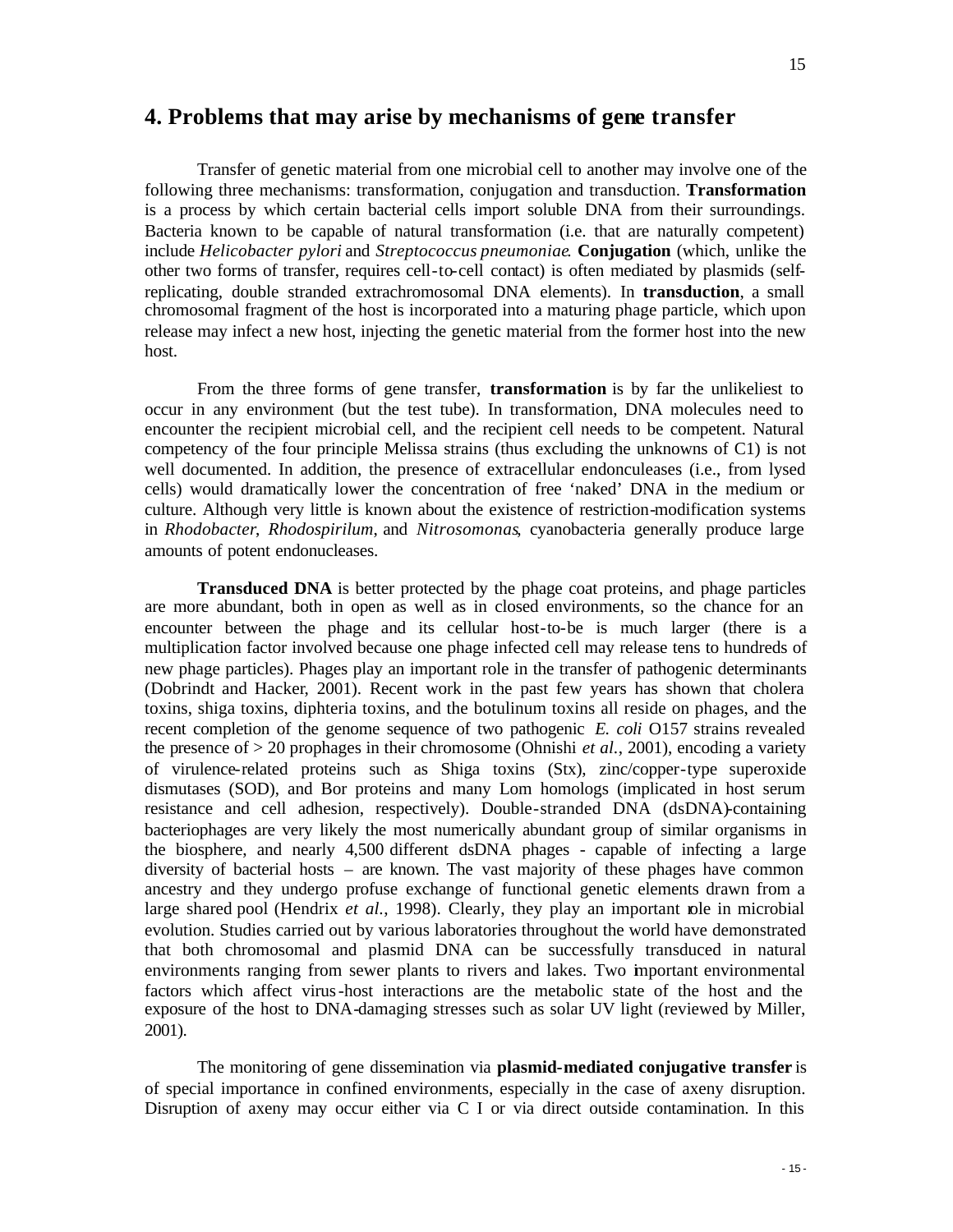respect, two categories of genes that are associated to mobile genetic elements require special attention: 1) genes involved in human pathogenesis and, in a lesser extent, 2) genes for resistance to antibiotics (dissemination of the latter genes in confined environments could affect the therape utic possibilities in the case of pathogenic outbreaks).

The disseminating vehicles also deserve close attention and especially the conjugative plasmids with a broad host range (**BHR plasmids**) need to be scrutinised. While most plasmids have a narrow host range, generally restricted to the genus or the species to which the host where they were found belongs, plasmids are able to easily cross taxonomic boundaries. Not only are they able to self –transfer and to disseminate the genes they carry, but they also often mobilise other plasmids that are unable to self-transfer or even may trigger release of chromosomal bound genes or transposable elements. This feature could be very critical if the mobilised information is related to virulence determinants. BHR plasmids are also able to capture genes from other bacteria to the advantage of their hosts (for a review, Szpirer et al, 1999).

Conjugative BHR plasmids belong mainly to IncP and IncW families: they generally carry genes for resistance to antibiotics and/or to mercury (IncP and IncW) or genes involved in the degradation of recalcitrant organics (IncP). In addition, novel BHR plasmids have been directly selected from environmental samples (Top *et al.*, 1994) by so-called triparental exogenous isolation. The selective action of this method does not rely on resistance or catabolic markers as it is the case with the isolation of natural plasmids but directly acts on the plasmid capacity to mobilise genes. BHR plasmids found by triparental exogenous isolation are often cryptic as it is the case with pIPO2 (van Elsas *et al.*, 1998, van Elsas, 2001) and pMOL96/98 (Gstalder and al, in preparation, Gstalder, 2001). pIPO2 and pMOL96 share some characteristics with IncP plasmids, but clearly belong to another Inc group or plasmid class. This group also includes a BHR mercury resistance plasmid (Schneiker et al, 2002) that was found in a *Sinorhizobium* by biparental exogenous isolation (Bale et al, 1988). These three plasmids (pMOL96/98, pIPO2 and pSB102) were isolated from various nonclinical environments (soils polluted with oil, wheat rhizosphere and legume nodules respectively) and illustrate the presence, in various soil environments, of unnoticed BHR plasmids that may play a role in gene dissemination or capture. In this respect, pMOL96/98 and pIPO2 were shown to have a retrotransfer phenotype that even looks more efficient that the retrotransfer phenotype described in IncP plasmids (Szpirer et al, 1999).

Taking into account these considerations about virulence genes , antibiotic resistance genes and the determinants involved in efficient gene dissemination, we have to give special attention to **the plasmid status** of the four Melissa strains and their behaviour towards exogenous plasmids (plasmids coming from outside). Some of the considerations that follow are also of relevance for TN1 (Genetic Stability) Cyanobacteria may contain conjugative plasmids (Billi *et al.*, 2001). They are accessible to BHR plasmids that were used to introduce vectors or transposons, but restriction is clearly an important barrier limiting the access of foreign DNA (Wolk et al, 1984; Kreps et al, 1990; Sode et al, 1992; Marraccini P et al, 1993 Ren L, et al 1998). Concerning nitrifying bacteria, there is up to now only one report that describes the presence of plasmids in one strain of *Nitrosomonas* (Yamagata et al, 1999). There is no report of any plasmid-mediated conjugative transfer from or to these bacteria. *Rhodospirillum rubrum* is very accessible to BHR plasmids (Olsen & Shipley, 1973) and to conjugative plasmids that were currently used to introduce transposons in this strain (Bao et al, 1991; Jiang et al, 1998). Among the Melissa strains, *R.rubrum* is certainly the strain that looks the most permeable to plasmid–mediated gene dissemination. This feature is also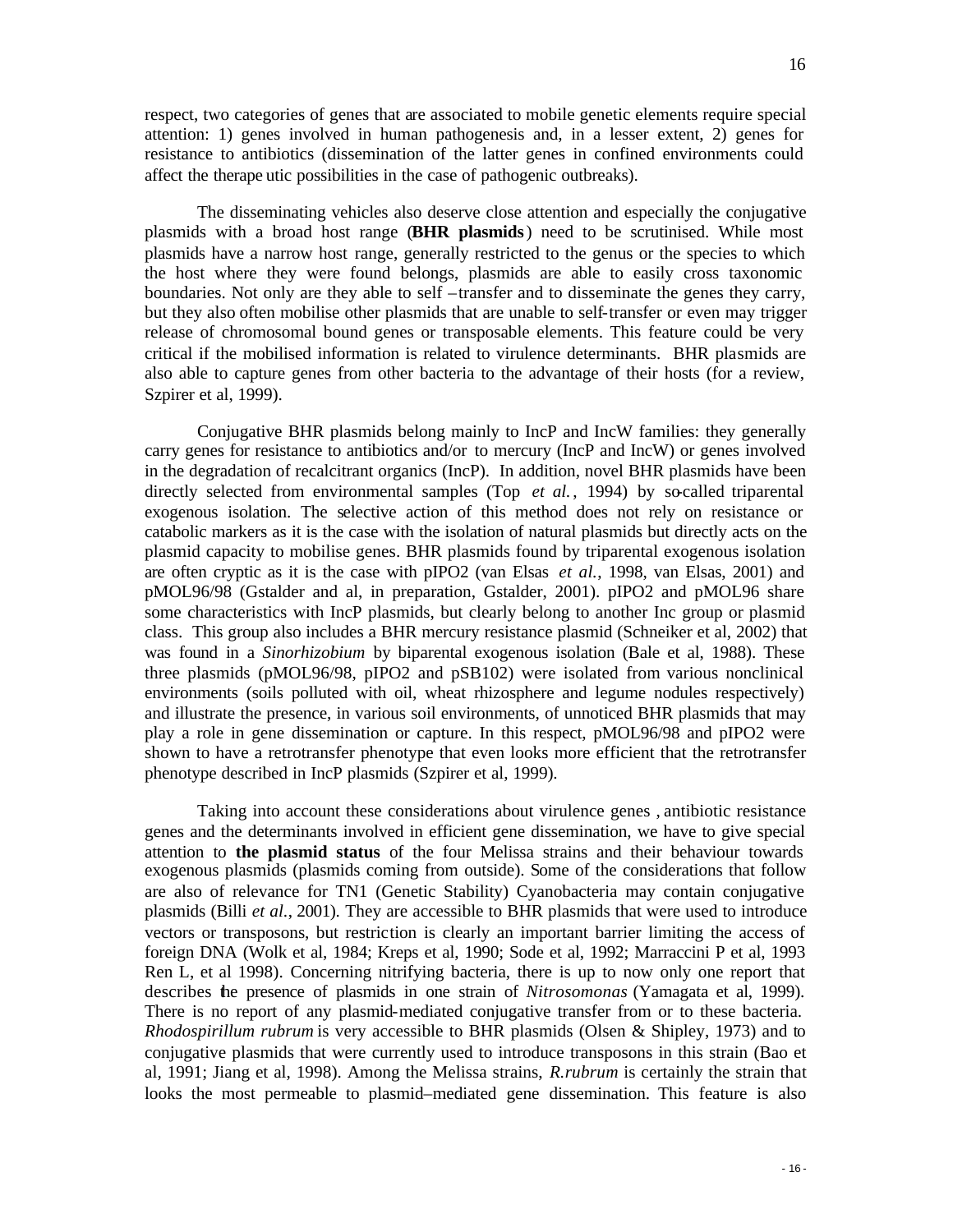enhanced by the crucial position of *R.rubrum* in the C2 compartment just downstream of the C1 compartment.

9 different strains of *R. rubrum* contain a 55 kb plasmid (Kuhl et al, 1983, 1984): the curing of this plasmid irreversibly damaged the capacity to grow photosynthetically and the production of pigment. The plasmid has likely a narrow host range and no information about its transfer capabilities is directly available. The biology and the maintenance of this plasmid are obviously also of special relevance for WP1 and TN1.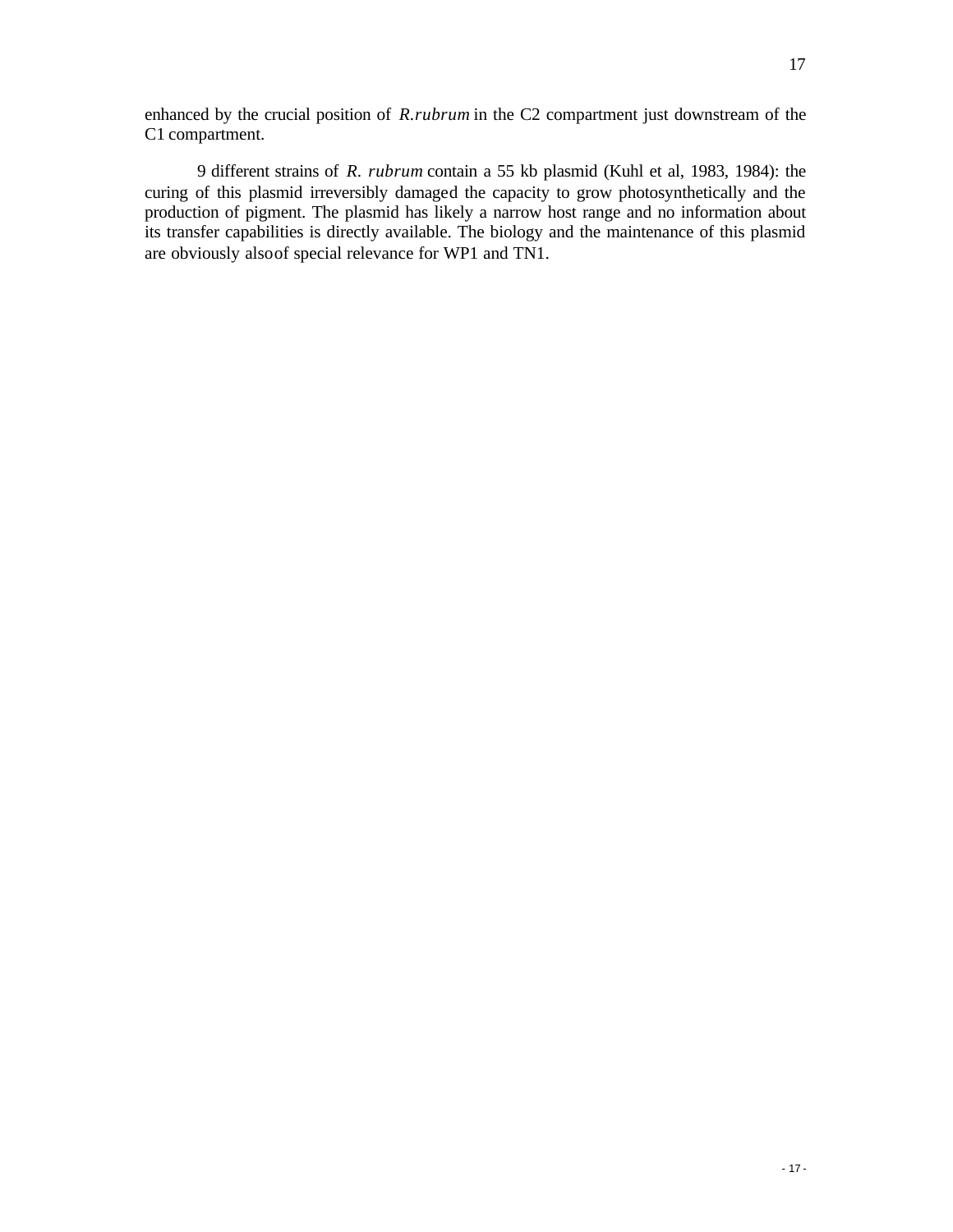## **5. Control of axenicity**

#### **5.1. Cultivation**

Inoculation on solid media or in broth is the most classical method to detect the presence of pathogens in the clinical applications. Since Pasteur and Koch, many culture media and a great number of tests were developed and specifically enable the microbiologists to identify the micro organisms that grow (Hobson *et al.*, 1996).

### **5.2. Microscopic techniques**

Microscopic techniques (light, confocal, electron…) are useful when the organisms have different morphologies. For example, the presence of bacterial contaminants in *Arthrospira* cultures could be detected after staining with DAPI. Using fluorescence microscopy, the *Arthrospira* appear red due to their autofluorescence, whereas the bacteria appear dark blue (stained DNA) and the cell debris that have a similar size to the bacteria appear light blue. The confocal microscopy has been used to study the interactions of bacteria with food, and show their spatial localisation (Takeuchi & Frank, 2001).

## **5.3. Flow cytometry techniques**

This method has been applied in conjunction with viability markers for rapid counting of yeast, mould and bacterial cells in food products (Laplace-Builhe et al., 1993), and in milk (Gunasekera et al., 2000). A recent development is using a laser-induced fluorescence coupled with flow cytometry to detect single contaminants in real time (Johnson et al., 2001).

#### **5.3.1. Definition.**

Flow cytometry is a method for quantitating components or structural features of cells primarily by optical means. Although it makes measurements on one cell at a time, it can process thousands of cells in a few seconds, giving a more representative idea of nature, and allowing more meaningful extrapolation. Since different cell types can be distinguished by quantitating structural features, flow cytometry can be used to count cells of different types in a mixture.

#### **5.3.2. Applications of flow cytometry to determine contaminants.**

Flow cytometry has great potential as a rapid, automated tool for ecological studies of micro-organisms. It is used for detection and characterization of aquatic bacteria, analysis of bacterial populations present in soils and sediments, detection of bacterial food contamination, analyses of intestinal flora and drinkable water. Flow cytometry can detect and separate specific populations of bacteria by using the cell sorting.

#### Detection by flow cytometry of anaerobic bacteria in human feces.

The human colon harbours about  $10^{11}$  bacteria per gram contents. It is important to realise that over 99.9% of the colonic microflora consists of a stable ecosystem of possibly as many as 400 different species of anaerobic bacteria in a characteristic individual composition. Potentially pathogenic aerobic bacteria such as Enterobacteriaceae spp (e.g., *Escherichia coli*) make up less than 0.1% of the colonic flora. Faecal anaerobic bacteria are difficult to study.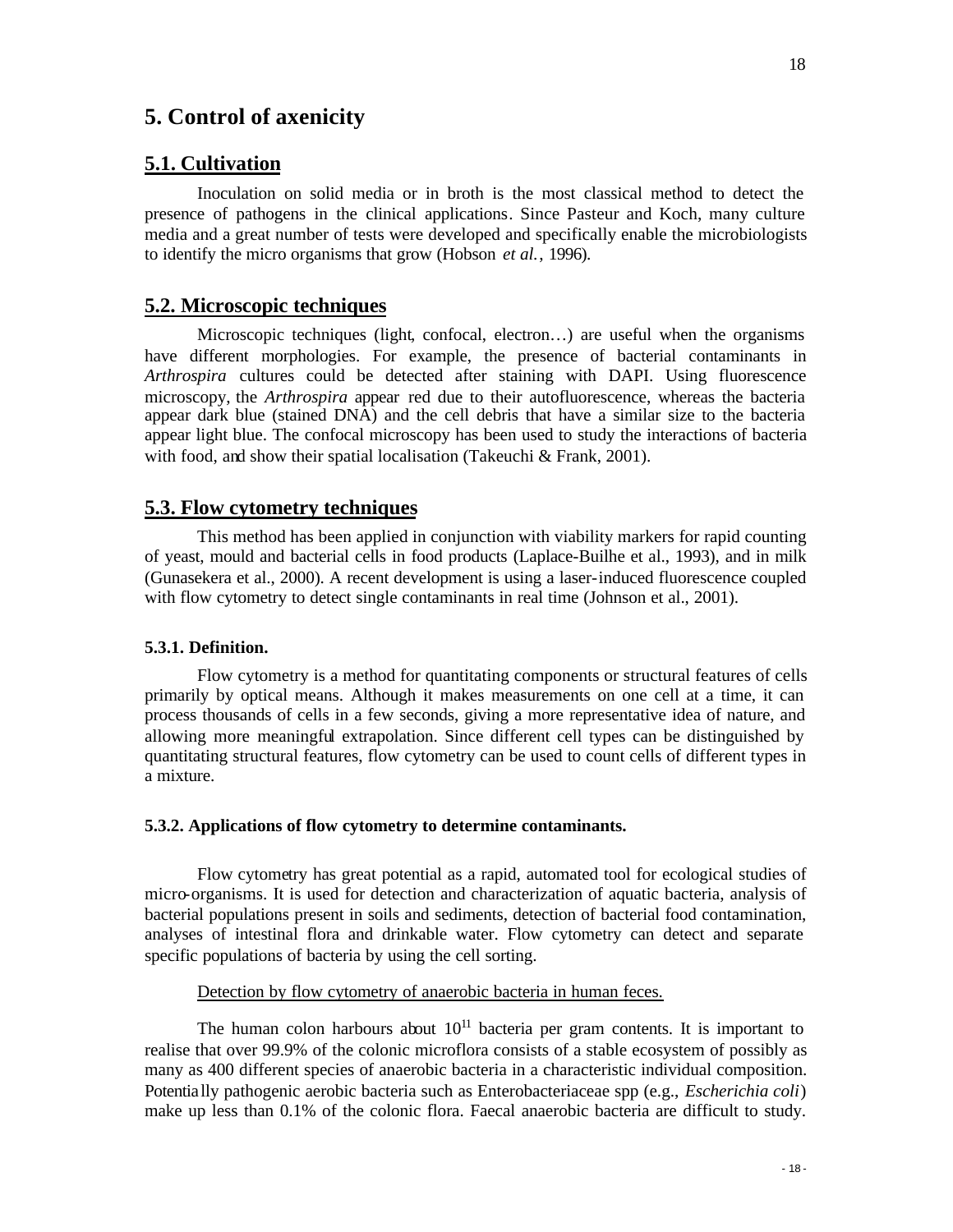Culturing and identifying anaerobic bacteria by biochemical properties are very time consuming. Moreover, for immunological studies, culture of bacteria may change their antigenic expression and harbours the danger of a bias towards easily culturable bacteria. Flow cytometry has been recently shown to offer an alternative methodology to the traditional ones. Flow cytometry was used for the analysis of noncultured anaerobic bacteria present in human faecal suspensions. Nonbacterial faecal compounds, bacterial fragments, and large aggregates could be discriminated from bacteria by staining with propidium iodide (PI) and setting a discriminator on PI fluorescence and by exclusion of events with large forward scatter (size).

#### Detection by flow cytometry of anaerobic bacteria in food samples.

This method has been applied in conjunction with viability markers for rapid counting of yeast, mould and bacterial cells in food products (Laplace-Builhe et al., 1993), and in milk (Gunasekera et al., 2000). A recent development is using a laser-induced fluorescence coupled with flow cytometry to detect single contaminants in real time (Johnson et al., 2001).

Detection by flow cytometry of the marine biomasses of small bacteria at low concentrations in a mixture of species.

Measurement of marine biomasses can be performed with the help of flow cytometry (more sensitive than optical density measurement e.g.). Flow cytometry has been used to analyse very diluted concentrations of cells and can differentiate bacterial subpopulations or discriminate organisms from debris. Flow cytometry can determine ma rine biomass from the intensity of the forward scatter (reflecting the size) of single cells. It even shows adequate sensitivity for organisms  $< 0.1 \mu m^3$  in size.

### **5.3.3. Use of fluorescent probes and dyes to label rare contaminants and to the sensitivity of molecular probes.**

This section presents the different probes used to assess different physiological functions and cellular structures. Figure 1 summarises the different physiological target sites of these probes and table 7 gives the characteristics of the fluorescent dyes exposed in the text.

Fluorescence-based methods have remained very useful for a wide diversity of applications ranging from industrial to environmental microbiology. These tools are used for viability/activity assessment in food, pharmaceutical and cosmetic industries, and in the natural environment, including fresh and marine waters. The increased use of fluorescent probes is also due to improvements in the quantitative and qualitative sensitivity of instruments and in particular flow cytometry.

The argon ion laser is the most widely used light source for flow cytometry. Argon ion lasers provide emission lines at several wavelengths ranging from 351.1 to 514.5 nm: the most widely used is the single line at 488 nm. The excitation wavelength is fixed and the strategy for staining is limited to the range of probes and stains excitable at this wavelength. The use of probes with contrasting wavelengths is usually required for multiparameter measurement (e.g, combination of a nucleic acid dye for the quantification of total bacteria with physiological and taxonomic probes). In this instance, contrasting wavelength means a combination of excitation and emission wavelengths, which allows discrimination of each probe in the presence of the others. Double staining procedures with a single laser excitation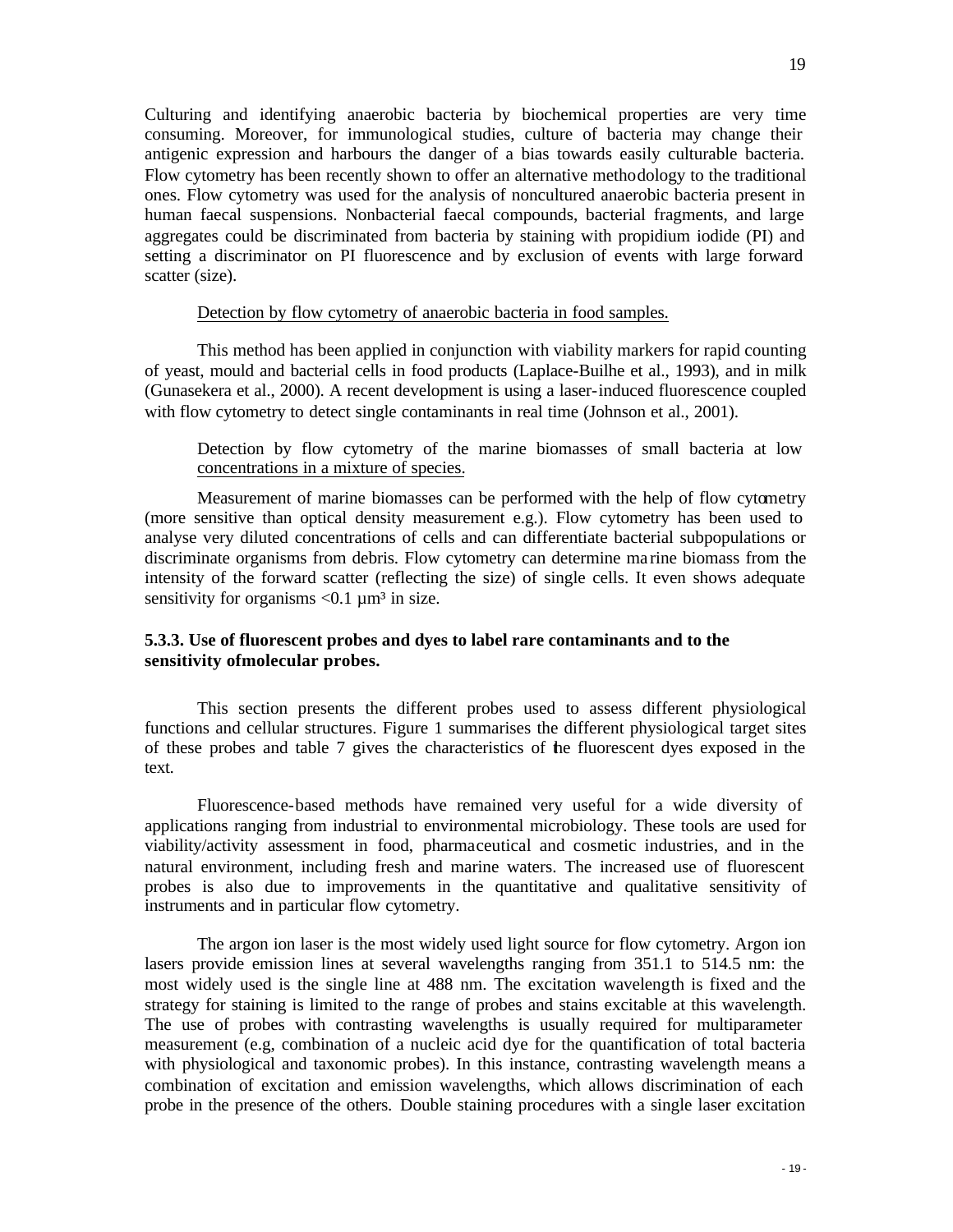source (often 488 nm) are limited since both dyes may have a common excitation wavelength and different emission wavelengths with a minimal overlap.

| <b>Characteristic</b>             | Absorption<br>(nm) | <b>Emission</b> (nm) | <b>Molecular</b><br>weight |
|-----------------------------------|--------------------|----------------------|----------------------------|
| <b>Membrane integrity</b>         |                    |                      |                            |
| SYTO-9 (membrane permeant stain)  | *(blue)            | *(green)             | $\ast$                     |
| SYTO-13 (membrane permeant        | 488                | 509                  | 400                        |
| stain)                            |                    |                      |                            |
| Propidium iodide                  | 535                | 617                  | 668                        |
| <b>Sytox Green</b>                | 502                | 523                  | 600                        |
| PO-PRO-3                          | 539                | 567                  | 605                        |
| <b>CSE</b>                        | *(blue)            | *(orange)            | $\ast$                     |
| <b>Membrane</b> potential         |                    |                      |                            |
| Rhodamine 123                     | 507                | 529                  | 381                        |
| DiOC(6)                           | 484                | 501                  | 573                        |
| DiBAC4                            | 493                | 516                  | 517                        |
| Oxonol VI                         | 599                | 634                  | 316                        |
| <b>Esterase activity</b>          |                    |                      |                            |
| FDA Fluorescein diacetate         | 473                | 514                  | 416                        |
| CFDA Carboxyfluorescein diacetate | 492                | 517                  | 460                        |
| CFDA-AM                           | 492                | 517                  | 532                        |
| <b>BCECF-AM</b>                   | 482                | 520                  | 615                        |
| Calcein-AM                        | 494                | 517                  | 995                        |
| Chemchrome                        | 488                | 520                  | $\ast$                     |
| <b>Dehydrogenase activity</b>     |                    |                      |                            |
| CTC (CTC formazan, CTF)           | 450                | 580-660              | 332                        |

**Table 7. -** Characteristics of some fluorescent dyes

\* Unspecified by the manufacturer. Source of information: Molecular Probes (Eugene, Oregon,, USA), Polysciences Europe (Germany)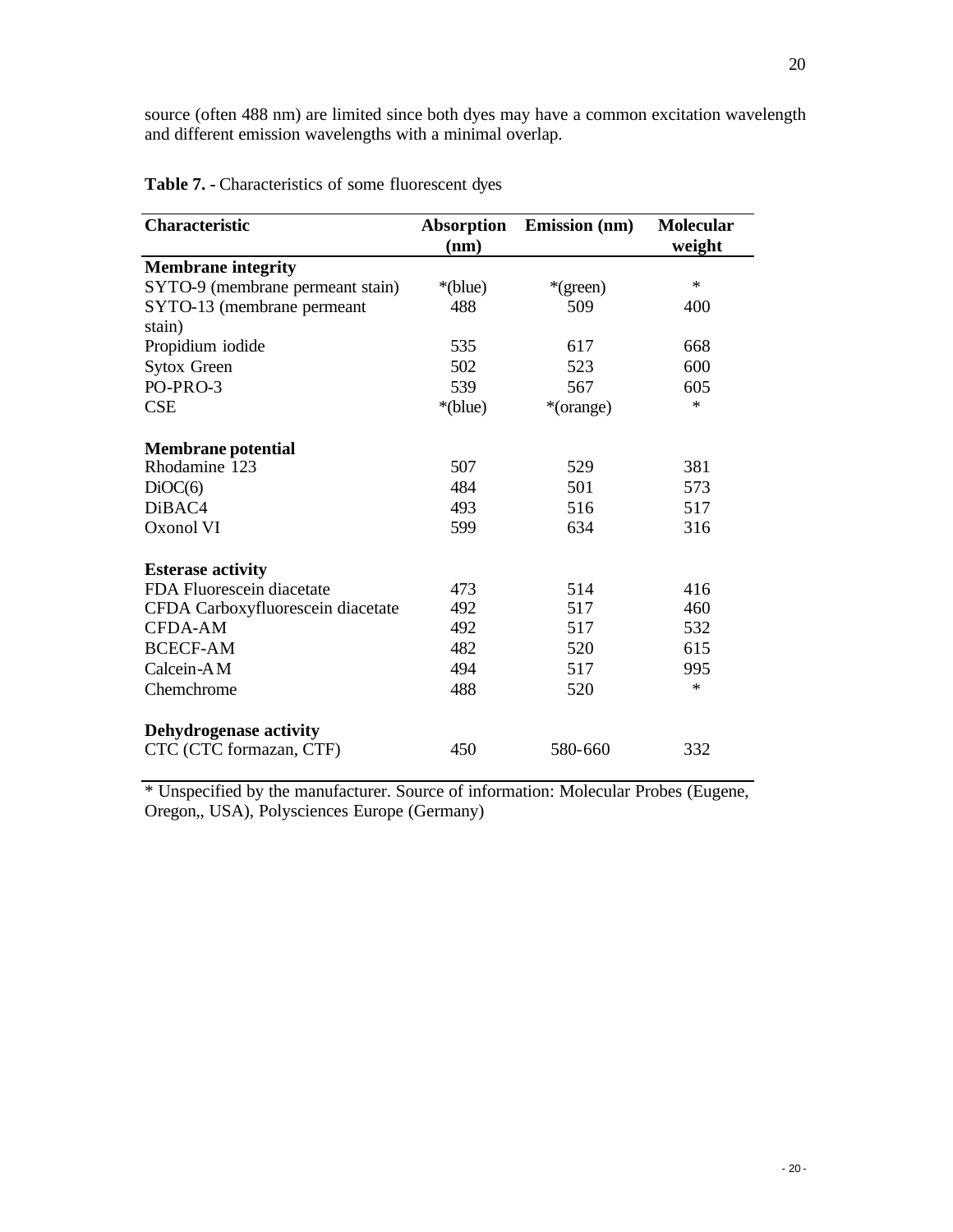

#### Membrane integrity:

The loss of membrane integrity represents significant damage for cells due to multiple functions linked to the plasma membrane (permeability barrier, transport, respiratory activity, etc...). The maintenance of membrane integrity is commonly measured in eukaryotic cells as an indicator of cell damage or cell death. Membrane integrity analysis is based on the capacity of the cells to exclude fluorescent dye compounds, which when used at low concentrations do not normally cross intact membranes. Most of the membrane integrity assays use nucleic acid stains, due to the high concentrations of nucleic acids within the cells and the large fluorescence enhancement exhibited by nucleic acid stains upon binding, leading to a clear separation between intact and dead cells.

A wide variety diversity of impermeant nucleic acid stains can be used among which propidium iodide (PI) which is the most commonly used. In order to simultaneously detect dead and intact cells, Molecular Probes has developed the Live/Dead BacLight kit containing two nucleic acid stains (SYTO-9 and PI) which differ in their spectral characteristics and their ability to penetrate intact bacterial membranes. SYTO-9 penetrates inside cells with both intact and damaged membranes, staining the cells green, whereas PI only penetrates cells with damaged membranes, staining the cells red. When the dyes are used in combination, cells with intact membrane show a green fluorescence while cells with damaged membranes show a red fluorescence (SYTO-9 emission contributes to the excitation of PI by energy transfer).

#### Membrane potential:

The electrochemical potential occurring through the plasma membrane of metabolising bacteria is generated by respiration or by ATP hydrolysis. It results from the selective permeability of biological membranes to a variety of cations and anions leading to a difference of electric potential across the membrane. Inside, the cell is negatively charged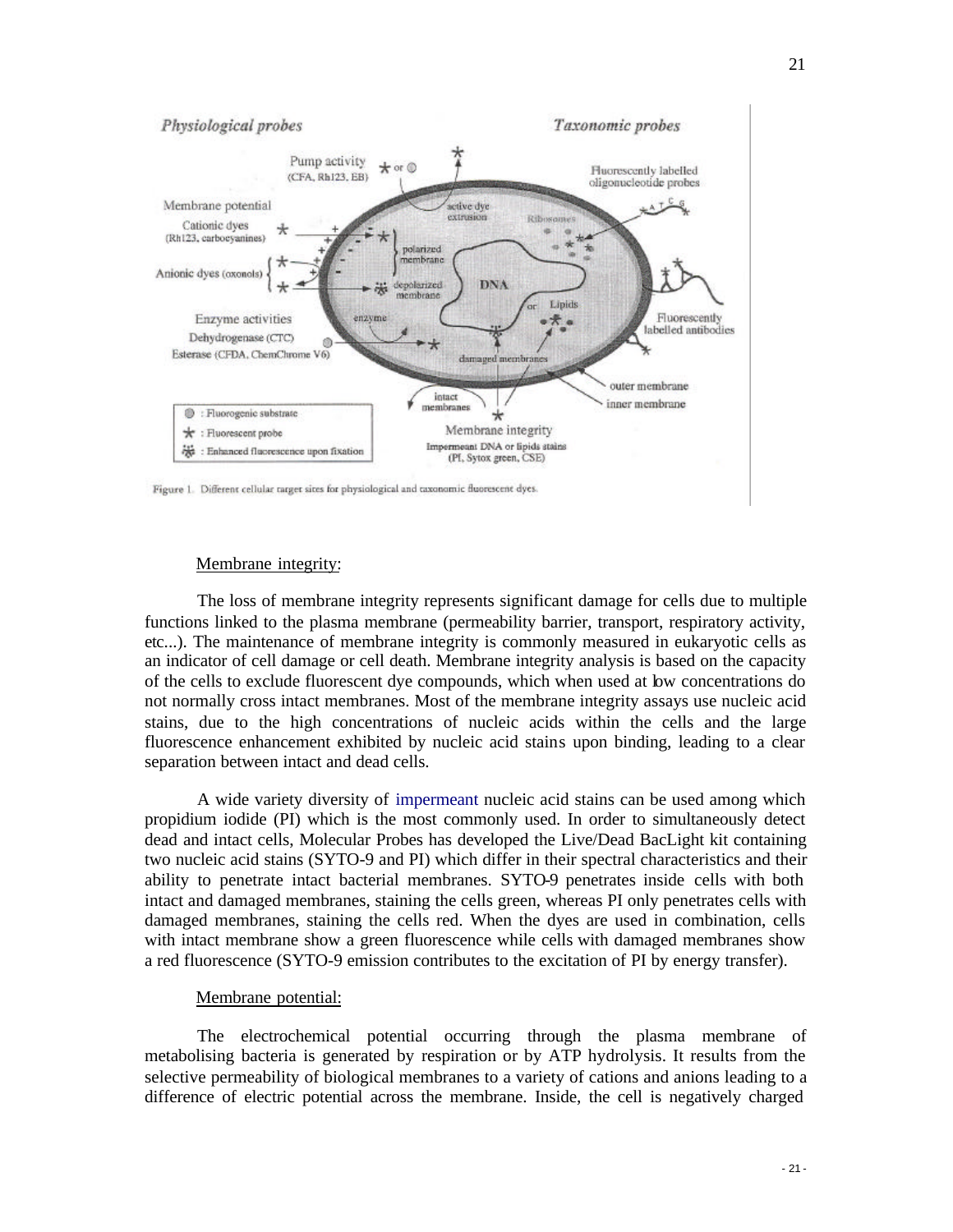compared with outside the cell, and membrane potential plays a central role in different celllife processes (ATP synthesis, active transport, mobility, regulation of intracellular pH, etc.) Voltage-sensitive dyes have been developed to measure membrane potential in bacteria. Depending on the charge of the dye, they are accumulated in polarised (cationic dyes) or depolarised (anionic dyes) cells. In appropriate conditions, the amount of dye taken up can be directly related to the level of energy metabolism in the cell.

Rhodamine 123 (Rh-123) is a lipophilic, cationic dye commonly used to detect membrane potential. However, careful calibration of the staining procedure is required to avoid false Rh-123 positive signals.

Membrane potential can also be determined by the anionic lipophilic oxonols. Accumulation inside bacterial cells is favoured by a reduction in the magnitude of the membrane potential, allowing dye molecules to concentrate within the cell, and bind to lipidrich components. Bis- $(1,3$ -dibutylbarbituric acid)trimethine oxonol (DiBAC<sub>4</sub>(3)) has been reported to be useful to detect depolarised cells of numerous Gram-positive and Gramnegative bacterial species.

#### Enzyme activity:

#### *Dehydrogenase activity.*

Cell-specific assays to detect respiratory activity of bacteria have been developed based on the use of different tetrazolium salts. Tetrazolium dyes are reduced from a colourless complex to a brightly coloured, intracellular, formazan precipitate by components of the electron transport system and/or a variety of dehydrogenase enzymes present in active bacterial cells. Since electron transport is directly related to cellular energy metabolism in respiring cells, the ability of cells to reduce tetrazolium compounds can be considered an indicator of bacterial activity. A variant approach is the use of the redox dye  $5$ cyano-2,3ditolyl tetrazolium chloride (CTC). CTC is reduced by bacteria to a water-insoluble, red fluorescent formazan product. It allows the quantification of the metabolic activity of bacteria under both aerobic and different anaerobic conditions. CTC is commonly used in microbial ecology, for both aquatic and terrestrial systems. Applications include drinking water, biofilms, lake and sea-water and sediments.

#### *Esterase activity.*

Detection of esterase activity is measured using lipophilic, uncharged and nonfluorescent fluorogenic substrates. Once within active cells, the substrate is cleaved by nonspecific esterases releasing a polar fluorescent product (fluorescein or fluorescein derivatives) retained inside cells having an intact membrane. Esterases are present in all living organisms, and these enzymes can be used to provide information on the metabolic state of bacterial cells. Although enzyme synthesis requires energy, the enzyme -substrate reaction does not, and this assay alone should be considered energy independent. However, dead or dying cells with damaged membranes rapidly leak the dye, even if they retain some residual esterase activity. Consequently, fluorogenic substrates for esterases often serve as activity and cell integrity probes that measure both enzymatic activity, which is required to activate their fluorescence, and cell-membrane integrity, which is required for intracellular retention of their fluorescent products.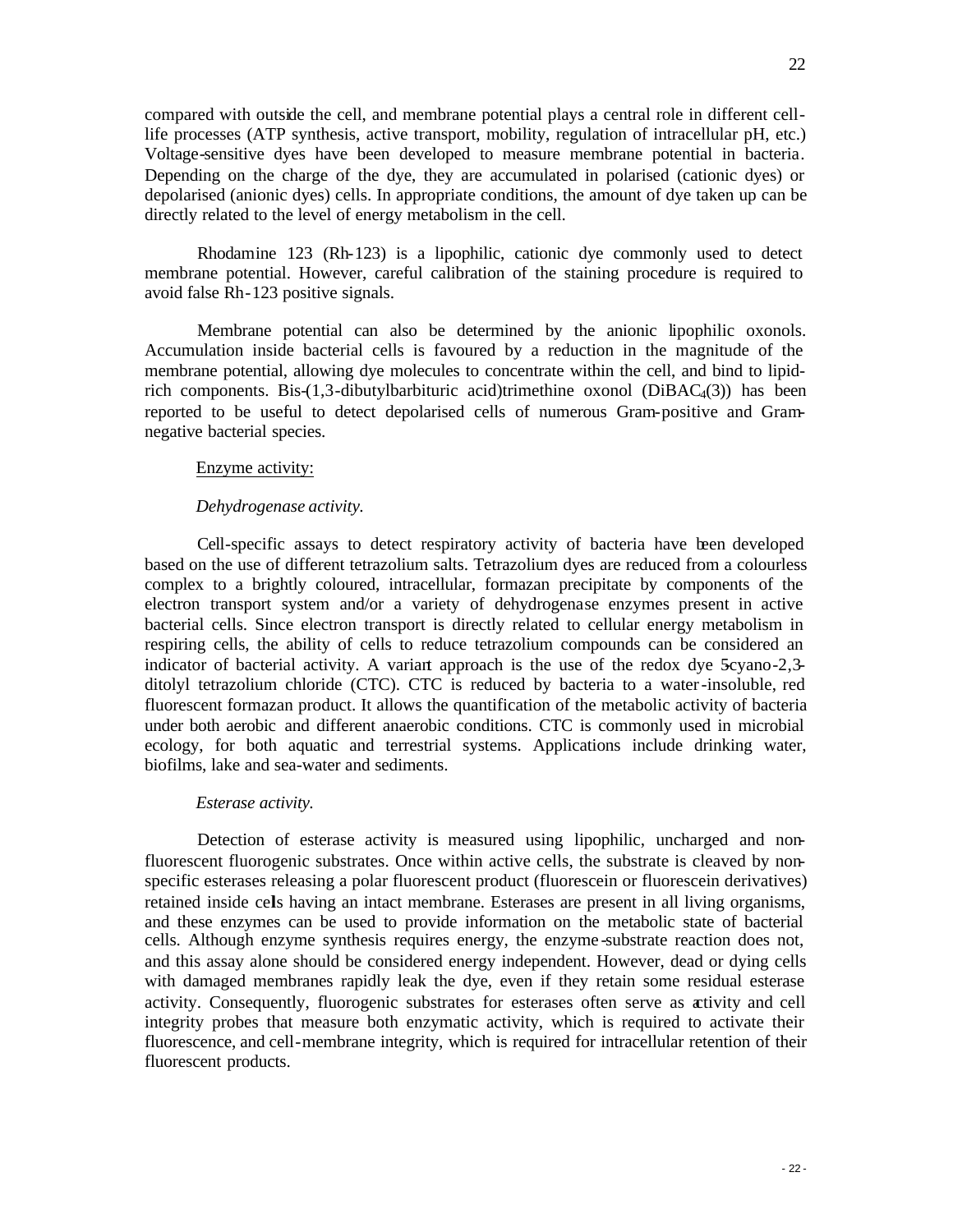Fluorescein diacetate (FDA) is known to give weak fluorescence signals, since fluorescein is poorly retained inside the cells. In contrast, hydrophobic FDA derivatives are cleaved into hydrophilic products that are retained more efficiently inside cells with an intact membrane. Among these, acetoxymethyl ester (calcein-AM) was shown ineffective to label different species, with the exception of Staphyllococcus aureus. A comparison made between different fluorogenic esters shows that carboxyfluorescein diacetate (CFDA) is superior to FDA (fluorophore retention problems) and carboxyfluorescein diacetate acetoxy methyl ester (CFDA-AM) (solubility problems). However, the best results were obtained with ChemChrome B (from Chemunex) (a commercial preparation of unknown formulation) is superior to FDA, CFDA, and 2',7'-bis-(2-carboxyethyl)-5-(and-6)-carboxyfluorescein acetoxy methyl ester (BCECF-AM), as it stains the widest diversity of Gram-negative and Grampositive species.

#### Nucleic acids:

The detection of damaged DNA, such as breaks in the DNA strands, is often used to characterise apoptosis in eukaryotic cells. The cellular rRNA content of bacterial cells can be quantified by fluorescence in situ rRNA hybridization (FISH) coupled with flow cytometry of oligonucleotides carrying a fluorochrome. Because rRNA content in many bacterial species varies depending on their growth rate and decrease rapidly in inactive cells, FISH coupled to flow cytometry, have been proposed to estimate the physiological state of the cells. Moreover, in the case of com plex communities, this assay could be developed to detect activity of specific bacteria using appropriate oligonucleotide probes. However, in dynamic environments and when cells are submitted to stress treatment (e.g., cold stress, acetic acid, or ethanol), the rRNA content is a poor indicator of activity due to the high stability of rRNA. The recent development of FISH techniques using mRNA or pre-rRNAs (precursors in rRNA synthesis) as target molecules and those which determine the expression of specific functional genes may provide more reliable methods to assess the activity of individual cells within complex bacterial communities.

Another application of FISH is the hybridisation of DNA probes, like the ones described in the chapter 4 on molecular methods. The same probes that are used for membrane hybridisation or as PCR primers can also be used in conjunction with Flow cytometry to indicate the presence of a well-defined taxon.

#### **5.4. Molecular methods**

Molecular methods are versatile tools and can be used (combined or not with visualisation by microscopy or flow cytometry) to detect the nucleic acids of the contaminants.

"Molecular techniques are already used in clinical medicine and can be adapted for environmental testing. Gene probes are being used that are highly specific and capable of detecting genetic sequences of DNA and RNA common to or conserved in pathogens such as *Salmonella* and *Legionella* , two disease-causing microbes. Researchers have now developed PCR, gene probes, and DNA "fingerprinting" techniques to detect intestinal bacteria and viruses in seawater and seafood" (Rose & Grimes, 2001). Innovative molecular tools are listed in Table 8.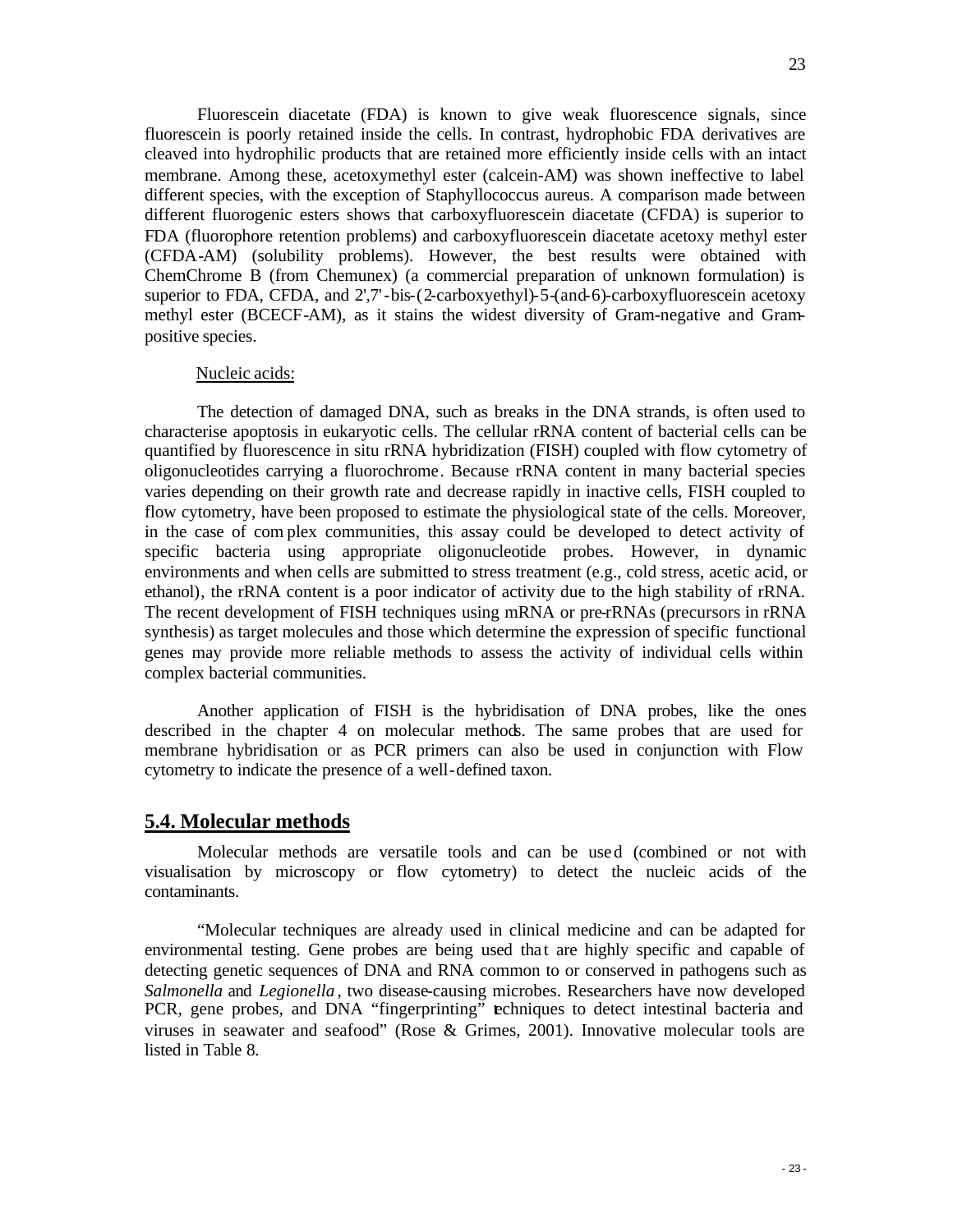**Table 8**. A sampling of new molecular tools (Rose and Grimes, 2001)

| <b>TOOL</b>                     | <b>CHARACTERISTICS AND ADVANTAGES</b>                                                               | <b>LIMITATIONS</b>                               |  |
|---------------------------------|-----------------------------------------------------------------------------------------------------|--------------------------------------------------|--|
| Gene Probes                     | ®®Relatively rapid compared to                                                                      | ooOnly applicable to culturable                  |  |
|                                 | conventional culture methods                                                                        | microbes                                         |  |
|                                 | Can be used for quantitative                                                                        | ooCannot determine the infectivity of            |  |
|                                 | assay, especially for micro                                                                         | the microbe                                      |  |
|                                 | organisms 1                                                                                         |                                                  |  |
|                                 | <sub>oo</sub> Can differentiate agents carrying                                                     |                                                  |  |
|                                 | the known virulent genes and,                                                                       |                                                  |  |
|                                 | thereby, differentiate potentially                                                                  |                                                  |  |
|                                 | virulent strains from nonvirulent                                                                   |                                                  |  |
|                                 | strains                                                                                             |                                                  |  |
|                                 |                                                                                                     |                                                  |  |
| <b>PCR</b>                      | ⊚△Applicable for detection of specific                                                              | ⊚oOnly applicable if sufficient                  |  |
|                                 | infective agents and their virulent                                                                 | quantity of nucleic acids can be                 |  |
|                                 | genes; can target specific genetic                                                                  | recovered from the targeted harmful              |  |
|                                 | elements; can be rapid and specific                                                                 | micro organisms                                  |  |
|                                 | <sub>00</sub> Can be used for quantitative                                                          | ooInconsistencies in performance of              |  |
|                                 | assay for a limited number of                                                                       | this methodology can increase                    |  |
|                                 | pathogens 2                                                                                         | uncertainty of the technique or make             |  |
|                                 | ooInfective agent does not have to                                                                  | it unreliable (in most applications)             |  |
|                                 | be culturable for direct identification                                                             | ooMust validate PCR methodologies                |  |
|                                 | <sub>no</sub> Can be used for identification of                                                     | (QA/QC) and "troubleshoot" to                    |  |
|                                 | functionality of the virulent                                                                       | ensure reliability and optimal                   |  |
|                                 | genetic element (RT-PCR)                                                                            | conditions prior to implementation               |  |
|                                 | <sub>oo</sub> Can be applied to detect viruses                                                      | ®©Currently unable to discern viable             |  |
|                                 | that do not have a defined                                                                          | from non-viable micro organisms                  |  |
|                                 | laboratory animal model                                                                             |                                                  |  |
|                                 | ooCan easily be used with other                                                                     |                                                  |  |
|                                 | viability methods (e.g., culture<br>techniques)                                                     |                                                  |  |
|                                 |                                                                                                     |                                                  |  |
|                                 |                                                                                                     |                                                  |  |
| RAPD, AFLP, APPCR, DNA          | <sub>oo</sub> Genetic fingerprints can be                                                           | <sub>oo</sub> Currently unable to discern viable |  |
| <b>Fingerprint Analyses</b>     | generated by PCR amplifications                                                                     | from non-viable micro organisms                  |  |
|                                 | followed by, if necessary, restriction<br>endonuclease treatment                                    |                                                  |  |
|                                 | ⊕∞A disease-causing infectious                                                                      |                                                  |  |
|                                 | agent can be traced for its source;                                                                 |                                                  |  |
|                                 | this is helpful for discerning the                                                                  |                                                  |  |
|                                 | occurrence, distribution, and                                                                       |                                                  |  |
|                                 | prevalence of a specific disease-                                                                   |                                                  |  |
|                                 | causing agent                                                                                       |                                                  |  |
|                                 | <sub>00</sub> Pulse field gel electrophoresis can                                                   |                                                  |  |
|                                 | also be useful 3                                                                                    |                                                  |  |
|                                 |                                                                                                     |                                                  |  |
| <b>BioSensors</b>               | <sub>oo</sub> Immunoaffinity step to capture and $\int_{\infty}$ Currently unable to discern viable |                                                  |  |
|                                 | concentrate bacteria on beads,                                                                      | from non-viable microbes                         |  |
|                                 | membranes, or fiber optics probe                                                                    |                                                  |  |
|                                 | tips, followed by detection of bound                                                                |                                                  |  |
|                                 | bacteria by laser excitation of bound                                                               |                                                  |  |
|                                 | fluorescent antibodies,                                                                             |                                                  |  |
|                                 | acoustogravimetric wave                                                                             |                                                  |  |
|                                 | transduction, or surface plasmon                                                                    |                                                  |  |
|                                 | resonance                                                                                           |                                                  |  |
|                                 | ®oRapid, but must have culturable                                                                   |                                                  |  |
|                                 | micro organisms                                                                                     |                                                  |  |
|                                 |                                                                                                     |                                                  |  |
| Immunomagnetic Capture Approach | Relatively specific for the targeted                                                                | ® Sensitivity, consistence, and                  |  |
|                                 | harmful microbe                                                                                     | robustness for application across                |  |
|                                 |                                                                                                     | different environ-mental conditions              |  |
|                                 |                                                                                                     | ®©Currently unable to discern viable             |  |
|                                 |                                                                                                     | from non-viable microbes                         |  |
|                                 |                                                                                                     |                                                  |  |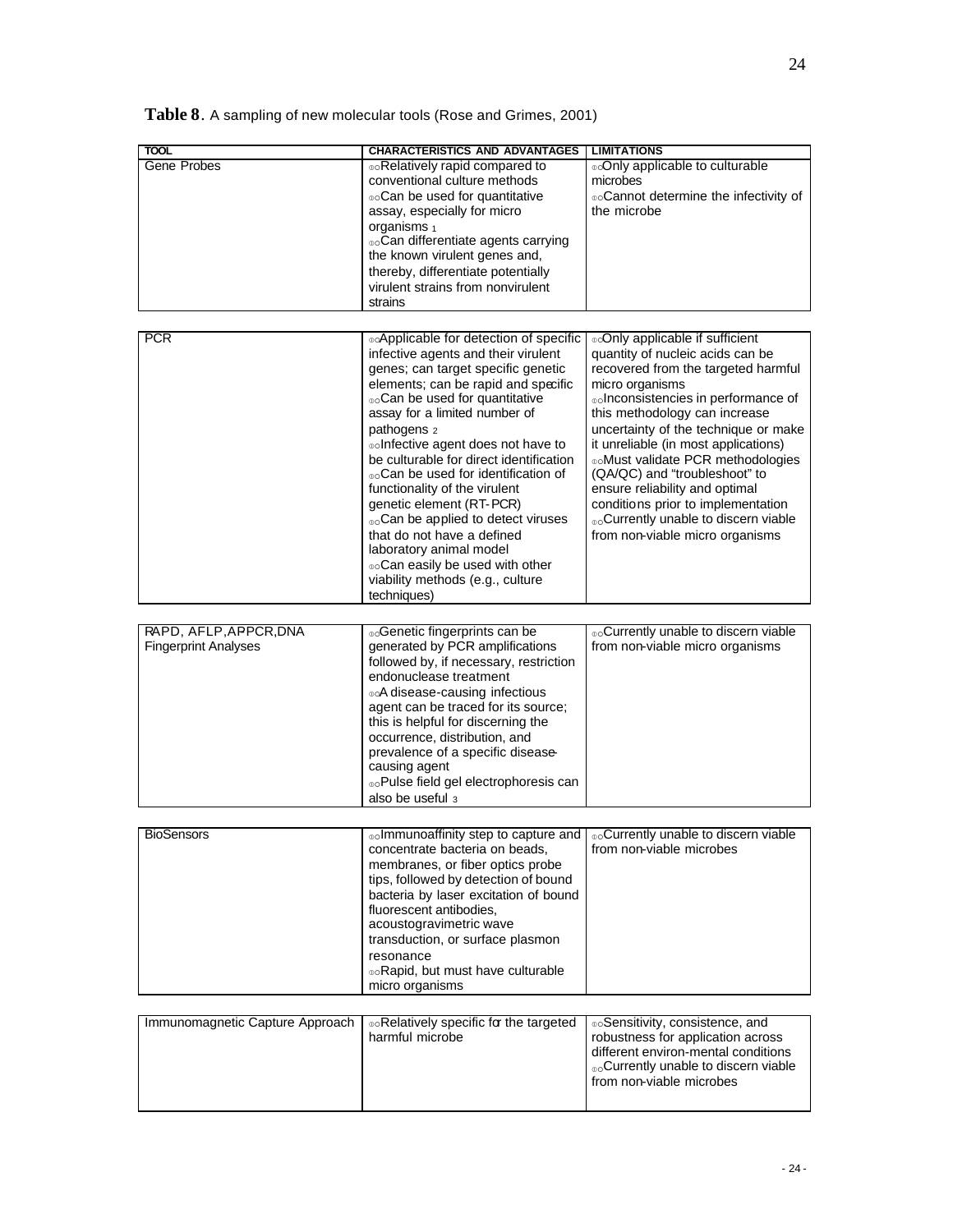| Gene Chip Technology | Visionary approach currently<br>being tested and modified by a<br>group of biotechnology companies<br>for use in microbial water quality<br><sub>no</sub> -4-hour detection<br>noSensitive to the desired level for<br>certain harmful micro organisms<br>⊕∘Specific<br>⊚⊳Being developed to be ten-fold<br>less expensive for determining<br>expressed genes in the environment | ®oTechnique not yet available, so<br>limitations cannot be determined    |
|----------------------|----------------------------------------------------------------------------------------------------------------------------------------------------------------------------------------------------------------------------------------------------------------------------------------------------------------------------------------------------------------------------------|--------------------------------------------------------------------------|
|                      |                                                                                                                                                                                                                                                                                                                                                                                  |                                                                          |
| Solid-State Biochip  | Visionary approach currently<br>being developed for the rapid<br>detection (minutes) of a number of<br>toxins and actual microbial<br>cells<br>⊚∆Approach does not require<br>isolation and characterization of the<br>genetic elements<br>⊚∘No capturing of antibody                                                                                                            | ®oTechnique is not yet available, so<br>limitations cannot be determined |

1For example, Vibrio vulnificus or V. parahaemolyticus from oyster homogenates a cenrich in suitable growth media, Cgrow on agar plates, @hybridize on filter, using specific gene probes for pathogenic and nonpathogenic strains, @non-hazardous colorimetric signal identification, @quantify the harmful microbes from the positive signals.

**OONO** lengthy incubation times

2 For example, *E. coli* by TaqMan assay (PE).

<sup>3</sup>Note: These methods can produce inconsistent results unless they are first carefully optimized and validated.

**vo No labeling** <sub>no</sub>No washing

<sup>4</sup>Harmful microorganisms can be captured from a complex environmental sample using magnetic beads coated with specific antibodies, followed by detection using gene probes and/or PCR methodologies.

In general, PCR amplification must be thoroughly validated, as false-positive and false-negative results could occur (Vaneechoutte & Van Eldere, 1997). It is used to detect rapidly specific pathogens in samples, including viruses, slowly growing bacteria, fastidious or not-yet-cultivable bacteria, fungi and protozoa (Pillai, 1997). It is more difficult to use when the identity of the contaminants is unknown.

Most molecular tools used in clinical settings are targeting well known pathogens and enable a fast detection. Examples are the detection by amplification of 16S rDNA of *Bacillus cereus* group bacteria (Hansen et al., 2001), *Staphylococcus aureus*, *Pseudomonas aeruginosa* and Enterobacteriaceae (Merker et al., 2000), *Campylobacter* species (Magistrado et al., 2001), *Staphylococcus aureus*, *Pseudomonas aeruginosa, Escherichia coli, Aspergillus nig er*  (Jimenez et al., 2000).

When PCR of species-specific genes is possible, a modification using Direct Labeling and Detection Procedure (DLDP) was shown by Gorelov et al. (1996) to detect less than 20 CFU of bacteria in human fluids.

Other methods and kits have been published in the last years, targeting various bacteria in different kind of samples (food, clinical samples, etc). A DNA probe kit, using colorimetric DNA/rRNA sandwich hybridisation in microtiter wells was shown to detect  $10^{\circ}$ CFU/ml in pure culture of *Salmonella* spp (Namimatsu et al., 2000). A chemiluminescent in situ hybridisation (CISH) using Peptide Nucleic Acids (PNA) probes could provide a fast detection of individual *Pseudomonas aeruginosa* or other bacterial microcolonies on membrane filters (Stender et al., 2000; Perry-O'Keefe et al., 2001). PNA molecules are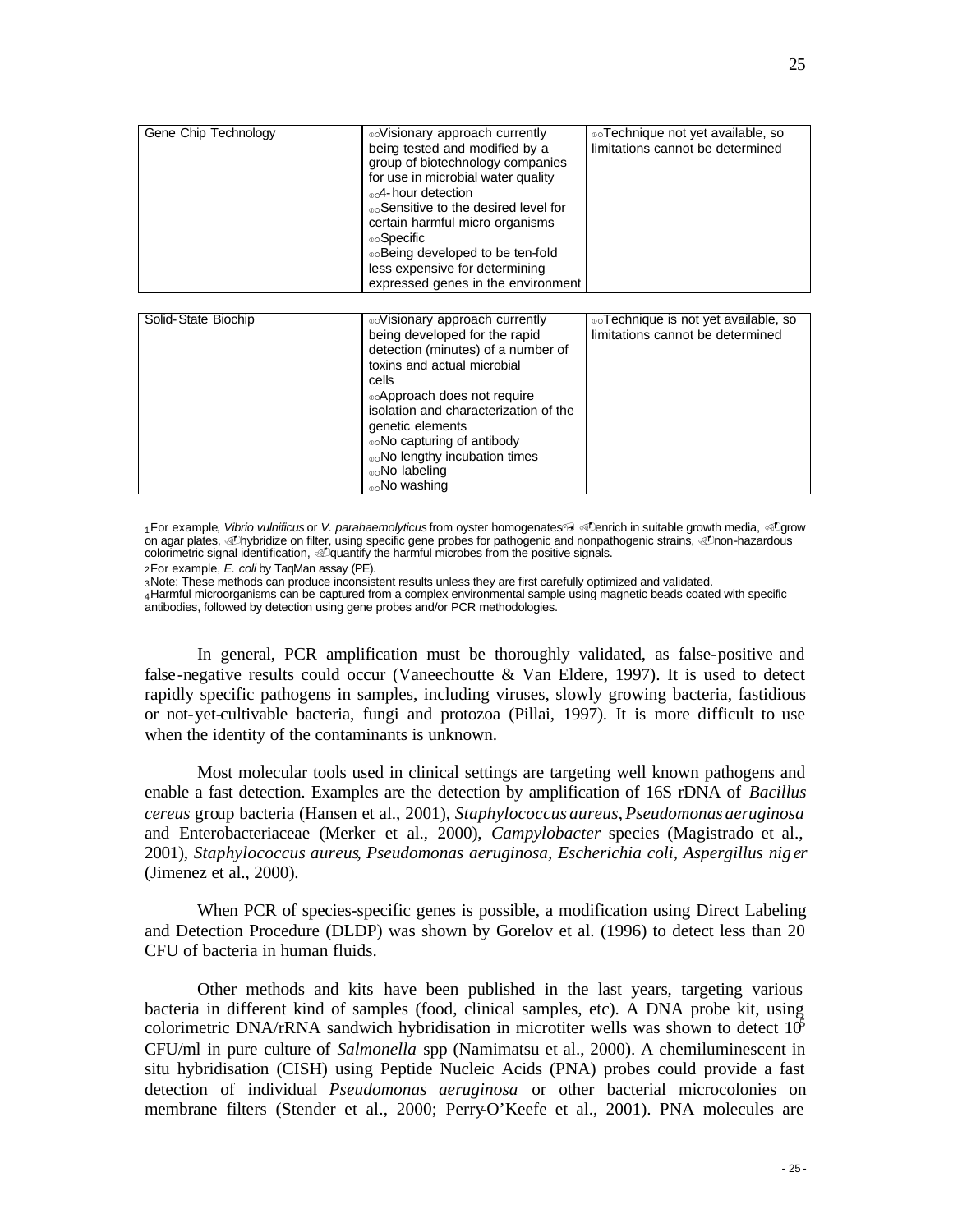pseudopeptides where the sugar phosphate backbone of DNA was replaced by a polyamide backbone. They behave like DNA for hybridisations but are more specific and stable. A fluorogenic 5'-nuclease assay to detect the enterotoxin *yst* gene of virulent *Yersinia enterocolitica* in food samples and was efficient for  $10^3$  CFU/ml (Vishnubhatla et al., 2001). Similar approaches may be used for detection of fungi using rDNA spacer sequences (Turenne et al., 1999). With the advent of Rapid-Cycle Real-Time PCR, PCR assays for routine use in clinical diagnostic testing are currently assayed and perform better in speed and sensitivity for most micro organisms tested (streptococci, *Bordetella pertussis*, diverse viruses) (Cockerill & Smith, 2002)

## **5.5. Antibody based methods**

Antibodies may be raised against known contaminants and different forms of testing (immunoassays, ELISA …) can be used to show their presence. For example, the TECRA *Staphylococcus aureus* Visual Immunoassay is described by Hughes et al. (1999). In addition, antibodies coupled to immunomagnetic beads can serve to concentrate the organisms before any other test; like PCR (Hsih & Tsen, 2001).

## **5.6. Detection of contaminants' activity**

Detection of respiration, metabolism, enzymes … of the contaminants in the supernatant (for example, metabolisation of a specific substrate) might be used to find particular bacteria, using an indicator that changes of colour or fluoresces when cleaved from the specific substrate. This is used for coliforms (Hobson et al., 1996).

With a laser scanning instrument, it is possible to quantify the bacteria that were labelled by their own metabolic activity and captured by membrane filtration. For example, esterase activity converts a substrate inside the cell into a fluorescent molecule (Reynolds & Fricker, 1999). Using a step of culture in enrichment broth for bacteria, yeast and moulds, the Adenosine Triphosphate Bioluminescence assay can detect bacteria in about one day (Jimenez, 2001). A commercially available microbial phosphatase test kit (Fast Contamination Indicator; Charm Sciences, USA) uses the heat resistance of fecal microbial phosphatase to test animal carcasses (Kang & Siragusa, 2002).

The examination of more than 150 Microbial Volatile Organic Compounds (MVOCs) from indoor air samples was tested to detect moulds (*Aspergillus fumigatus, A. versicolor, A. niger, A. ochraceus, Trichoderma harzianum, T. pseudokoningii, Penicillium brevicompactum, P. chrysogenum, P. claviforme, P. expansum, Fusarium solani* and *Mucor* sp. It was found that each species has a specific MVOC profile that depends on environmental conditions (Fiedler et al., 2001).

### **5.7. Detection of contaminants by proteomics**

The proteomics techniques (Reverse phase capillary high performance liquid chromatography – electrospray ionisation mass spectrometry, gas chromatography-tandem mass spectrometry, MALDI-TOFS) are offering new developments to detect microbial contamination. Mass spectrometry in combination with novel bio-informatics provides a powerful new strategy for the rapid speciation and typing of microorganisms. This revolutionary Bacterial "Mass-Fingerprinting" approach offers greater sensitivity, selectivity and speed of analysis compared to classical identification methods in clinical microbiology,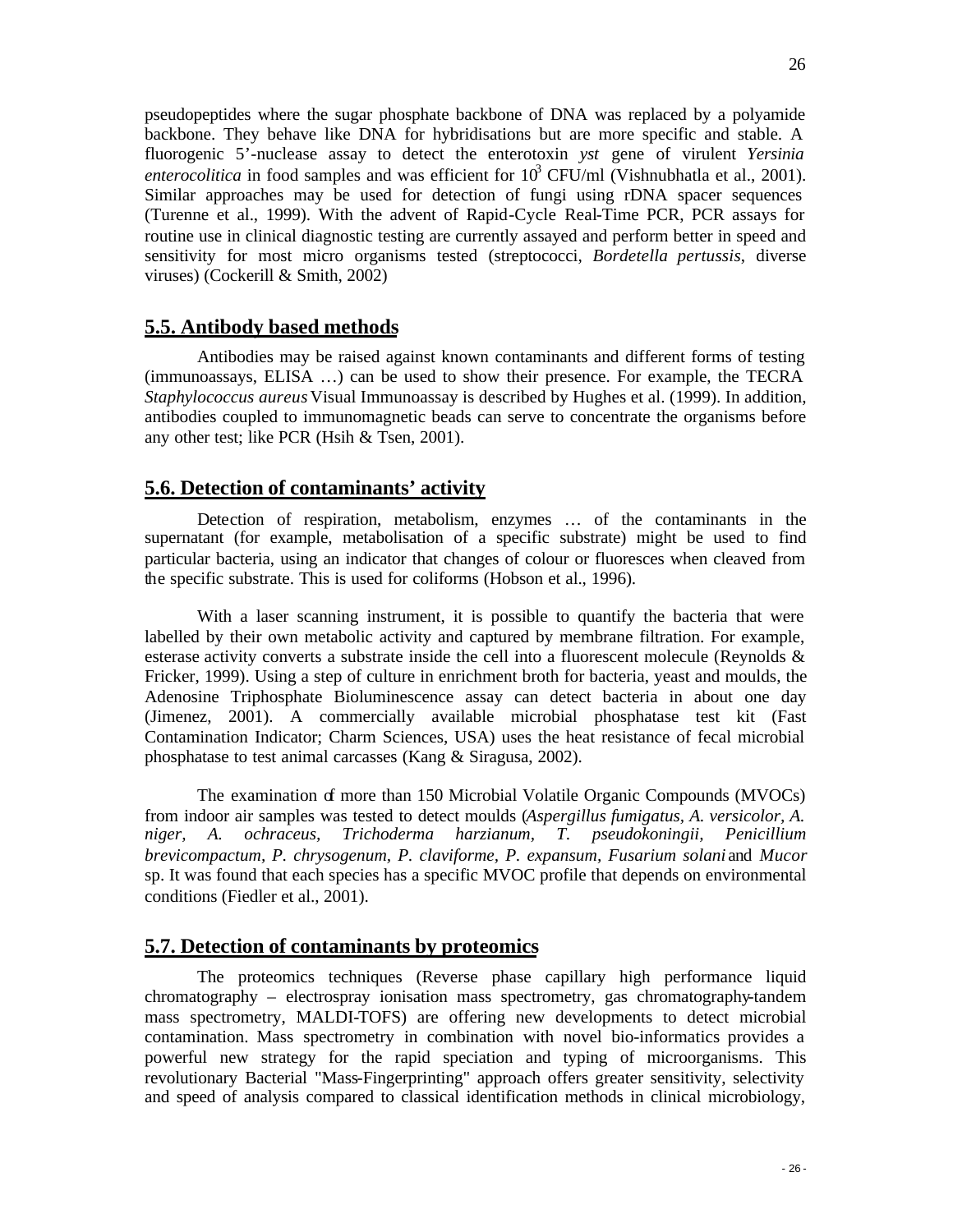food science, biotechnology, water quality and pharmaceutical analysis. The method applies proven biopolymer Mass Spectrometry techniques to the analysis of intact bacteria the intact cell MALDI-TOF-MS (ICM-MS). The method allows the unique population of macromolecules expressed on the surface of bacteria to be rapidly sampled and characterised by molecular weight. The resulting mass spectrum provides a unique physico-chemical fingerprint for the species tested

Mass-Fingerprints of unknowns can be reliably matched against databases of quality controlled reference mass spectra ...leveraging this simple analytical method into a powerful new tool for real-time detection and sub-typing of bacteria. Mass-Fingerprinting is very rapid - the entire process from sample preparation to result takes only a few minutes for each test micro organism. Sample preparation is quick and easy - intact cells from primary culture are smeared across a stainless steel target plate and allowed to co-crystallise with a UV-absorbing matrix. After drying, the target is placed into the MALDI-TOF mass spectrometer. The microorganisms in the matrix are illuminated with a pulse from a nitrogen laser (337 nm). The matrix absorbs energy from the laser and macromolecules from the surface of the micro organisms are desorbed and ionised. The resulting ionised macromolecules are mass analysed and the results reported as a mass spectrum - a plot of mass (X axis) versus abundance (Y axis). The Mass-Fingerprint of the test microorganism is then submitted to the MicrobeLynx<sup>™</sup> search algorithm, which challenges an appropriately selected database from a range of quality controlled bacterial reference mass spectra. A bacterial fingerprinting database (>1500 different bacterial species) is now accessible from the Manchester Metropolitan University in collaboration with the National Collection of type Cultures (NCTC), Central Public Health. This technique could be used to identify the bacterial population in Melissa compartment 1 and to characterize a possible contamination present in the other Melissa compartments (Bright et al., 2002). The application of this technique to viruses, bacteria, fungus and spores was reviewed by Fenselau et al. (2001) and Lay (2001).

Proteomic approach has been be used to identify e possible contamination from supernatant bacterial cultures. Mass spectrometry can be used to isolate, quantify and identify proteins (extracellular proteins: toxins, enzymes…) that may be characteristic of some contaminants. This was applied to the exoproteins of a clinical isolate of *Staphylococcus aureus* where 3 exoproteins and 3 toxins were found (Kawano et al., 2000). To concentrate the bacteria from dilute samples before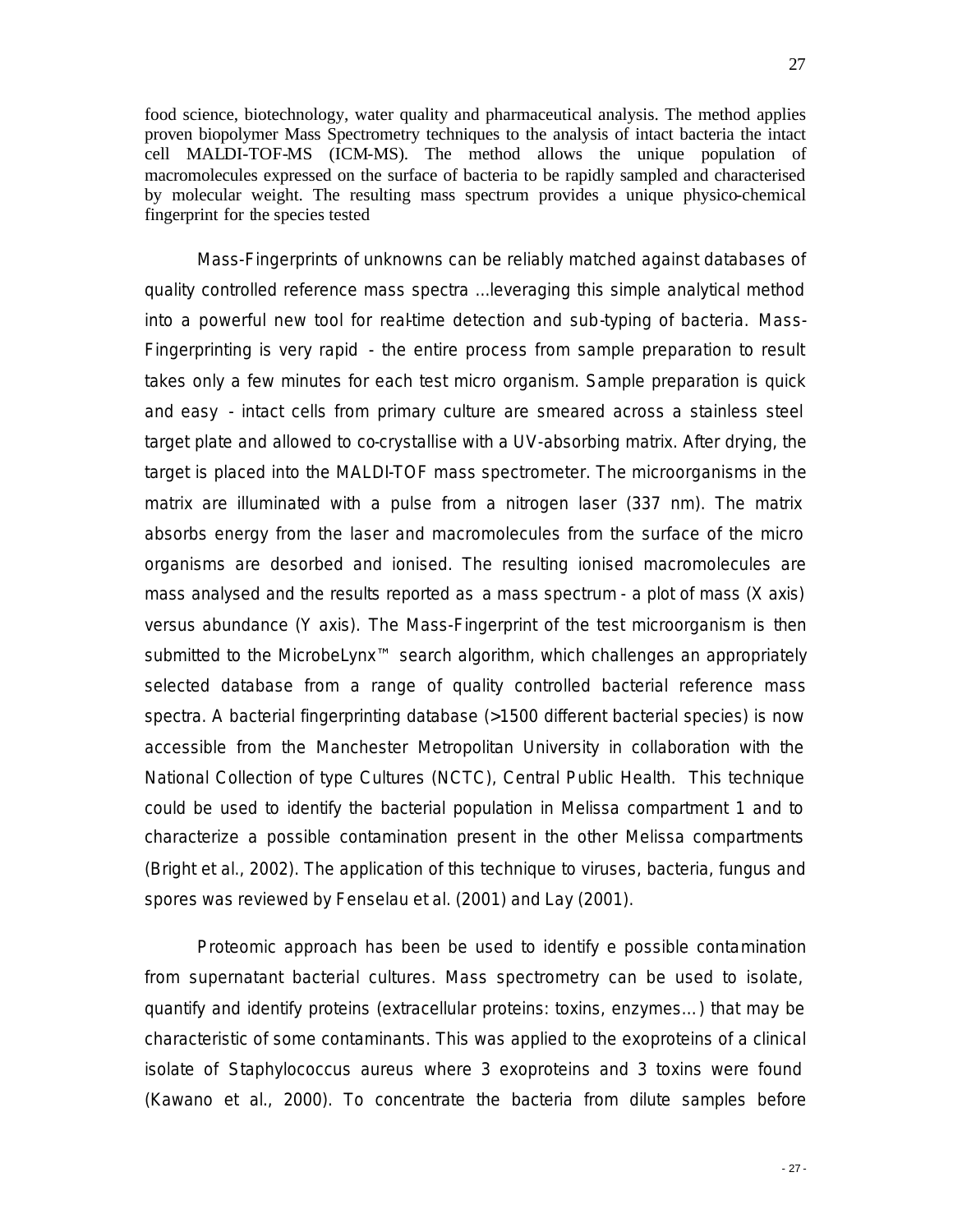analysis by MALDI-TOFS, lectin-derivatized surface was used (Bundy & Fenselau, 1999). To study bacteria in dust, 3 markers were analysed by GC-MS by Szponar & Larsson (2001). Ergosterol was a marker of fungal biomass (Saxena et al., 2001), muramic acid indicated peptidoglycan (and thus bacteria), and 3-hydroxy fatty acids was a marker of endotoxin. This method allowed detecting trace levels.

## **5.8. Detection of contaminants by bioelectrochemical methods**

These methods involve measurement of changes in the electrical characteristics of culture media and the micro organisms themselves (Hobson et al, 1996).

### **5.9. Knowledge of the ecology of the contaminants**

From a general point of view, it is interesting to understand the ecology and physiology of the contaminants and to compare it with the different 'niches' that are offered by the MELISSA loop. This includes 'microniches' of the compartments like biofilms on the surfaces of reactors and tubing, interfaces, filters, etc. Such an approach is advocated by Szewzyk et al. (2000) for drinking water safety analysis.

## **6. Detection of critical points**

## **6.1. Detection of specific metabolite production in response to process culture condition changes**

The production of specific metabolites in response to culture conditions remains to be analysed, for example by proteomics (see above).

### **6.2. Production of toxins**

Some possible contaminants are producers of toxins that can be detected by proteomics (see above). A screening of 146 strains from the Pasteur Culture Collection for genes of peptide synthetases (hepatotoxins), failed to reveal the presence of these genes in *Arthrospira* strains PCC8005 and PCC7375, whereas they were found in 75,3% of the tested strains (Christiansen et al., 2001). Thus, we know that the Melissa strain does not contain the genetic information to produce this particular hepatotoxin.

### **6.3. Microbial biomass quality (proteins, lipids, carbohydrates)**

More research would be necessary to determine the precise effects of contaminants on the biomass quality of *Arthrospira* and *Rhodospirillum*. If the cultures collapse, the effect is the disappearance of the food source. However, it is conceivable that contaminants might have more subtle effects on biomass quality. This remains to be analysed.

#### **6.4. Virus development possibilities**

Even if no known phages were described in the literature, it is possible that the MELISSA strains harbour them (especially the inhabitants of C1).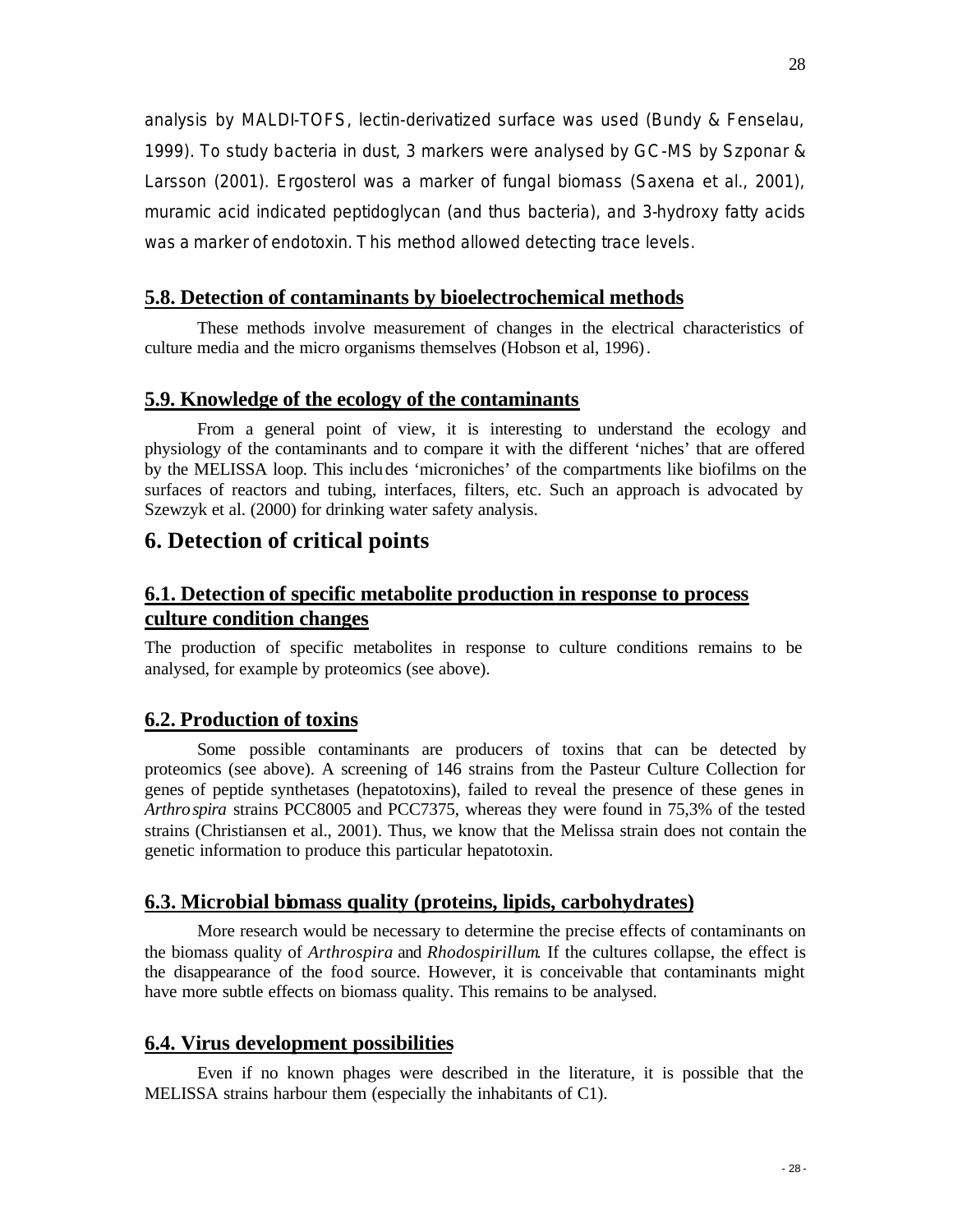Cyanophages were found in marine *Synechococcus* (Fuller et al., 1998, Lu et al, 2001), filamentous heterocystous *Anabaen*a and *Nostoc* strains (Bancroft & Smith, 1988), and LPP strains (*Lyngbya -Phormidium-Plectonema*). Mass lytic processes were also observed in microbial communities colonised by filamentous cyanobacteria (van Haanen *et al.*, 1999). Lysogeny has been observed in a marine *Synechococcus* (McDaniel *et al.*, 2002). This may be of relevanc e for the Melissa cyanobacteria as the lysogenic mode of life (where the bacteriophage is integrated in the chromosome of the host) may revert to the lytic mode of life under induction of UV light or other radiations. Phage induction should be tested in *Arthrospira platensis* under a variety of conditions*.*

There is no report about the presence of phages in *Nitrosomonas*; phage-like bodies were reported in a series of German papers published in 1974/1976 for *Nitrobacter* (Bock, 1974, 1976; Peters et al, 1974; Westphal & Bock, 1974).

No phage was reported for *R.rubrum*, although a rhizobiophage may integrate in the chromosome of *R.rubrum* in a tRNA gene. In related bacteria: two observations on *Rhodobacter capsulatus* are worth mentioning:

a) This bacterium carries a gene transfer agent (GTA) which is a defective prophage able to "constitutively" transduce bacterial DNA fragments (Lang & Beatty, 2000, 2001, 2002). It would be of interest to check the presence of such a GTA in *R.rubrum* or at least of the corresponding genomic sequences. (This observation is also relevant for WP1 and will be handled in more detail in TN1)

b) It also produces cis-vaccenic acid, which is an antiviral substance (Suwanto  $\&$ Kaplan, 1991). In the same perspective of bacterial self-defence against competitors or parasites, a review about the production of bacteriocins in *Athiorhodaceae* (a former name for non-sulfur purple photosynthetic bacteria, thus including *Rhodobacter*, *Rhodospirillum* and the like) has to be mentioned (Guest, 1974).

#### **6.5. Plasmid exchanges**

The main point is to avoid the contact between the different compartments, and especially between C1 and C2. Contacts between aerobic compartments and external atmosphere (aerosols) should be monitored as well. A study will be required to define the plasmid status of the four Melissa strains (C2 to C4): presence of plasmids, their number, their stability, and their genetic content. The presence of functional restriction endonucleases in the four Melissa strains should be tested as well: it may be important to check in which extent the four strains can "restrict" foreign DNA.

The presence of conjugative plasmids in C1 bacteria will surely deserve a study even if we know that C1 will never go into contact with the rest of the Melissa loop and if the (moderate) thermophilic character of C1 may counterselect some undesired genetic determinants.

#### **6.6. Transmissions of prions and the like**

More studies are required to know better how prions and the like can be transmitted. However, they are not in the scope of this study.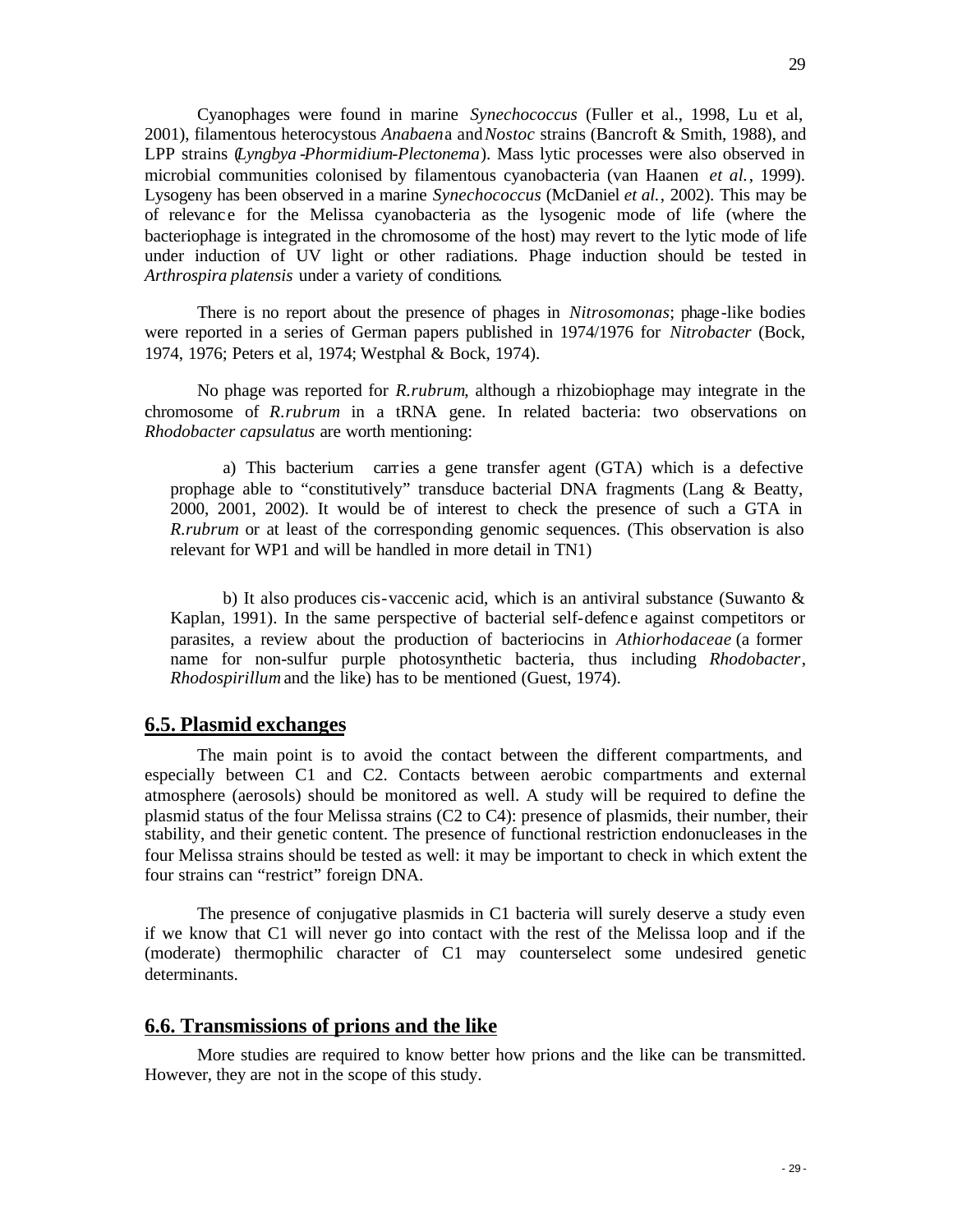## **6.7. Genetic elements of eukaryotic origin or first found in eukaryotes:**

Two lines of information have to be quoted at this stage:

1) The presence of R-bodies was reported in *Rhodospirillum centenum*. R-bodies were known mainly as diagnostic features by which (bacterial) endosymbionts of paramecia were identified as kappa particles ("killing particles"). (Pond et al, 1989; Heruth et al, 1994). R-bodies have no plasmid or phage features and are probably not of eukaryotic origin.

2) The eukaryotic transposable elements of the "mariner" family are now known to transpose to bacteria: this was reported for E. coli and mycobacteria (Rubin et al, 1999). It is not yet known if the mariner elements may directly transpose from insects or other eukaryotes to bacteria. Nevertheless, the observation deserves some attention in the context of Melissa

## **7. Axenicity indicators**

A battery of axenicity indicators could be pointed out:

- 'normal' exoprotein patterns and absence of toxins (MALDI-TOFS)
- absence of PCR products after PCR detection with primers targeting possible contaminants
- absence of contaminant cells and viruses detected by Flow cytometry
- absence of contaminant's DNA detected by a DNA-chip containing probes for a whole array of possible contaminants
- microscopy
- plating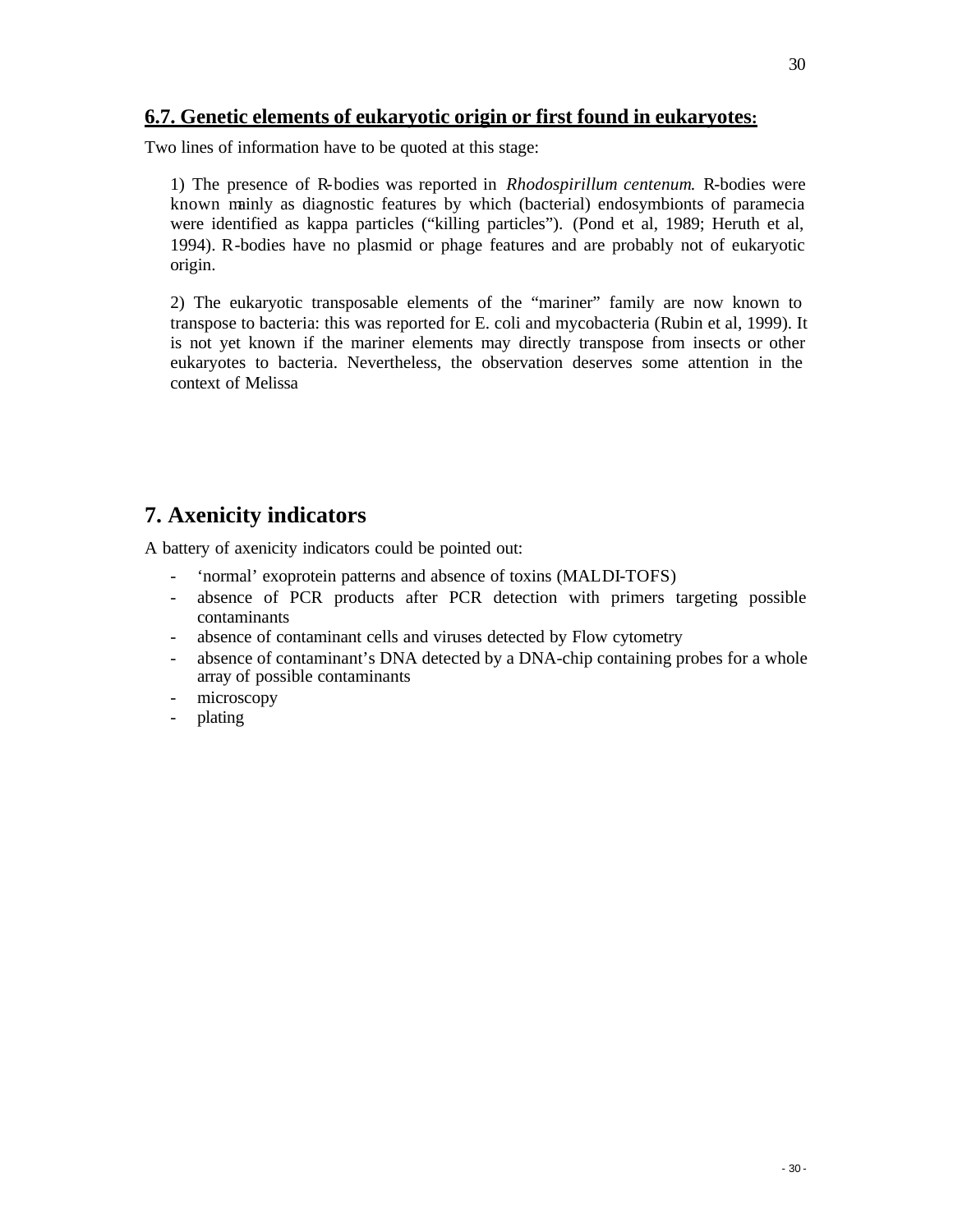Amann R. I., Ludwig W., Schleifer K. H. (1995). Phylogenetic identification and in situ detection of individual microbial cells without cultivation. Microbiol Rev. 59(1):143-69.

Bale MJ, Fry JC, Day MJ. (1987). Plasmid transfer between strains of *Pseudomonas* aeruginosa on membrane filters attached to river stones. J Gen Microbiol 133 :3099-107

Bancroft I, Smith RJ. (1988). An analysis of restriction endonuclease sites in cyanophages infecting the heterocystous cyanobacteria *Anabaena* and *Nostoc*. J Gen Virol. 69 :739-43.

Barnes S. M., Delwiche C. F., Palmer J. D., Pace N. R. (1996).Perspectives on archaeal diversity, thermophily and monophyly from environmental rRNA sequences. Proc Natl Acad Sci U S A. 93:9188-93.

Bao Y, Lies DP, Fu H, Roberts GP. (1991). An improved Tn7-based system for the singlecopy insertion of cloned genes into chromosomes of gram-negative bacteria. Gene 109:167-8

Billi D, Friedmann EI, Helm RF, Potts M. (2001). Gene transfer to the desiccation-tolerant cyanobacterium *Chroococcidiopsis*. J Bacteriol 183:2298-305

Bock E. (1976). Phage-like particles in *Nitrobacter* (proceedings). Zentralbl Bakteriol. 1976 235:157-60. German.

Bock E, Duvel D, Peters KR. (1974). Characterization of a phage -like particle from cells of *Nitrobacter*. I.Host-particle correlation and particle isolation (author's transl). Arch Microbiol. 97:115-27. German.

Bright JJ, Claydon MA, Soufian M, Gordon DB. (2002). Rapid typing of bacteria using matrix-assisted laser desorption ionisation time-of-flight mass spectrometry and pattern recognition software. J Microbiol Methods. 2002;48(2-3):127-38.

Bundy J, Fenselau C. (1999). Lectin-based affinity capture for MALDI-MS analysis of bacteria. Anal Chem. 71:1460-3.

Cisar J. O., Xu D. Q., Thompson J., Swaim W., Hu L., Kopecko D. J. (2000). An alternative interpretation of nanobacteria-induced biomineralization. Proc Natl Acad Sci U S A. 97:11511-5.

Christiansen G, Dittmann E, Via Ordorika L, Rippka R, Herdman M, Borner T. (2001). Nonribosomal peptide synthetase genes occur in most cyanobacterial genera as evidenced by their distribution in axenic strains of the PCC. Arch Microbiol. 176:452-8.

Cockerill, FR, Smith, TF (2002). Rapid-cycle real-time PCR: a revolution for clinical microbiology. ASM News, 68:77-83.

Colwell,RR & Grimes, DJ (eds.) (2000). Nonculturable microorganisms in the environment. ASM Press, Washington D.C.

DeLong, E. (1997). Marine microbial diversity: the tip of the iceberg.TIBTECH :203-207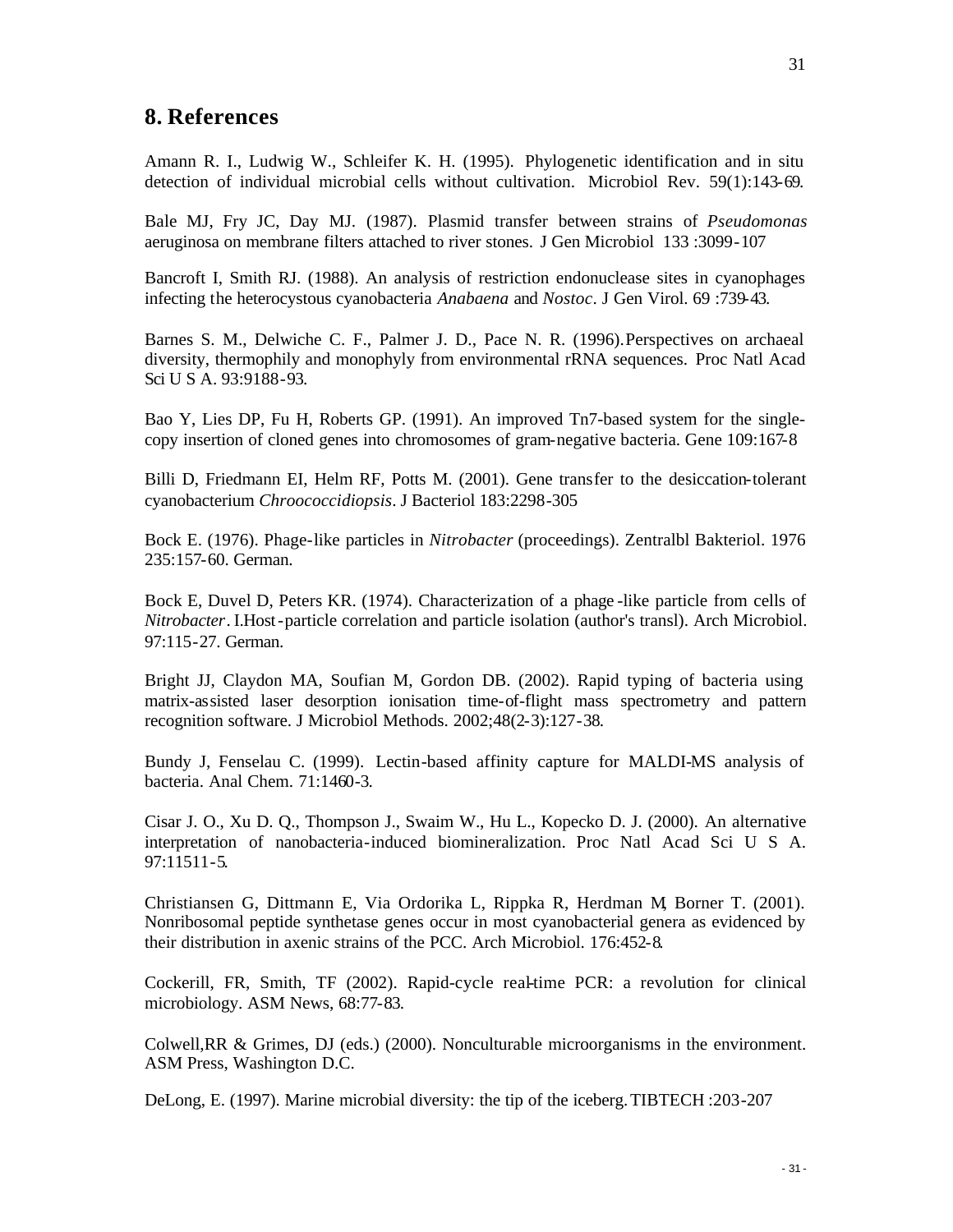DeLong, E. (1998). Everything in moderation: *Archaea* as 'non-extremophiles'. Curr. Op. Genetics & Development 8:649-654.

Dobrindt, U. and Häcker, J. (2001). Whole genome plasticity in pathogenic bacteria. Curr. Op. in Microbiol. 4:550-557.

Dojka M. A., Harris J. K., Pace N. R. (2000). Expanding the known diversity and environmental distribution of an uncultured phylogenetic division of bacteria. Appl Environ Microbiol. 66:1617-1621.

Fenselau C, Demirev PA. (2001). Characterization of intact microorganisms by MALDI mass spectrometry. Mass Spectrom Rev. 20:157-171.

Fiedler K, Schutz E, Geh S. (2001). Detection of microbial volatile organic compounds (MVOCs) produced by moulds on various materials. Int J Hyg Environ Health. 204:111-121

Folk RL. (1993). In defense of nannobacteria. Science. 274:1288

Fuller NJ, Wilson WH, Joint IR, Mann NH. (1998). Occurrence of a sequence in marine cyanophages similar to that of T4 g20 and its application to PCR-based detection and quantification techniques. Appl Environ Microbiol. 64:2051-60

Gorelov VN, Dumon K, Barteneva NS, Roher HD, Goretzki PE. (1996). A modified PCRbased method for rapid non-radioactive detection of clinically important pathogens. Microbiol Immunol. 40:611-6.

Gstalder M-E, E.Top, M.Mergeay & M.Thilly (in preparation) : The replication region of plasmid pMOL98 (AJ345055), a new Broad host range plasmid isolated from polluted soils by triparental exogenous isolation pMOL98

Guarnieri V, Gaia E, Battocchio L, Pitzurra M, Savino A, Pasquarella C, Vago T, Cotronei V. (1997). New methods for microbial contamination monitoring: an experiment on board the MIR orbital station. Acta Astronaut. 40:195-201.

Guest JR. (1974). Bacteriocinogeny in the Athiorhodaceae. J Gen Microbiol 81:513-5

Gunasekera TS, Attfield PV, Veal DA. (2000). A flow cytometry method for rapid detection and enumeration of total bacteria in milk. Appl Environ Microbiol. 66:1228-32.

Hansen BM, Leser TD, Hendriksen NB. (2001). Polymerase chain reaction assay for the detection of *Bacillus cereus* group cells. FEMS Microbiol Lett. 2001, 202(2):209-13.

Heruth DP, Pond FR, Dilts JA, Quackenbush RL. (1994). Characterization of genetic determinants for R body synthesis and assembly in *Caedibacter taeniospiralis* 47 and 116. J Bacteriol 176 :3559-67

Hsih HY, Tsen HY. (2001). Combination of immunomagnetic separation and polymerase chain reaction for the simultaneous detection of *Listeria monocytogenes* and *Salmonella* spp. in food samples. J Food Prot. 64(11):1744-50.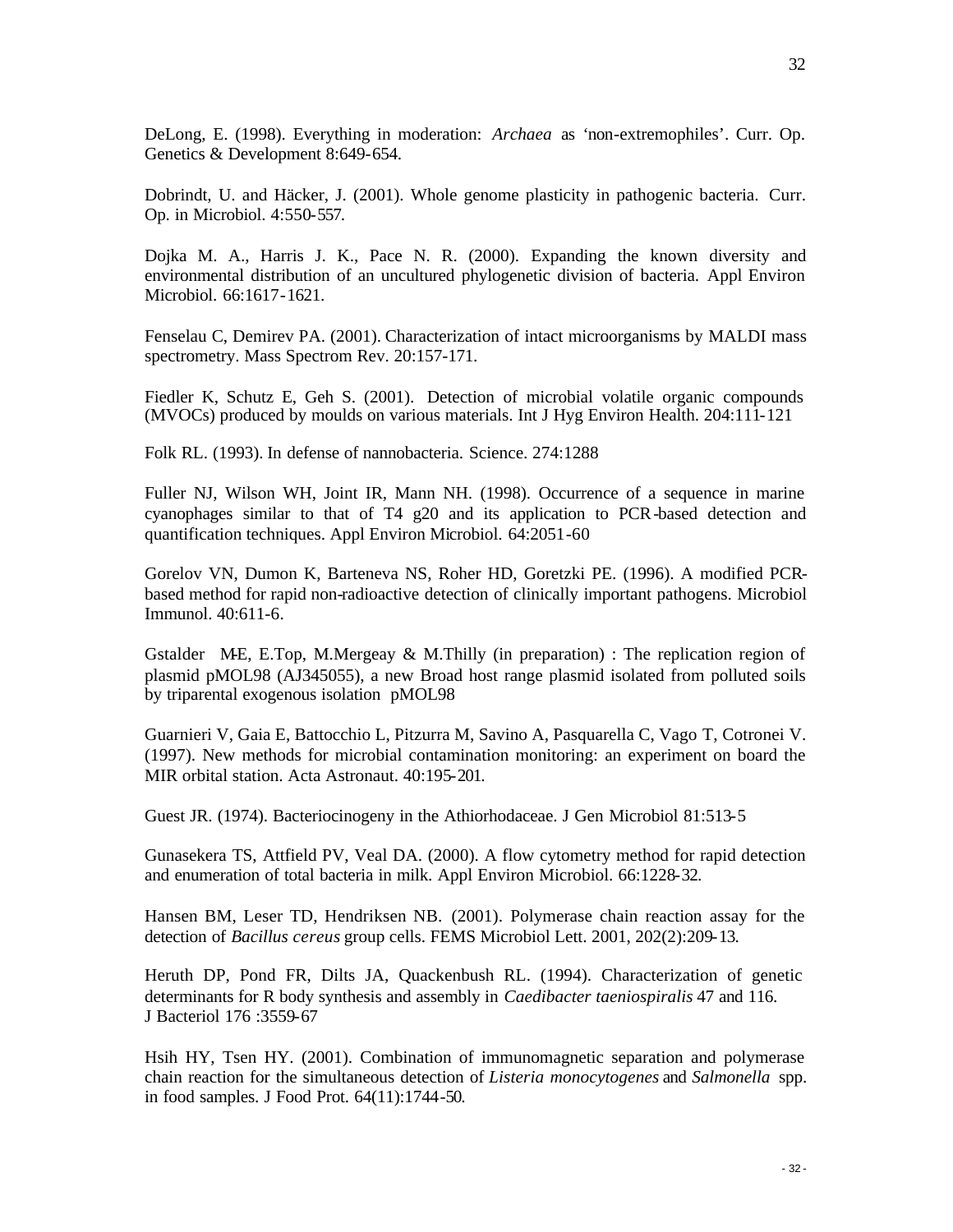Hobson NS, Tothill I, Turner AP. (1996). Microbial detection. Biosens Bioelectron. 11:455- 77

Hugenholtz, P. and Pace, N. (1996). Identifying microbial diversity in the natural environment: a molecular phylogenetic appraoch. TIBTECH 14: 190-197.

Hugenholtz P., Goebel B. M., Pace N. R. (1998). Impact of culture -independent studies on the emerging phylogenetic view of bacterial diversity. J Bacteriol. 180:4765-74.

Hughes D, Dailianis A, Hill L. (1999). An immunoassay method for rapid detection of *Staphylococcus aureus* in cosmetics, pharmaceutical products, and raw materials. J AOAC Int. 82:1171-4

Jiang ZY, Rushing BG, Bai Y, Gest H, Bauer CE. (1998). Isolation of *Rhodospirillum centenum* mutants defective in phototactic colony motility by transposon mutagenesis. J Bacteriol 180:1248-55

Jimenez L, Smalls S, Ignar R. (2000). Use of PCR analysis for detecting low levels of bacteria and mold contamination in pharmaceutical samples. J Microbiol Methods. 41:259-65

Jimenez L. (2001). Molecular diagnosis of microbial contamination in cosmetic and pharmaceutical products: a review. J AOAC Int. 84:671-5.

Johnson PE, Lund ML, Shorthill RW, Swanson JE, Kellogg JL. (2001). Real time biodetection of individual pathogenic microorganisms in food and water.Biomed Sci Instrum. 37:191-6.

Kajander E. O., Ciftcioglu N. (1998). Nanobacteria: an alternative mechanism for pathogenic intra- and extracellular calcification and stone formation. Proc Natl Acad Sci USA. 95:8274- 9.

Kang DH, Siragusa GR. (2002). Monitoring beef carcass surface microbial contamination with a luminescence-based bacterial phosphatase assay. J Food Prot. 65:50-2.

Kawano Y, Ito Y, Yamakawa Y, Yamashino T, Horii T, Hasegawa T, Ohta M. (2000). Rapid isolation and identification of staphylococcal exoproteins by reverse phase capillary high performance liquid chromatography-electrospray ionization mass spectrometry. FEMS Microbiol Lett. 189:103-8.

Klintworth R, Reher HJ, Viktorov AN, Bohle D. (1999). Biological induced corrosion of materials II: new test methods and experiences from MIR station. Acta Astronaut. 44:569-78.

Kreps S., Ferino F., Mosrin C., Gerits J., Mergeay M., Thuriaux P. (1990) Conjugative transfer and autonomous replication of a promiscuous IncQ plasmid in the cyanobacterium *Synechocystis* PCC 6803. Mol. Gen Genet. 221: 129-133.

Kroes I., Lepp P. W., Relman D. A. (1999). Bacterial diversity within the human subgingival crevice. Proc Natl Acad Sci U S A. 96:14547-52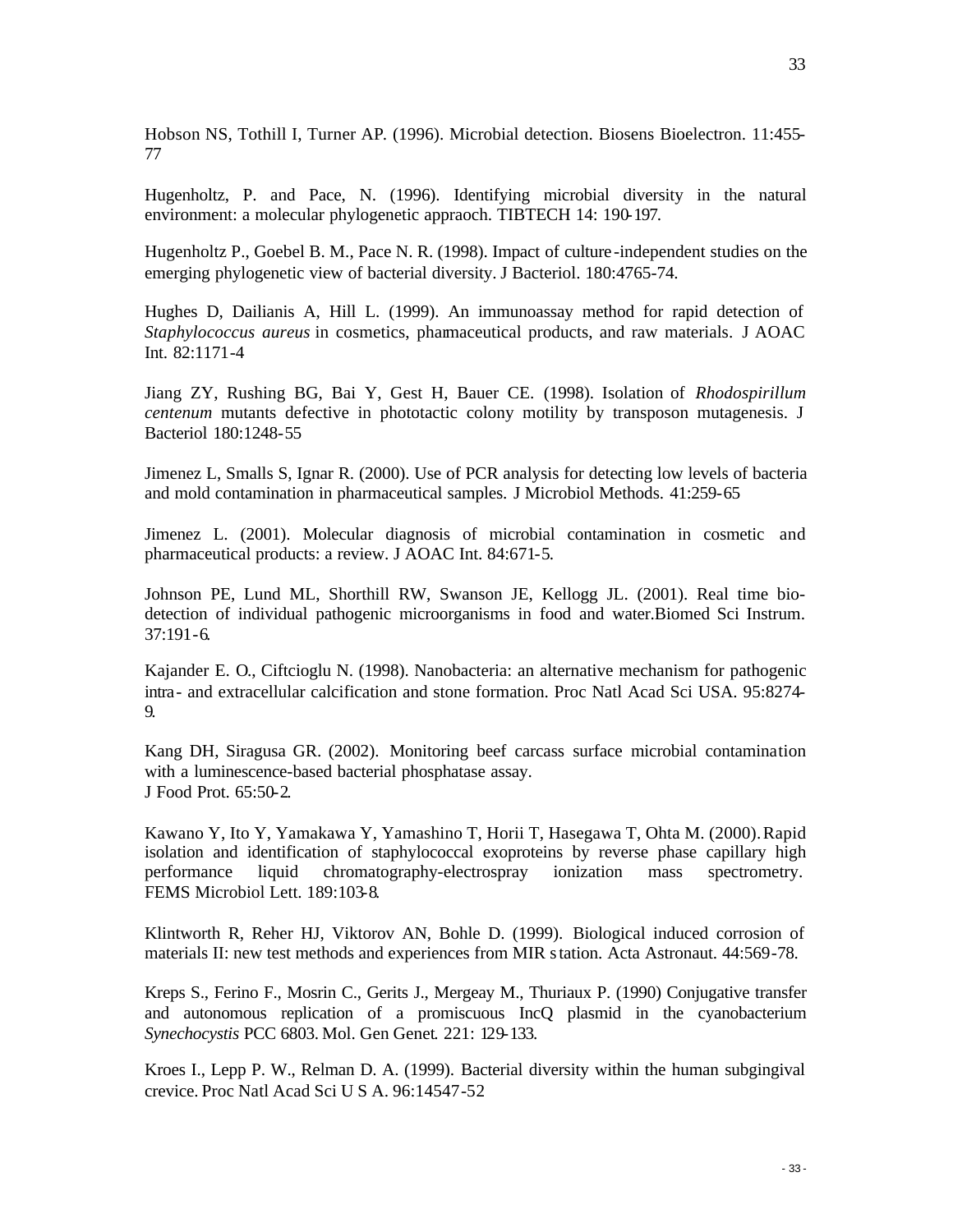Kuhl SA, Wimer LT, Yoch DC. (1984). Plasmidless, photosynthetically incompetent mutants of *Rhodospirillum rubrum*. J Bacteriol 1984 159:913-8

Laplace-Builhe C, Hahne K, Hunger W, Tirilly Y, Drocourt JL. (1993). Application of flow cytometry to rapid microbial analysis in food and drinks industries. Biol Cell. 78:123-8.

Lay JO Jr. (2000). MALDI-TOF mass spectrometry of bacteria. Mass Spectrom Rev. 20:172- 94.

Lang AS, Beatty JT. (2000). Genetic analysis of a bacterial genetic exchange element: the gene transfer agent of *Rhodobacter capsulatus*. Proc Natl Acad Sci USA 97:859-64

Lang AS, Beatty JT. (2001). The gene transfer agent of *Rhodobacter capsulatus* and "constitutive transduction" in prokaryotes. Arch Microbiol 175:241-9

Lang AS, Beatty JT. A bacterial signal transduction system controls genetic exchange and motility. J Bacteriol 2002 184:913-8

Lu J, Chen F, Hodson RE. (2001). Distribution, isolation, host specificity, and diversity of cyanophages infecting marine *Synechococcus* spp. in river estuaries. Appl Environ Microbiol 2001 67:3285-90

McDaniel L, Houchin LA, Williamson SJ, Paul JH. (2002). Lysogeny in marine *Synechococcus*. Nature 415:496

Mackenzie C, Simmons AE, Kaplan S. (1999). Multiple chromosomes in bacteria. The yin and yang of trp gene localization in *Rhodobacter sphaeroides* 2.4.1. Genetics 153:525-38

Magistrado PA, Garcia MM, Raymundo AK. (2000). Isolation and polymerase chain reactionbased detection of *Campylobacter jejuni* and *Campylobacter coli* from poultry in the Philippines. Int J Food Microbiol. 70:197-206

Marraccini P, Bulteau S, Cassier-Chauvat C, Mermet-Bouvier P, Chauvat F. (1993). A conjugative plasmid vector for promoter analysis in several cyanobacteria of the genera *Synechococcus* and Synechocystis. Plant Mol Biol. 23:905-9.

Merker P, Grohmann L, Petersen R, Ladewig J, Gerbling KP, Lauter FR.(2000) Alternative microbial testing: a novel DNA-based detection system for specified microorganisms in pharmaceutical preparations PDA J Pharm Sci Technol.;54(6):470-7.

Miller, R. V. (2001). Environmental bacteriophage -host interactions: factors contribution to natural transduction. Antonie Van Leeuwenhoek. 79:141-7.

Namimatsu T, Tsuna M, Imai Y, Futo S, Mitsuse S, Sakano T, Sato S. (2000). Detection of *Salmonella* by using the colorimetric DNA/rRNA sandwich hybridization in microtiter wells. J Vet Med Sci. 62:615-9.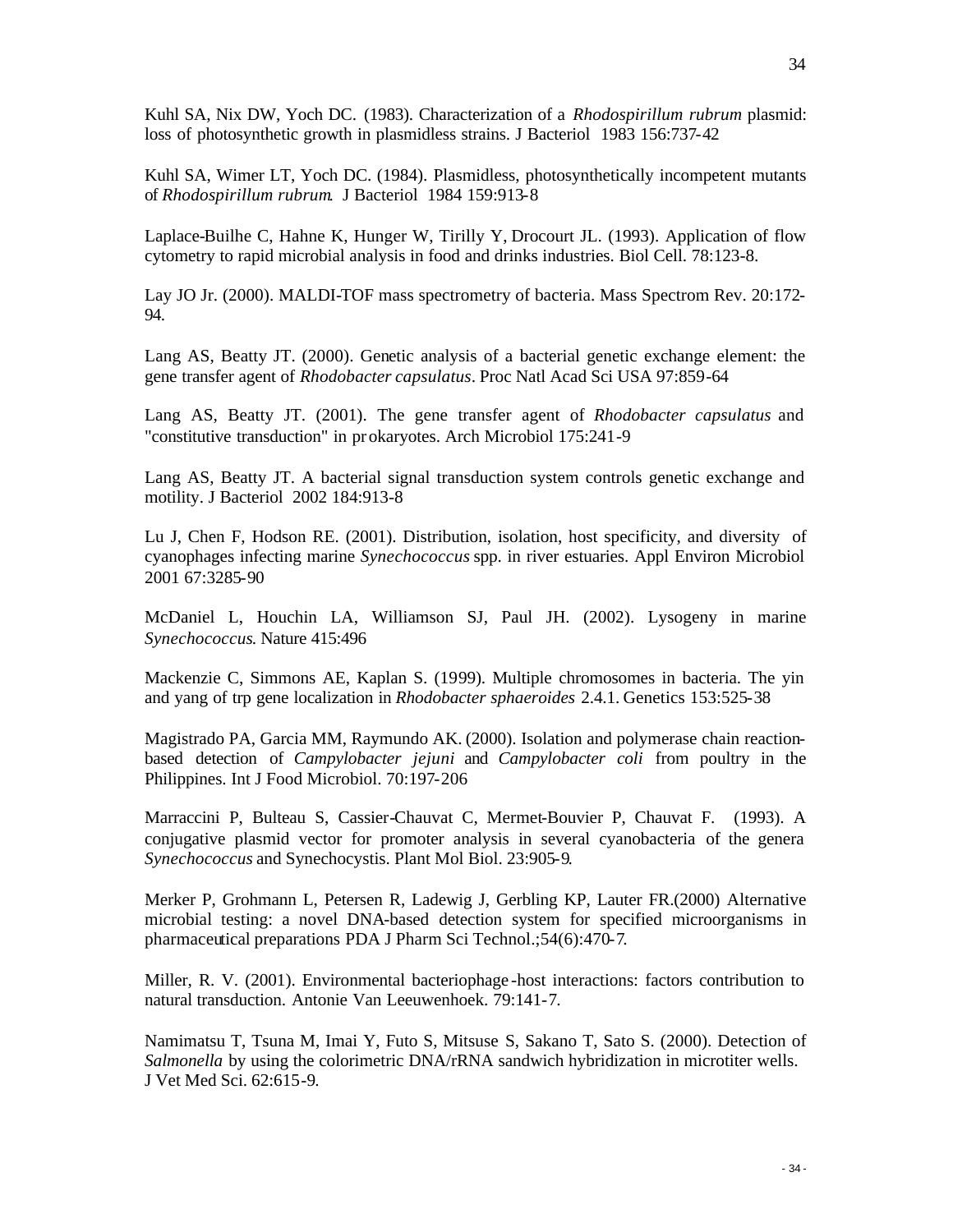Olsen RH, Shipley P. (1973). Host range and properties of the *Pseudomonas aeruginosa* R factor R1822. J Bacteriol 113: 772-80

Olson WP. (2000). Opinion: Kajander's nanobacteria. PDA J Pharm Sci Technol. 54:150-1

Pace N. R. (1997). A molecular view of microbial diversity and the biosphere. Science. 276:734-40

Perry-O'Keefe H, Stender H, Broomer A, Oliveira K, Coull J, Hyldig-Nielsen JJ.(2001). Filter-based PNA in situ hybridization for rapid detection, identification and enumeration of specific micro-organisms. J Appl Microbiol. 90(2):180-9.

Peters KR. (1974). Characterization of a phage -like particle from cells of Nitrobacter. II. Structure and size (author's transl). Arch Microbiol. 1974 97:129-40.

Pierson DL. (2001). Microbial contamination of spacecraft. Gravit Space Biol Bull. 14:1-6.

Pillai SD. (1997). Rapid molecular detection of microbial pathogens: breakthroughs and challenges. Arch Virol Suppl. 13:67-82.

Pond FR, Gibson I, Lalucat J, Quackenbush RL. (1989) R-body-producing bacteria. Microbiol Rev 53:25-67

Relman D. A. (1997). Emerging infections and newly-recognised pathogens. Neth J Med. 50:216-20.

Relman D. A. (1998). Detection and identification of previously unrecognized microbial pathogens. Emerg Infect Dis. 4:382-9.

Relman D. A. (1999). The search for unrecognized pathogens. Science. 284:1308-10.

Ren L, Shi D, Dai J, Ru B. (1998). Expression of the mouse metallothionein-I gene conferring cadmium resistance in a transgenic cyanobacterium. FEMS Microbiol Lett. 158:127-32.

Reynolds DT, Fricker CR. (1999). Application of laser scanning for the rapid and automated detection of bacteria in water samples. J Appl Microbiol. 86:785-95

Rolph H. J., Lennon A. , Riggio M. P., Saunders W. P., MacKenzie D., Coldero L., Bagg J. (2001). Molecular identification of microorganisms from endodontic infections. J Clin Microbiol. 39:3282-9.

Rose, J.B. & Grimes, D.J. Reevaluation of microbial water quality : powerful new tools for detection and risk assessment. American Academy of Microbiology (2001).

Rubin EJ, Akerley BJ, Novik VN, Lampe DJ, Husson RN, Mekalanos JJ.In vivo transposition of mariner-based elements in enteric bacteria and mycobacteria. Proc Natl Acad Sci U S A 1999 96:1645-50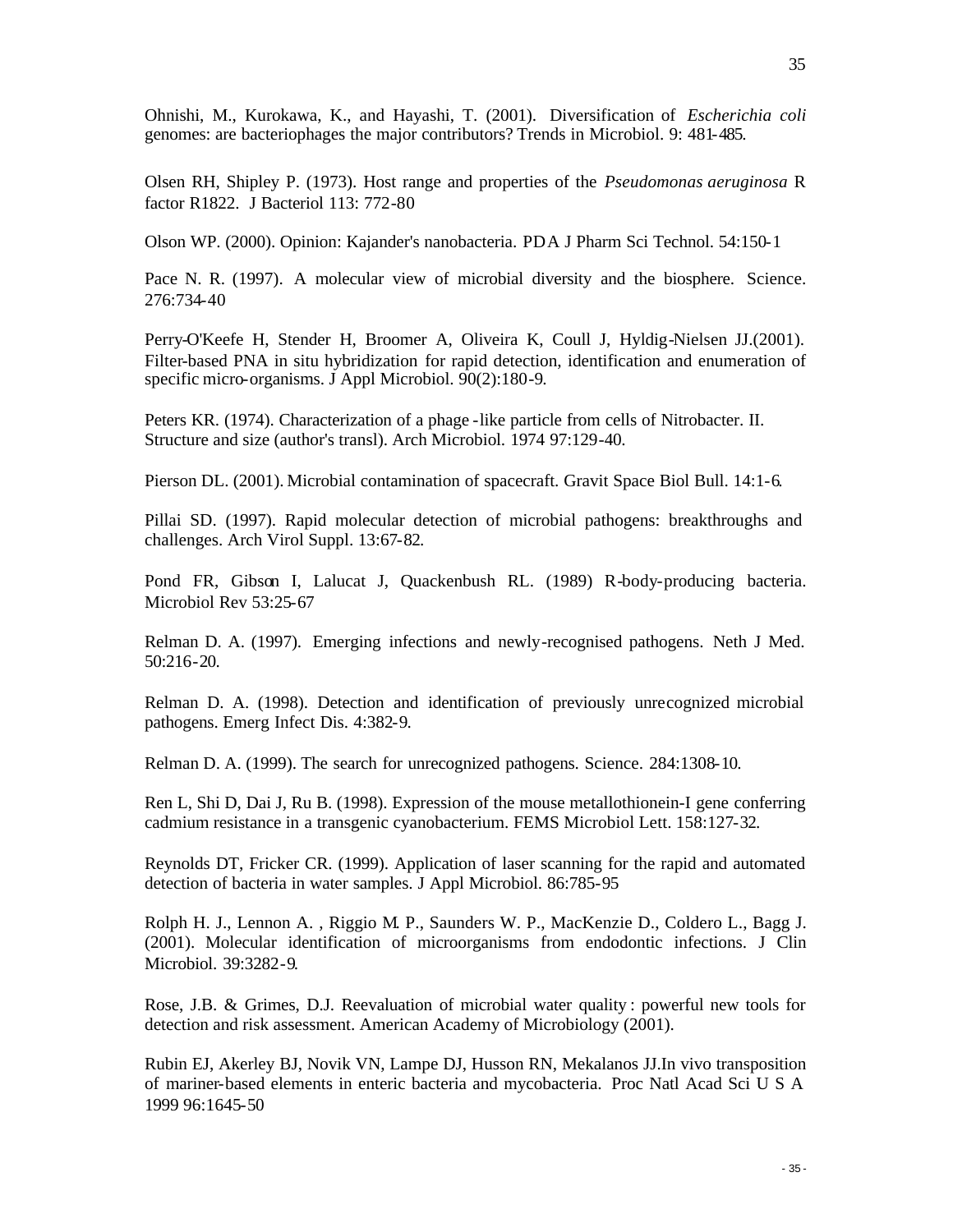36

Saxena J, Munimbazi C, Bullerman LB. (2001). Relationship of mould count, ergosterol and ochratoxin A production. Int J Food Microbiol. 71:29-34

Sears D. W., Kral T. A. (1998). Martian "microfossils" in lunar meteorites? Meteorit Planet Sci. 33:791-4.

Sode K, Tatara M, Takeyama H, Burgess JG, Matsunaga T. (1992). Conjugative gene transfer in marine cyanobacteria: *Synechococcus* sp., *Synechocystis* sp. and *Pseudanabaena* sp. Appl Microbiol Biotechnol. 37:369-73.

Semsey S, Blaha B, Koles K, Orosz L, Papp PP. (2002). Site -specific integrative elements of rhizobiophage 16-3 can integrate into proline tRNA (CGG) genes in different bacterial genera. J Bacteriol 184:177-82

Schneiker S, Keller M, Droge M, Lanka E, Puhler A, Selbitschka W. (2001). The genetic organization and evolution of the broad host range mercury resistance plasmid pSB102 isolated from a microbial population residing in the rhizosphere of alfalfa. Nucleic Acids Res 29:5169-81

Stender H, Broomer A, Oliveira K, Perry-O'Keefe H, Hyldig-Nielsen JJ, Sage A, Young B, Coull J. (2000). Rapid detection, identification, and enumeration of *Pseudomonas aeruginosa* in bottled water using peptide nucleic acid probes. J Microbiol Methods. 42:245-53

Suwanto A, Kaplan S. (1991). Inactivation of T5 phage by cis-vaccenic acid, an antivirus substance from Rhodopseudomonas capsulata, and by unsaturated fatty acids and related alcohols. FEMS Microbiol Lett 61:13-17

Suzuki M. T., Beja O., Taylor L. T., Delong E. F. (2001). Phylogenetic analysis of ribos omal RNA operons from uncultivated coastal marine bacterioplankton. Environ Microbiol. 3:323- 31.

Szewzyk U, Szewzyk R, Manz W, Schleifer KH. Microbiological safety of drinking water. Annu Rev Microbiol. 54:81-127.

Szpirer C, Top E, Couturier M, Mergeay M. (1999). Retrotransfer or gene capture: a feature of conjugative plasmids, with ecological and evolutionary significance. Microbiology 145: 3321-3329

Szponar B, Larsson L. (2001). Use of mass spectrometry for characterising microbial communities in bioaerosols. Ann Agric Environ Med. 8:111-7.

Takeuchi K, Frank JF. (2001). Confocal microscopy and microbial viability detection for food research. J Food Prot. 64:2088-102.

Tanner M. A. , Shoskes D., Shahed A., Pace N. R.. (1999). Prevalence of corynebacterial 16S rRNA sequences in patients with bacterial and "nonbacterial" prostatitis. J Clin Microbiol. 37:1863-70.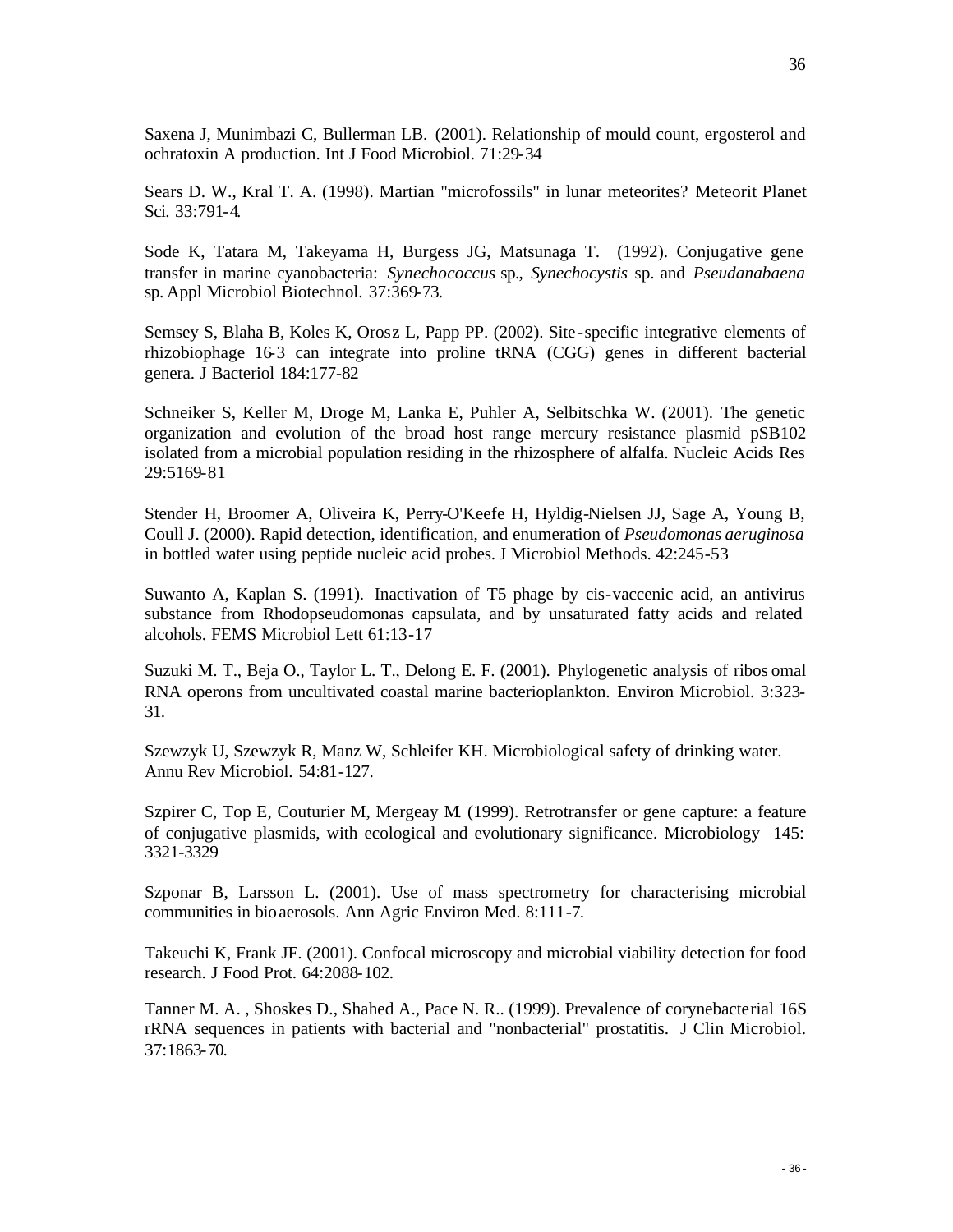Top E, De Smet E, Verstraete W, Dijkmans R, Mergeay M. (1994). Exogenous Isolation of Mobilizing Plasmids from Polluted Soils and Sludges. A ppl. Environ. Microbiol. 60:831- 839(1994)

Turenne CY, Sanche SE, Hoban DJ, Karlowsky JA, Kabani AM. (1999). Rapid identification of fungi by using the ITS2 genetic region and an automated fluorescent capillary electrophoresis system. J Clin Microbiol. 37:1846-51.

Vaneechoutte M, Van Eldere J. (1997). The possibilities and limitations of nucleic acid amplification technology in diagnostic microbiology. J Med Microbiol. 46:188-94.

van Elsas JD, Gardener BB, Wolters AC, Smit E. (1998). Isolation, characterization, and transfer of cryptic gene-mobilizing plasmids in the wheat rhizosphere. Appl Environ Microbiol. 64: 880-9.

Van Elsas JD Plasmid pIPO2T AJ297913. (Sequence in Genbank).

van Hannen EJ, Zwart G, van Agterveld MP, Gons HJ, Ebert J, Laanbroek HJ. (1999) Changes in bacterial and eukaryotic community structure after mass lysis of filamentous cyanobacteria associated with viruses. Appl Environ Microbiol 65:795-801

Vishnubhatla A, Oberst RD, Fung DY, Wonglumsom W, Hays MP, Nagaraja TG. (2001). Evalua tion of a 5'-nuclease (TaqMan) assay for the detection of virulent strains of *Yersinia enterocolitica* in raw meat and tofu samples. J Food Prot. 64:355-60.

Westphal K, Bock E. (1974). Characterization of a phage-like particle from cells of Nitrobacter. III. On the DNA-content. Arch Microbiol. 101:121-30.

Wolk CP, Vonshak A, Kehoe P, Elhai J. (1984). Construction of shuttle vectors capable of conjugative transfer from *Escherichia coli* to nitrogen-fixing filamentous cyanobacteria . Proc Natl Acad Sci USA. 81:1561-5.

Yamagata A, Kato J, Hirota R, Kuroda A, Ikeda T, Takiguchi N, Ohtake H. (1999). Isolation and characterization of two cryptic plasmids in the ammonia -oxidizing bacterium *Nitrosomonas* sp. strain ENI-11. J Bacteriol 181:3375-81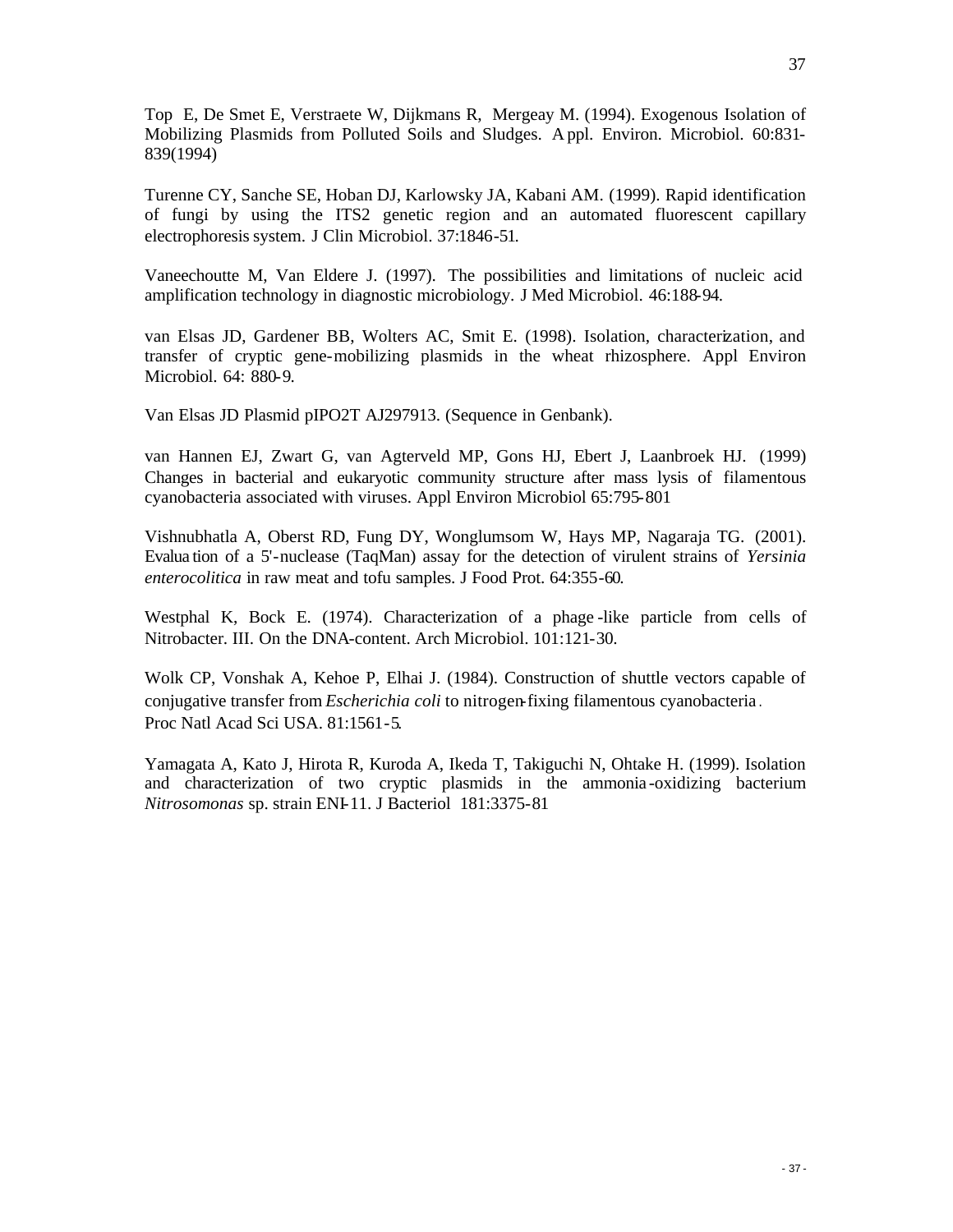## Annexe 1: Interesting articles about flow cytometry and its applications

Amann RI, Binder BJ, Olson RJ, Chisholm SW, Devereux R, Stahl DA (1990) Combination of 16S rRNA-targeted oligonucleotide probes with flow cytometry for analyzing mixed microbial populations. Appl Environ Microbiol 56:1919-1925

Breeuwer P, Abee T (2000) Assessment of viability of microorganisms employing fluorescence techniques. Int J Food Microbiol 55:193-200

Davey HM, Kell DB (1996) Flow cytometry and cell sorting of heterogeneous microbial populations: the importance of single -cell analyses. Microbiol Rev 60:641-696

Davey HM, Kell DB (1997) Fluorescent brighteners: novel stains for the flow cytometric analysis of microorganisms. Cytometry 28:311-315

Davey HM, Jones A, Shaw AD, Kell DB (1999) Variable selection and multivariate methods for the identification of microorganisms by flow cytometry. Cytometry 35:162-168

Deere D, Porter J, Edwards C, Pickup R (1995) Evaluation of the suitability of bis-(1,3 dibutylbarbituric acid) trimethine oxonol, (diBA-C4(3)-), for the flow cytometric assessment of bacterial viability. FEMS Microbiol Lett 130:165-169

DeLong EF, Wickham GS, Pace NR (1989) Phylogenetic stains: ribosomal RNA-based probes for the identification of single cells. Science 243:1360-1363

Herweijer H, Stokdijk W, Visser JW (1988) High-speed photodamage cell selection using bromodeoxyuridine/Hoechst 33342 photosensitized cell killing. Cytometry 9:143-149

Imai T, Ohno T (1995) The relationship between viability and intracellular pH in the yeast *Saccharomyces cerevisiae*. Appl Environ Microbiol 61:3604-3608

Kaprelyants AS, Kell DB (1996) Do bacteria need to communicate with each other for growth? Trends Microbiol 4:237-242

Kell DB, Ryder HM, Kaprelyants AS, Westerhoff HV (1991) Quantifying heterogeneity: flow cytometry of bacterial cultures. Antonie Van Leeuwenhoek 60:145-158

Kuckuck FW, Edwards BS, Sklar LA (2001) High throughput flow cytometry. Cytometry 44:83-90

Lange JL, Thorne PS, Lynch N (1997) Application of flow cytometry and fluorescent in situ hybridization for assessment of exposures to airborne bacteria. Appl Environ Microbiol 63:1557-1563

Lehel C, Wada H, Kovács E, Török Z, Gombos Z, Horváth I, Murata N, Vigh L (1992) Heat shock protein synthesis of the cyanobacterium *Synechocystis* PCC 6803: purification of the GroEL-related chaperonin. Plant Mol Biol 18:327-336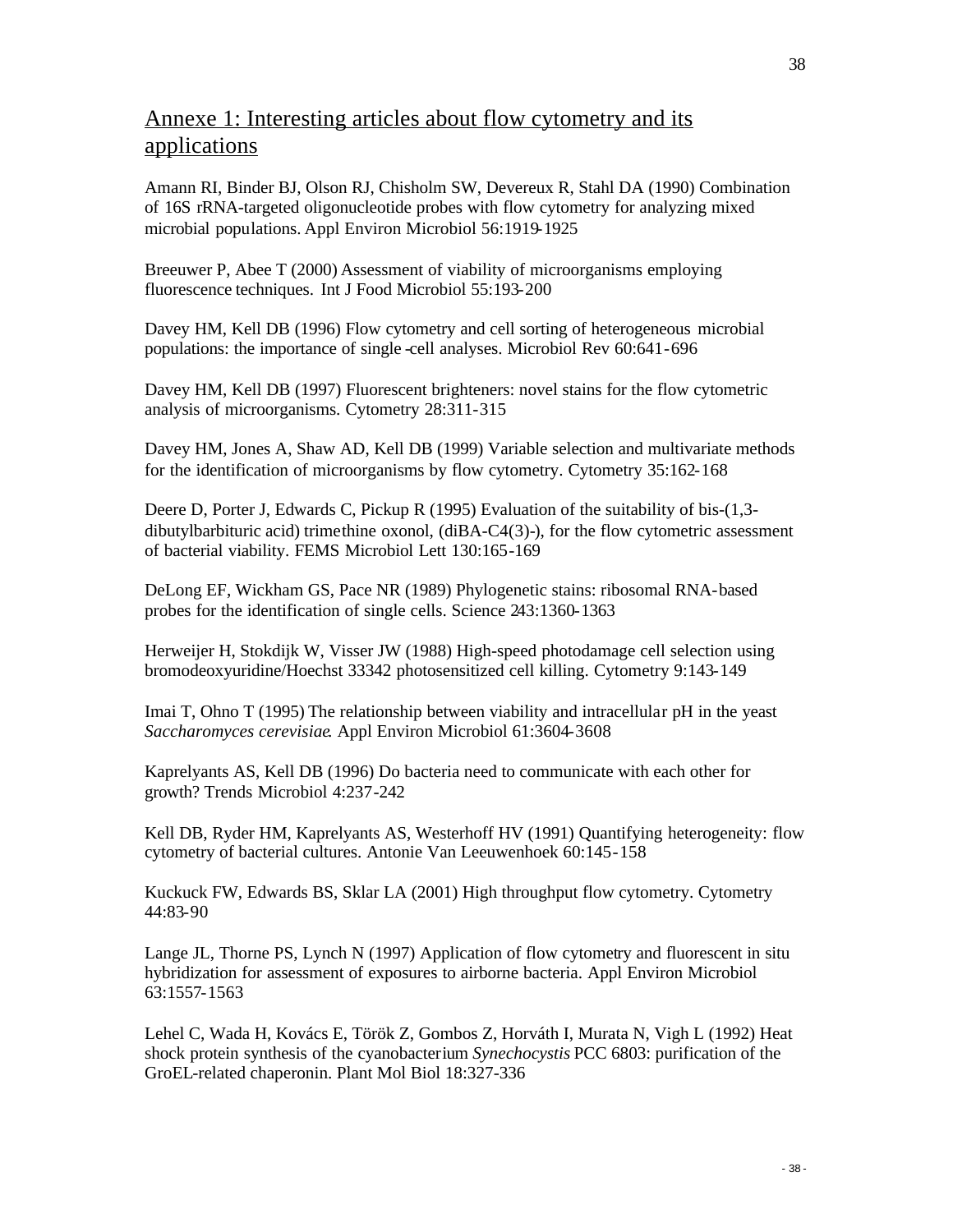McClelland RG, Pinder AC (1994) Detection of low levels of specific *Salmonella* species by fluorescent antibodies and flow cytometry. J Appl Bacteriol 77:440-447

Novo DJ, Perlmutter NG, Hunt RH, Shapiro HM (2000) Multiparameter flow cytometric analysis of antibiotic effects on membrane potential, membrane permeability, and bacterial counts of *Staphylococcus aureus* and *Micrococcus luteus*. Antimicrob Agents Chemother 44:827-834

O'Brien MC, Bolton WE (1995) Comparison of cell viability probes compatible with fixation and permeabilization for combined surface and intracellular staining in flow cytometry. Cytometry 19:243-255

Porter J, Pickup R, Edwards C (1995) Membrane hyperpolarisation by valinomycin and its limitations for bacterial viability assessment using rhodamine 123 and flow cytometry. FEMS Microbiol Lett 132:259-262

Porter J, Deere D, Pickup R, Edwards C (1996) Fluorescent probes and flow cytometry: new insights into environmental bacteriology. Cytometry 23:91-96

Porter J, Edwards C, Pickup RW (1995) Rapid assessment of physiological status in *Escherichia coli* using fluorescent probes. J Appl Bacteriol 79:399-408

Porter J, Pickup R, Edwards C (1995) Flow cytometric detection of specific genes in genetically modified bacteria using in situ polymerase chain reaction. FEMS Microbiol Lett 134:51-56

Safarík I, Safaríková M, Forsythe SJ (1995) The application of magnetic separations in applied microbiology. J Appl Bacteriol 78:575-585

Stopa PJ, Mastromanolis SA (2001) The use of blue-excitable nucleic -acid dyes for the detection of bacteria in well water using a simple field fluorometer and a flow cytometer. J Microbiol Methods 45:143-153

Tamoi M, Murakami A, Takeda T, Shigeoka S (1998) Acquisition of a new type of fructose-1,6-bisphosphatase with resistance to hydrogen peroxide in cyanobacteria: molecular characterization of the enzyme from *Synechocystis* PCC 6803. Biochim Biophys Acta 1383:232-244

Thomas JC, Desrosiers M, St-Pierre Y, Lirette P, Bisaillon JG, Beaudet R, Villemur R (1997) Quantitative flow cytometric detection of specific microorganisms in soil samples using rRNA targeted fluorescent probes and ethidium bromide. Cytometry 27:224-32

van der Waaij LA, Mesander G, Limburg PC, van der Waaij D (1994) Direct flow cytometry of anaerobic bacteria in human feces. 16:270-279

Wallner G, Erhart R, Amann R (1995) Flow cytometric analysis of activated sludge with rRNA-targeted probes. Appl Environ Mic robiol 61:1859-1866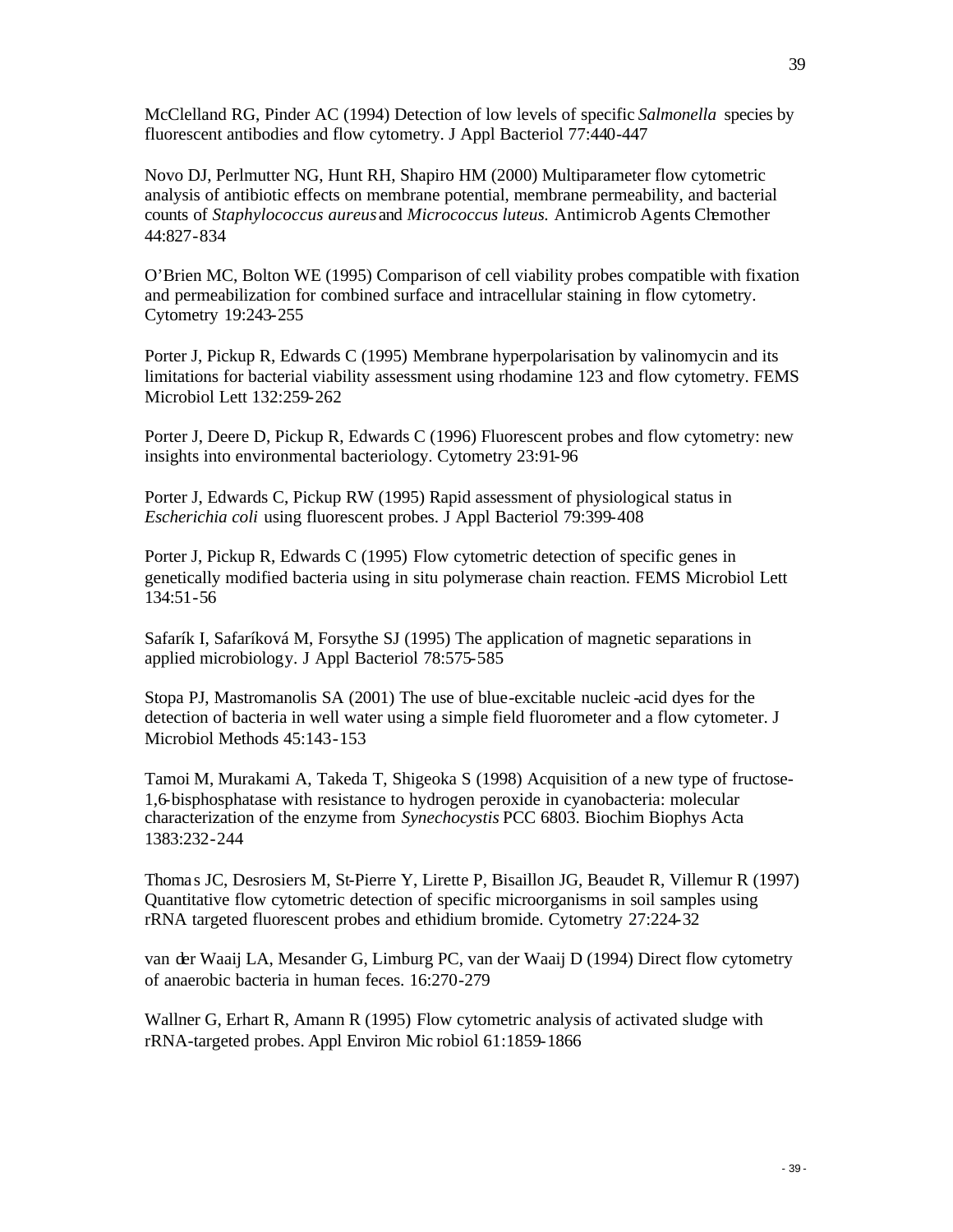Xu Q, Odom WR, Guikema JA, Chitnis VP, Chitnis PR (1994) Targeted deletion of psaJ from the cyanobacterium *Synechocysti*s sp. PCC 6803 indicates structural interactions between the PsaJ and PsaF subunits of photosystem I. Plant Mol Biol 26:291-302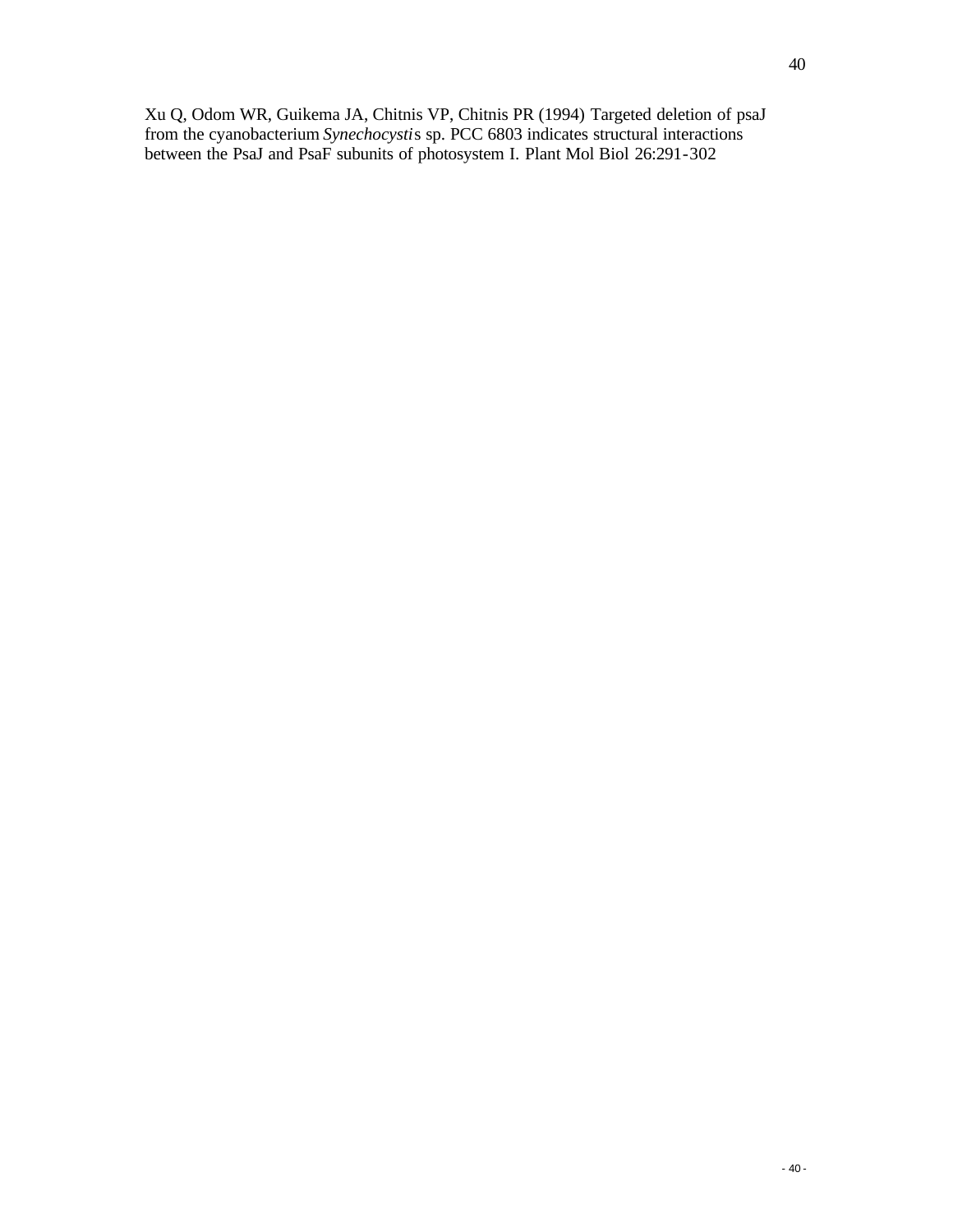## Annexe 2: Interesting papers on mass spectrometry

#### **MASS SPECTROMETRY AND METABOLIC PRODUCTS**

Lucarelli C, Radin L, Corio R, Eftimiadi C. (1990) Applications of high-performance liquid chromatography in bacteriology. I. Determination of metabolites. J Chromatogr. 515:415-434.

Masse R, Lalanne D, Messier F, Sylvestre (1989) M.Characterization of new bacterial transformation products of 1,1,1-trichloro-2,2-bis-(4-chlorophenyl) ethane (DDT) by gas chromatography/mass spectrometry. Biomed Environ Mass Spectrom. 18:741-752.

Wittmann C, Heinzle E. (2001) Application of MALDI-TOF MS to lysine-producing *Corynebacterium glutamicum*: a novel approach for metabolic flux analysis. Eur J Biochem. 268:2441-2455.

Wittmann C, Heinzle E. (2001) Modeling and experimental design for metabolic flux analysis of lysine-producing Corynebacteria by mass spectrometry. Metab 3:173-191.

#### **MASS SPECTROMETRY AND BACTERIAL IDENTIFICATION**

Albrecht, J; Schmid, E W; Sssmuth, R (1986) Some remarks about laser-induced mass spectrometry of bacteria, Zeitschrift Fur Naturforschung. C, Journal of Biosciences, 41:337- 342

Boyle MD, Romer TG, Meeker AK, Sledjeski DD. (2001) Use of surface-enhanced laser desorption ionization protein chip system to analyze streptococcal exotoxin B activity secreted by *Streptococcus pyogenes*. J Microbiol Methods. 46:87-97.

Bright JJ, Claydon MA, Soufian M, Gordon DB. (2002) Rapid typing of bacteria using matrix-assisted laser desorption ionisation time-of-flight mass spectrometry and pattern recognition software. J Microbiol Methods. 48:127-38.

Bundy J, Fenselau C. (1999) Lectin-based affinity capture for MALDI-MS analysis of bacteria. Anal Chem. 71:1460-1463.

Fenselau C, Demirev PA. (2001) Characterization of intact microorganisms by MALDI mass spectrometry. Mass Spectrom Rev. 20:157-171

Kent J. Voorhees, Franco Basile, Michael B. Beverly, Christy Abbas-Hawks, Alan Hendricker, R. B. Cody and Ted L. Hadfield (1997) The use of biomarker compounds for the identification of bacteria by pyrolysis-mass spectrometry, Journal of Analytical and Applied Pyrolysis, 40-41:111-134

Kawano Y, Ito Y, Yamakawa Y, Yamashino T, Horii T, Hasegawa T, Ohta M. (2000) Rapid isolation and identification of staphylococcal exoproteins by reverse phase capillary high performance liquid chromatography-electrospray ionization mass spectrometry. FEMS Microbiol Lett. 189:103-108.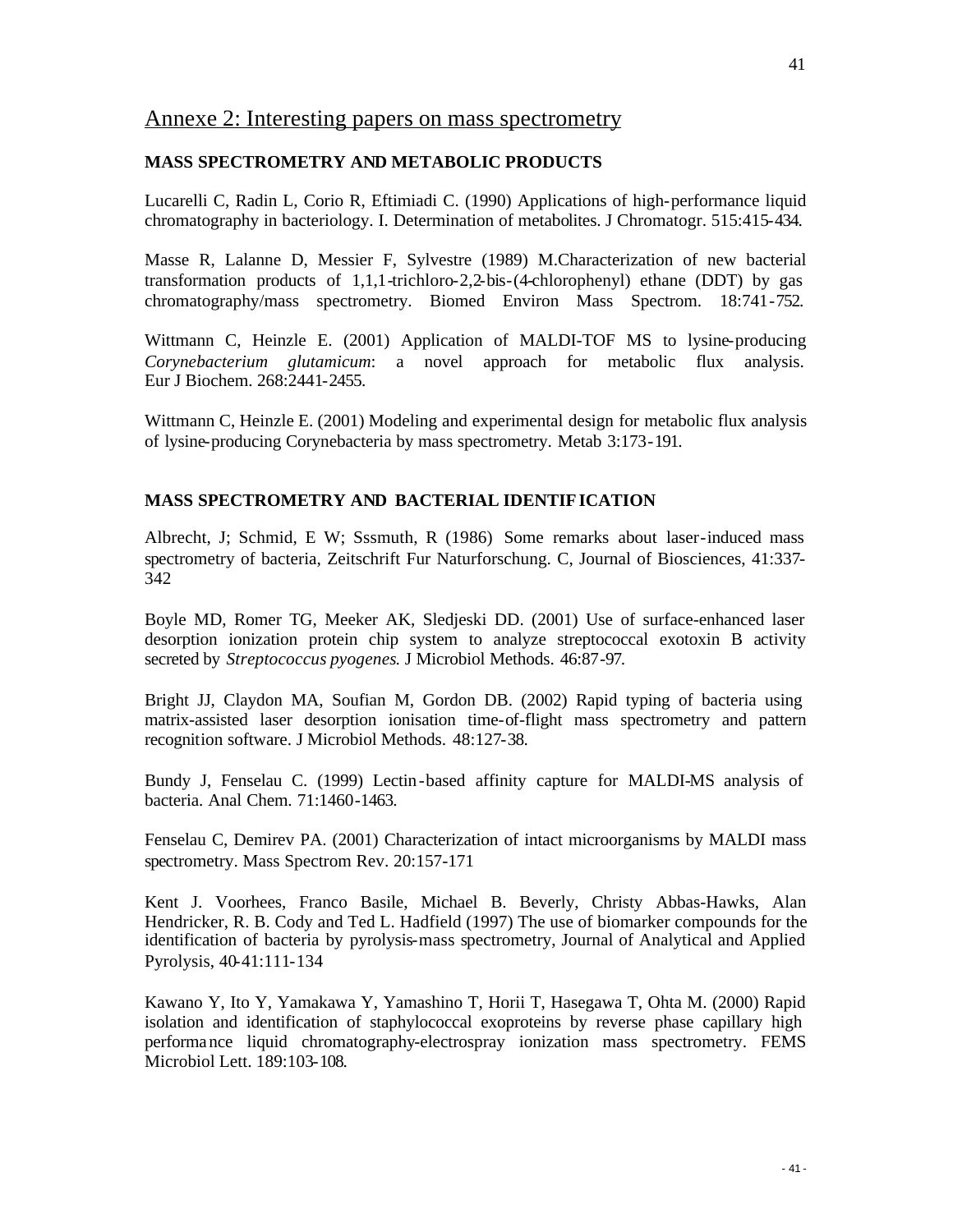Lay JO Jr. (2001) MALDI-TOF mass spectrometry of bacteria. Mass Spectrom Rev. 20:172- 194.

Phillips, I (1990) New methods for identification of obligate anaerobes, Reviews of Infectious Diseases, Volume 12 Supplement 2:Pages S127-S132

Szponar B, Larsson L. (2001) Use of mass spectrometry for characterising microbial communities in bioaerosols. Ann Agric Environ Med. 8:111-117.

Smole SC, King LA, Leopold PE, Arbeit RD.(2002) Sample preparation of Gram-positive bacteria for identification by matrix assisted laser desorption/ionization time -of-flight. J Microbiol Methods. 48:107-115.

Stein T, Entian KD. (2002) Maturation of the lantibiotic subtilin: matrix-assisted laser desorption/ionization time-of-flight mass spectrometry to monitor precursors and their proteolytic processing in crude bacterial cultures. Rapid Commun Mass Spectrom. 16:103- 110.

Vaidyanathan S, Kell DB, Goodacre R. (2002) Flow-injection electrospray ionization mass spectrometry of crude cell extracts for high-throughput bacterial identification. J Am Soc Mass Spectrom. 13:118-128.

Walker J, Fox AJ, Edwards-Jones V, Gordon DB. (2002) Intact cell mass spectrometry (ICMS) used to type methicillin-resistant *Staphylococcus aureus*: media effects and interlaboratory reproducibility. J Microbiol Methods. 48:117-126.

White DC, Lytle CA, Gan YD, Piceno YM, Wimpee MH, Peacock AD, Smith CA. (2002) Flash detection/identification of pathogens, bacterial spores and bioterrorism agent biomarkers from clinical and environmental matrices. J Microbiol Methods. 48:139-147.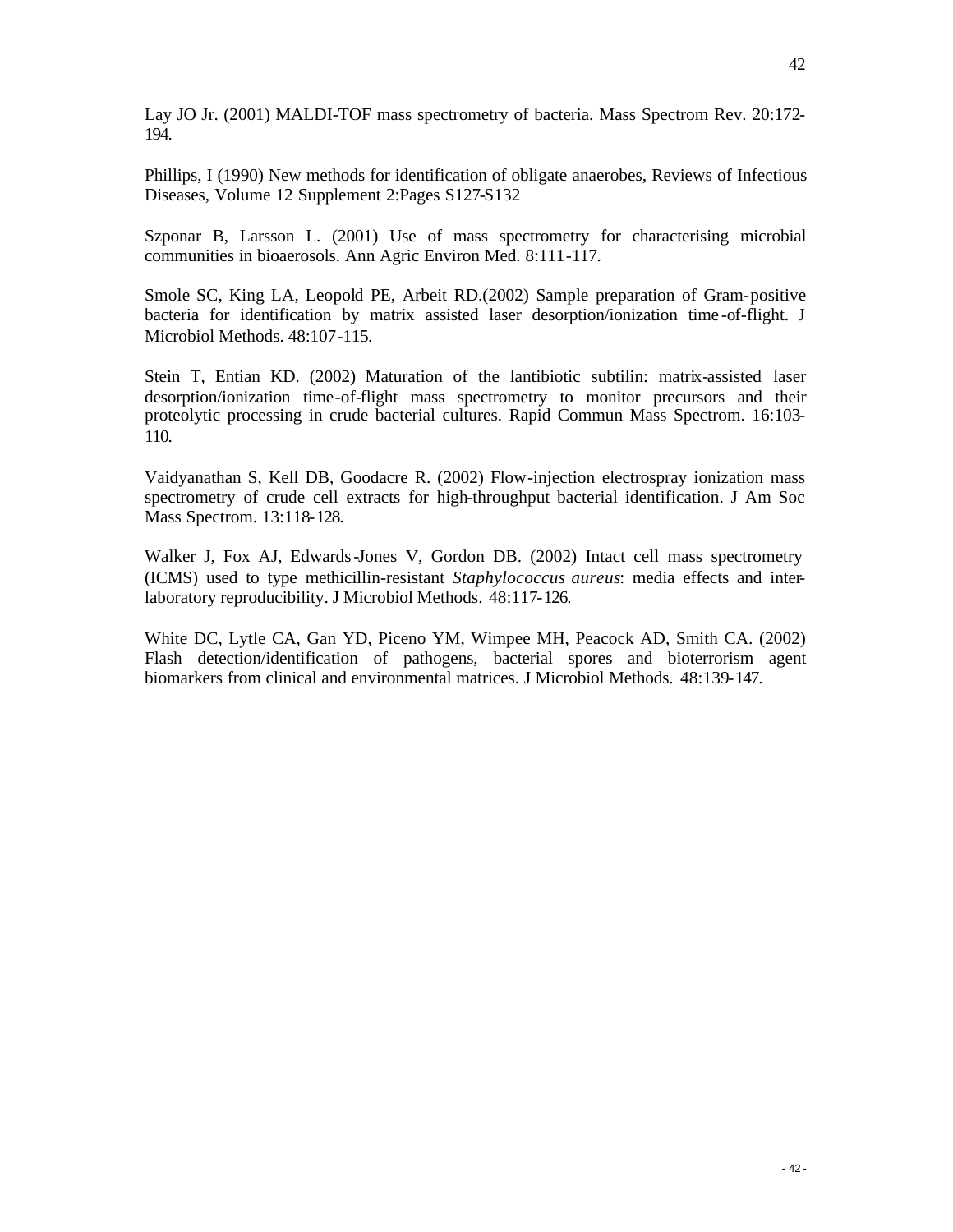## Annexe 3: Interesting papers on methods to detect contaminants

Chizhikov V, Rasooly A, Chumakov K, Levy DD. (2001) Microarray analysis of microbial virulence factors. Appl Environ Microbiol. 67:3258-3263.

Grif K, Karch H, Schneider C, Daschner FD, Beutin L, Cheasty T, Smith H, Rowe B, Dierich MP, Allerberger F. (1998) Comparative study of five different techniques for epidemiological typing of Escherichia coli O157. Diagn Microbiol Infect Dis. 32:165-176.

Hansen BM, Leser TD, Hendriksen NB. (2001) Polymerase chain reaction assay for the detection of Bacillus cereus group cells. FEMS Microbiol Lett. 202:209-213.

Hofstra H, van der Vossen JM, van der Plas J. (1994) Microbes in food processing technology. FEMS Microbiol Rev. 15:175-183.

Hsih HY, Tsen HY. (2001) Combination of immunomagnetic separation and polymerase chain reaction for the simultaneous detection of Listeria monocytogenes and Salmonella spp. in food samples. J Food Prot. 64:1744-1750.

Johnson PE, Lund ML, Shorthill RW, Swanson JE, Kellogg JL. (2001) Real time biodetection of individual pathogenic microorganisms in food and water. Biomed Sci Instrum. 37:191-196.

Laplace-Builhe C, Hahne K, Hunger W, Tirilly Y, Drocourt JL. (1993) Application of flow cytometry to rapid microbial analysis in food and drinks industries. Biol Cell. 78:123-128.

Lappalainen J, Loikkanen S, Havana M, Karp M, Sjoberg AM, Wirtanen G. (2000) Microbial testing methods for detection of residual cleaning agents and disinfectants-prevention of ATP bioluminescence measurement errors in the food industry. J Food Prot. 63:210-215.

Malacrino P, Zapparoli G, Torriani S, Dellaglio F.(2001) Rapid detection of viable yeasts and bacteria in wine by flow cytometry. J Microbiol Methods. 45:127-134.

Manafi M, Kremsmaier B.(2001) Comparative evaluation of different chromogenic/fluorogenic media for detecting Escherichia coli O157:H7 in food. Int J Food Microbiol. 71:257-262.

Onadipe A, Ulvedal K. (2001) A method for the rapid detection of microbial contaminants in animal cell culture processes. PDA J Pharm Sci Technol. 55:337-345.

Takeuchi K, Frank JF. (2001) Confocal microscopy and microbial viability detection for food research. J Food Prot. 64:2088-2102.

Valdivieso-Garcia A, Riche E, Abubakar O, Waddell TE, Brooks BW. (2001) A double antibody sandwich enzyme-linked immunosorbent assay for the detection of Salmonella using biotinylated monoclonal antibodies. J Food Prot. 64:1166-1171.

Vidon DJ, Donze S, Muller C, Entzmann A, Andre P. (2001) A simple chemiluminescencebased method for rapid enumeration of Listeria spp. microcolonies. J Appl Microbiol. 90:988-993.